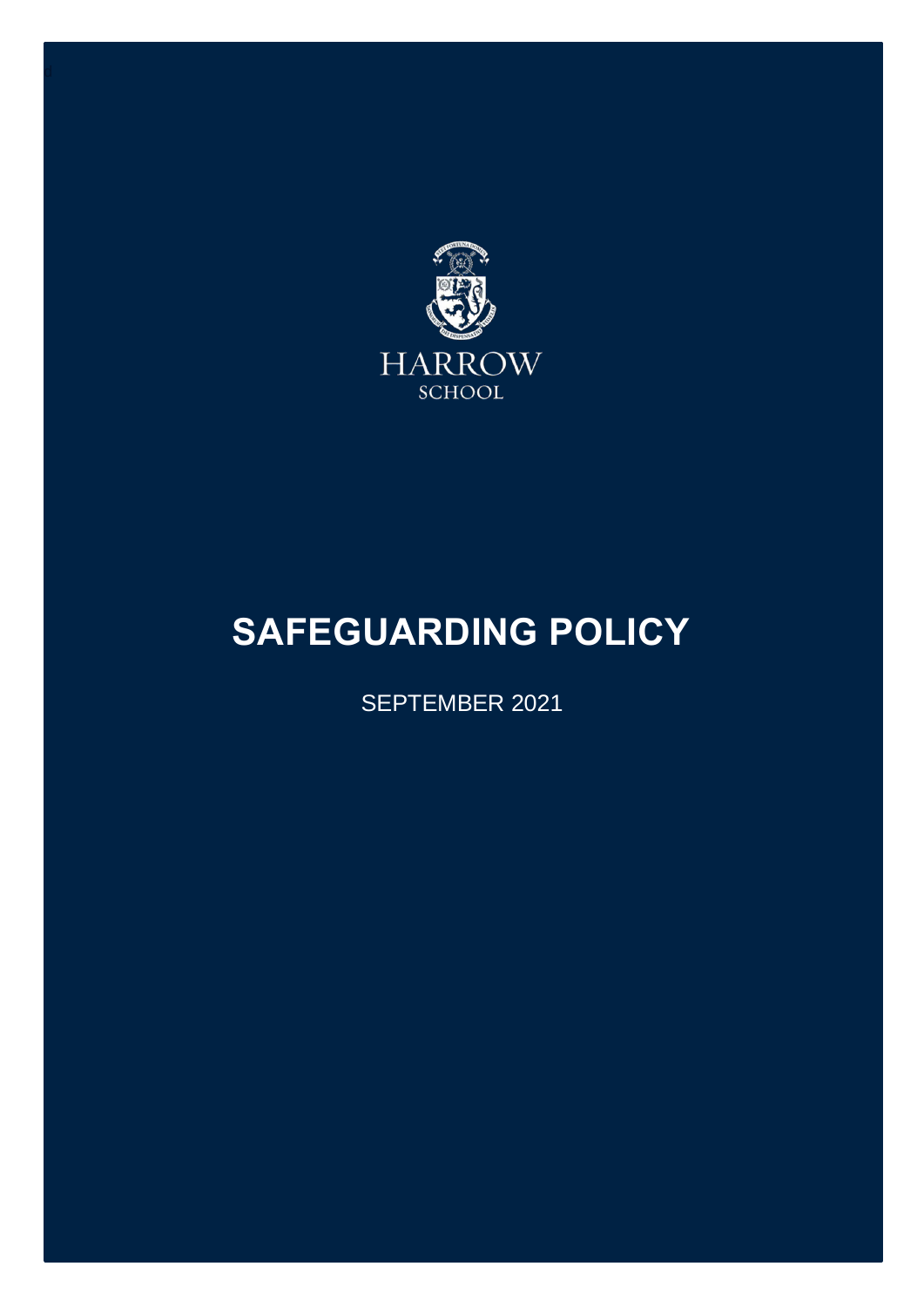## **CONTENTS**

| <b>SAFEGUARDING POLICY</b>                     | 1              |
|------------------------------------------------|----------------|
| <b>KEY CONTACTS</b>                            | 1              |
| POLICY STATEMENT AND PRINCIPLES                | $\overline{2}$ |
| <b>KEY POINTS</b>                              | $\overline{2}$ |
| <b>INTRODUCTION</b>                            | $\overline{2}$ |
| THE SCHOOL'S CORE SAFEGUARDING PRINCIPLES      | $\overline{2}$ |
| <b>TERMINOLOGY</b>                             | 3              |
| CONTEXTUAL SAFEGUARDING                        | 3              |
| SAFEGUARDING STATEMENT                         | 3              |
| SAFEGUARDING IN HARROW SCHOOL                  | 3              |
| <b>GUIDING PRINCIPLES</b>                      | 4              |
| <b>POLICY AIMS</b>                             | 4              |
| THE SCHOOL'S COMMITMENT                        | 4              |
| <b>CONFIDENTIALITY</b>                         | 5              |
| SAFEGUARDING LEGISLATION AND GUIDANCE          | 5              |
| CHILD PROTECTION PROCEDURES                    | 6              |
| <b>RECOGNISING ABUSE</b>                       | 6              |
| PHYSICAL ABUSE                                 | $\overline{7}$ |
| <b>EMOTIONAL ABUSE</b>                         | $\overline{7}$ |
| <b>SEXUAL ABUSE</b>                            | $\overline{7}$ |
| <b>NEGLECT</b>                                 | $\overline{7}$ |
| <b>INDICATORS OF ABUSE</b>                     | $\overline{7}$ |
| CHILD ABDUCTION AND COMMUNITY SAFETY INCIDENTS | 8              |
| CHILD CRIMINAL EXPLOITATION                    | 8              |
| CHILD SEXUAL EXPLOITATION                      | 9              |
| CHILDREN AND THE COURT SYSTEM                  | 10             |
| CHILDREN WHO HAVE A SOCIAL WORKER              | 10             |
| CHILDREN WITH FAMILY MEMBERS IN PRISON         | 10             |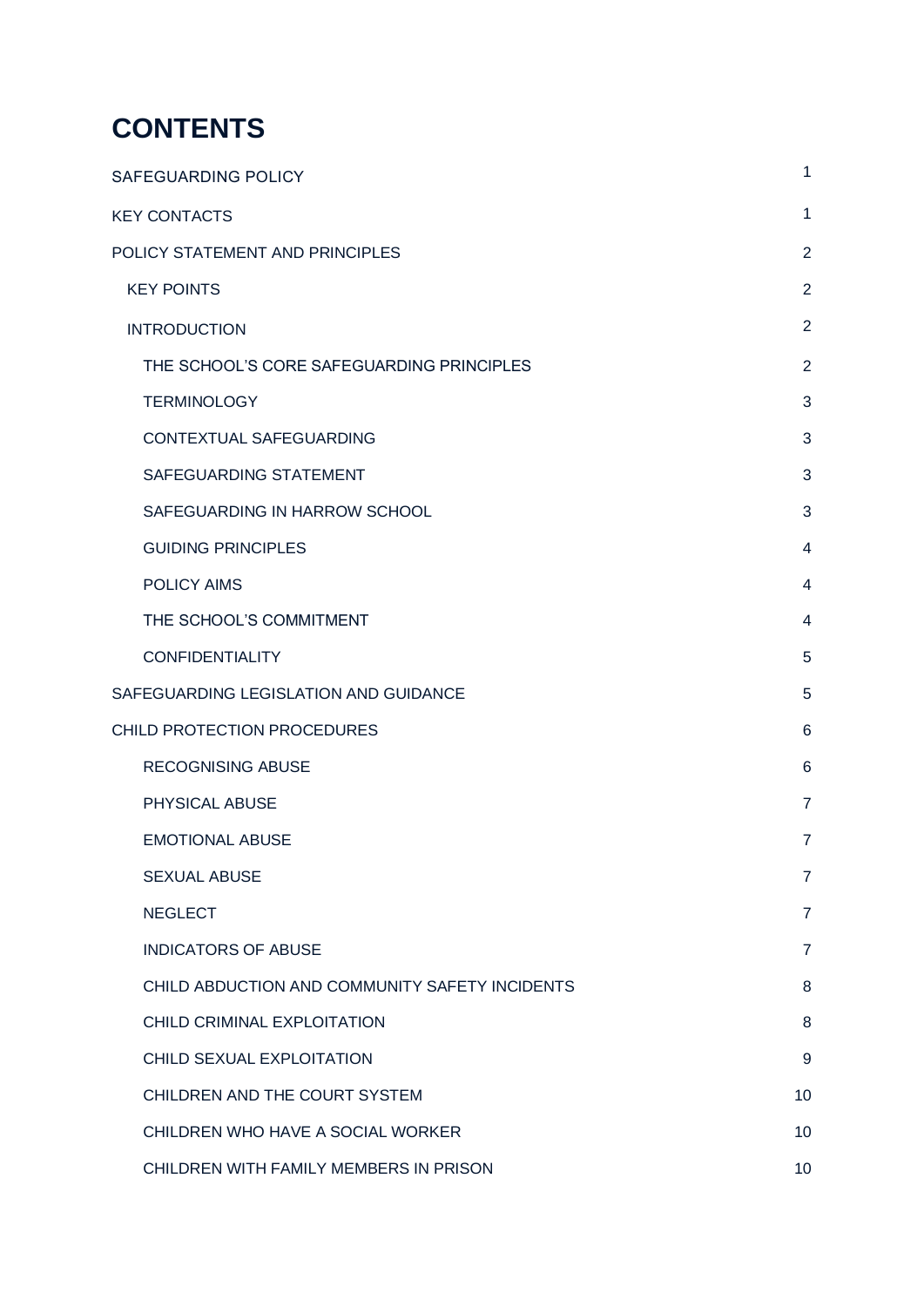| <b>DOMESTIC ABUSE</b>                                             | 10 |
|-------------------------------------------------------------------|----|
| <b>HOMELESSNESS</b>                                               | 10 |
| <b>MENTAL HEALTH</b>                                              | 11 |
| MODERN SLAVERY AND THE NATIONAL REFERRAL MECHANISM                | 11 |
| PEER-ON-PEER ABUSE                                                | 11 |
| <b>ALLEGATIONS AGAINST PUPILS</b>                                 | 13 |
| <b>SEND</b>                                                       | 13 |
| <b>SERIOUS VIOLENCE</b>                                           | 13 |
| SEXUAL VIOLENCE AND SEXUAL HARASSMENT BETWEEN CHILDREN            | 13 |
| <b>BULLYING</b>                                                   | 15 |
| <b>CONCERNS ABOUT A BOY'S WELFARE</b>                             | 15 |
| IF A BOY MAKES A DISCLOSURE                                       | 15 |
| <b>NOTIFYING PARENTS</b>                                          | 16 |
| REFERRAL TO POLICE AND HARROW CHILDREN'S SERVICES                 | 16 |
| <b>COUNTY LINES</b>                                               | 16 |
| YOUTH-PRODUCED SEXUAL IMAGERY (SEXTING)                           | 17 |
| <b>LOOKED-AFTER CHILDREN</b>                                      | 17 |
| PRIVATE FOSTERING                                                 | 17 |
| CONFIDENTIALITY AND SHARING INFORMATION                           | 18 |
| REPORTING DIRECTLY TO CHILD PROTECTION AGENCIES                   | 18 |
| CHILDREN AND FAMILIES REQUIRING EARLY HELP AND ADDITIONAL SUPPORT | 19 |
| PREVENT DUTY, HONOUR-BASED VIOLENCE AND FORCED MARRIAGE           | 19 |
| <b>VISITING SPEAKERS</b>                                          | 19 |
| SIGNS OF VULNERABILITY                                            | 19 |
| RECOGNISING EXTREMISM                                             | 20 |
| <b>HONOUR-BASED ABUSE</b>                                         | 20 |
| FEMALE GENITAL MUTILATION                                         | 20 |
| <b>FORCED MARRIAGE</b>                                            | 21 |
| ROLES AND RESPONSIBILITIES                                        | 21 |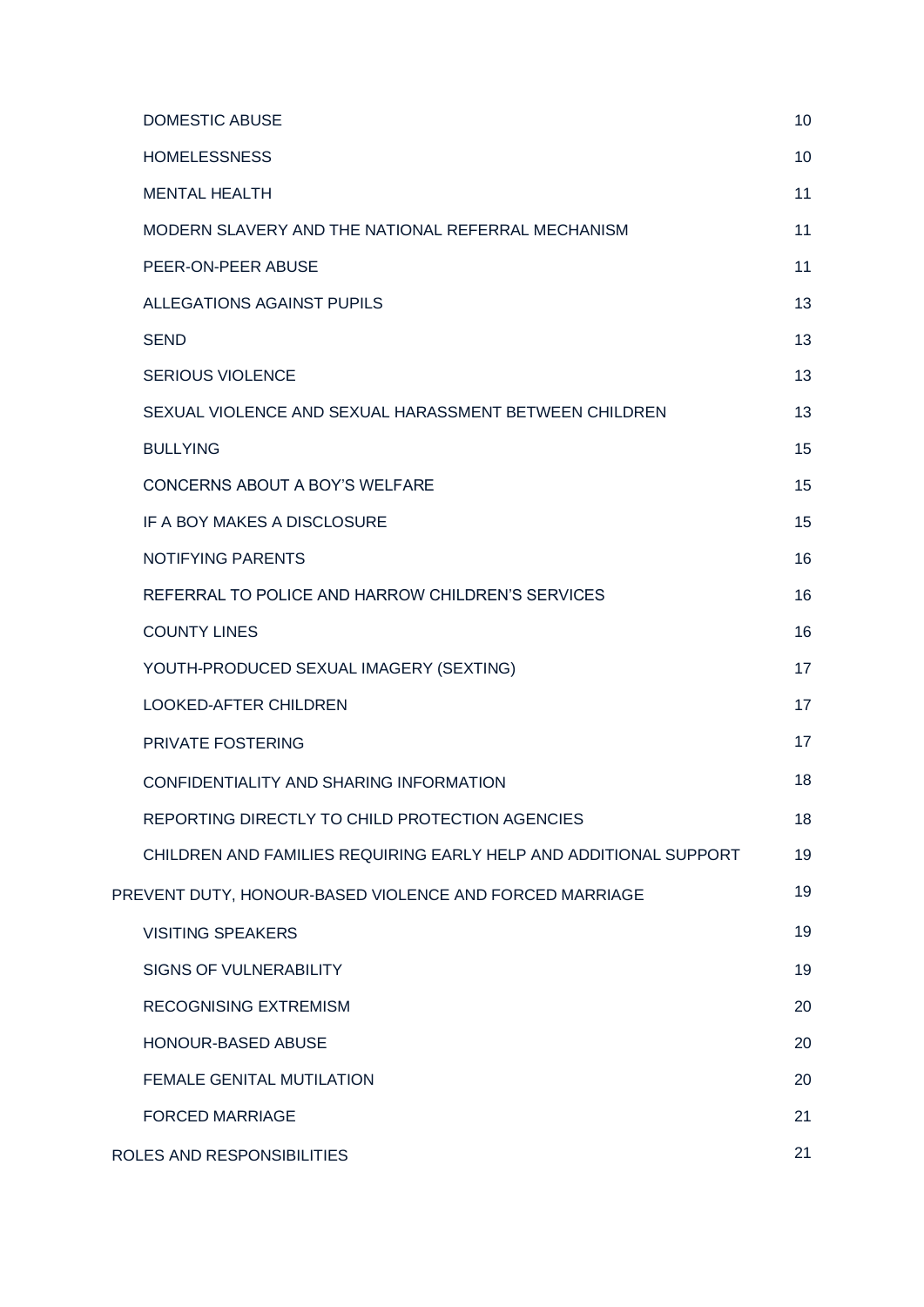| PROFESSIONAL EXPECTATIONS                                                                 | 21 |
|-------------------------------------------------------------------------------------------|----|
| THE DESIGNATED SAFEGUARDING LEAD (DSL):                                                   | 21 |
| THE DEPUTY DESIGNATED SAFEGUARDING LEADS (DDSLS):                                         | 22 |
| THE GOVERNING BODY:                                                                       | 22 |
| THE HEAD MASTER:                                                                          | 23 |
| THE PASTORAL ADVISORY COMMITTEE                                                           | 24 |
| THE PASTORAL SUPPORT COMMITTEE                                                            | 24 |
| RESIDENTIAL BOARDING STAFF (HOUSE MASTERS, MATRONS AND ASSISTANT HOUSE<br><b>MASTERS)</b> | 24 |
| SENIOR BOYS IN POSITIONS OF RESPONSIBILITY                                                | 24 |
| SCHOOL DOCTORS AND MEDICAL CENTRE STAFF                                                   | 24 |
| GOOD PRACTICE GUIDELINES AND STAFF CODE OF CONDUCT                                        | 25 |
| <b>ABUSE OF TRUST</b>                                                                     | 25 |
| EARLY HELP FOR CHILDREN WHO MAY BE PARTICULARLY VULNERABLE                                | 25 |
| ELECTIVE HOME EDUCATION                                                                   | 26 |
| MISSING BOYS                                                                              | 26 |
| <b>HELPING BOYS TO KEEP THEMSELVES SAFE</b>                                               | 27 |
| SUPPORT FOR THOSE INVOLVED IN A CHILD PROTECTION ISSUE                                    | 27 |
| <b>COMPLAINTS PROCEDURE</b>                                                               | 27 |
| ALLEGATIONS OR CONCERNS RELATING TO STAFF                                                 | 28 |
| LOW-LEVEL CONCERNS                                                                        | 29 |
| WHAT IS A LOW-LEVEL CONCERN?                                                              | 29 |
| SHARING LOW-LEVEL CONCERNS                                                                | 29 |
| <b>RECORDING LOW-LEVEL CONCERNS</b>                                                       | 30 |
| <b>REFERENCES</b>                                                                         | 30 |
| RESPONDING TO LOW-LEVEL CONCERNS                                                          | 30 |
| <b>STAFF TRAINING</b>                                                                     | 30 |
| SAFER RECRUITMENT                                                                         | 31 |
| SITE SECURITY                                                                             | 31 |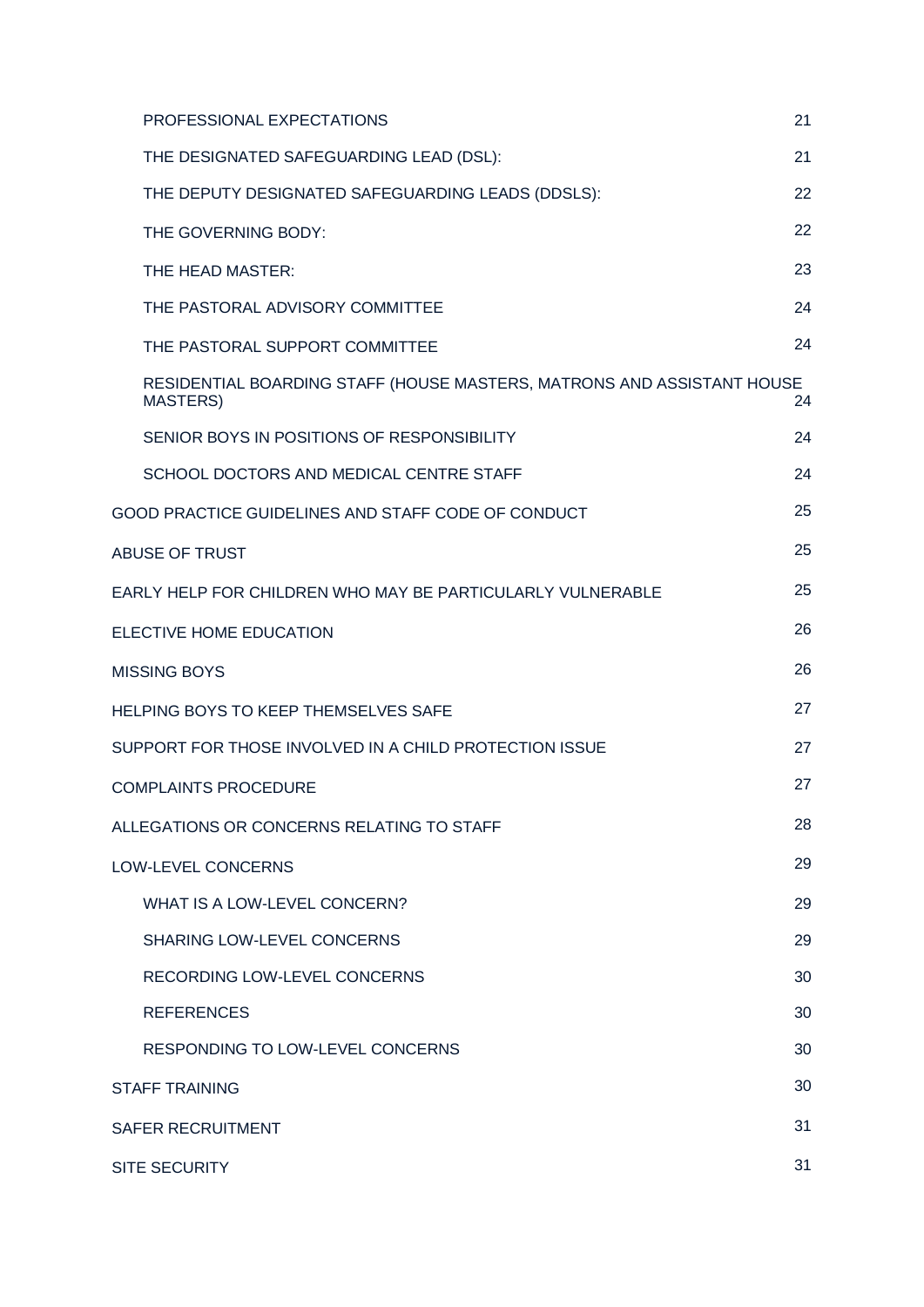| <b>ROAD SAFETY</b>                                                                                                                  | 32 |
|-------------------------------------------------------------------------------------------------------------------------------------|----|
| THIRD-PARTY USE AND OFF-SITE ARRANGEMENTS                                                                                           | 32 |
| PROCEDURE FOR THIRD-PARTY USERS OF THE SCHOOL FACILITIES                                                                            | 32 |
| PROCEDURE FOR DEALING WITH CONCERNS OR ALLEGATIONS OF ABUSE BY AN<br>INDIVIDUAL OF A THIRD-PARTY USER USING THE SCHOOL'S FACILITIES | 32 |
| EXTERNAL ORGANISATIONS WHO HAVE RESPONSIBILITY FOR BOYS ON ANOTHER SITE                                                             | 32 |
| <b>BOYS STAYING WITH HOST FAMILIES</b>                                                                                              | 32 |
| PHOTOGRAPHY AND IMAGES                                                                                                              | 33 |
| <b>E-SAFETY</b>                                                                                                                     | 33 |
| APPENDIX 1: INFORMATION FOR PARENTS                                                                                                 | 35 |
| APPENDIX 2: CONCERNS OR ALLEGATIONS RELATING TO STAFF                                                                               | 36 |
| 1. REPORTING CONCERNS                                                                                                               | 36 |
| 2. CHECKLIST OF IMMEDIATE REPORTING ACTIONS                                                                                         | 37 |
| PROCEDURE FOR INDIVIDUAL MEMBERS OF STAFF/VOLUNTEERS/OTHER ADULTS                                                                   | 37 |
| PROCEDURE FOR THE HEAD MASTER                                                                                                       | 37 |
| PROCEDURE FOR THE CHAIRMAN OF GOVERNORS (ONLY RELEVANT IN CASE OF AN<br>ALLEGATION AGAINST THE HEAD MASTER)                         | 38 |
| 3. HOW ALLEGATIONS WILL BE MANAGED                                                                                                  | 38 |
| <b>INITIAL ACTION</b>                                                                                                               | 38 |
| STRATEGY MEETING                                                                                                                    | 38 |
| CASE SUBJECT TO POLICE INVESTIGATION                                                                                                | 39 |
| <b>DISCIPLINARY INVESTIGATION</b>                                                                                                   | 39 |
| 4. SUPPORTING THOSE INVOLVED                                                                                                        | 39 |
| 5. ACTION UPON CONCLUSION OF A CASE                                                                                                 | 40 |
| 6. RECORDS                                                                                                                          | 40 |
| <b>TRANSFER OF RECORDS</b>                                                                                                          | 41 |
| <b>MONITORING AND EVALUATION</b>                                                                                                    | 41 |
| APPENDIX 3: SAFEGUARDING DURING COVID-19 MEASURES                                                                                   | 42 |
| 1. CONTEXT                                                                                                                          | 42 |
| 2. VERSION CONTROL AND DISSEMINATION                                                                                                | 42 |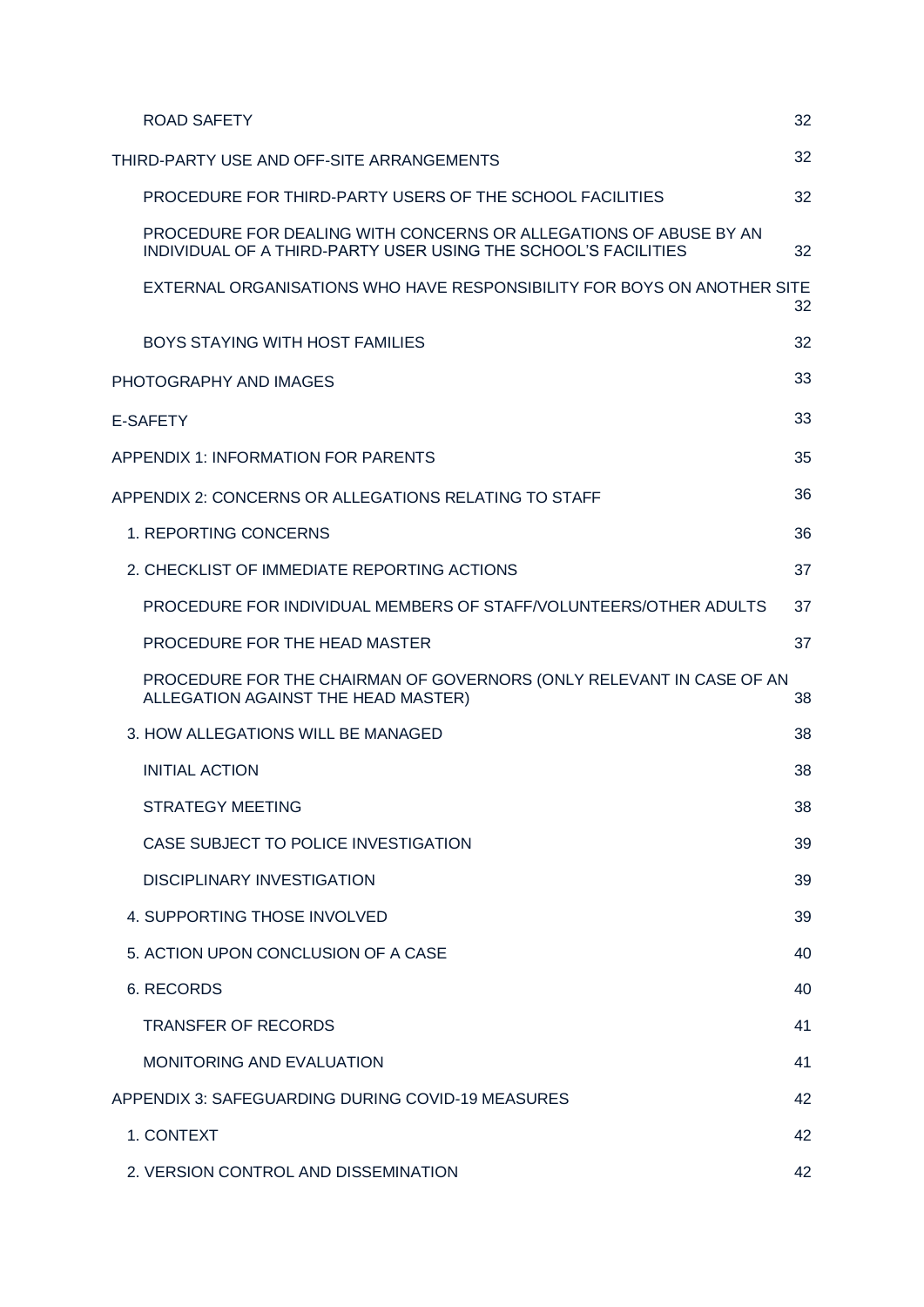| 3. SAFEGUARDING PRIORITY                               | 42 |
|--------------------------------------------------------|----|
| 4. CURRENT SCHOOL POSITION                             | 42 |
| 5. SAFEGUARDING PARTNERS' ADVICE                       | 42 |
| 6. ROLES AND RESPONSIBILITIES                          | 43 |
| 7. VULNERABLE CHILDREN                                 | 43 |
| 8. INCREASED VULNERABILITY OR RISK TO MENTAL HEALTH    | 43 |
| 9. ATTENDANCE                                          | 44 |
| 10. REPORTING CONCERNS ABOUT BOYS OR STAFF             | 44 |
| 11. STAFF TRAINING AND INDUCTION                       | 44 |
| 12. SAFER RECRUITMENT/VOLUNTEERS AND MOVEMENT OF STAFF | 44 |
| 13. PEER-ON-PEER ABUSE                                 | 45 |
| <b>14. ONLINE SAFETY</b>                               | 45 |
| 15. NEW BOYS AT THE SCHOOL                             | 45 |
| 16. SUPPORTING BOYS NOT IN SCHOOL                      | 45 |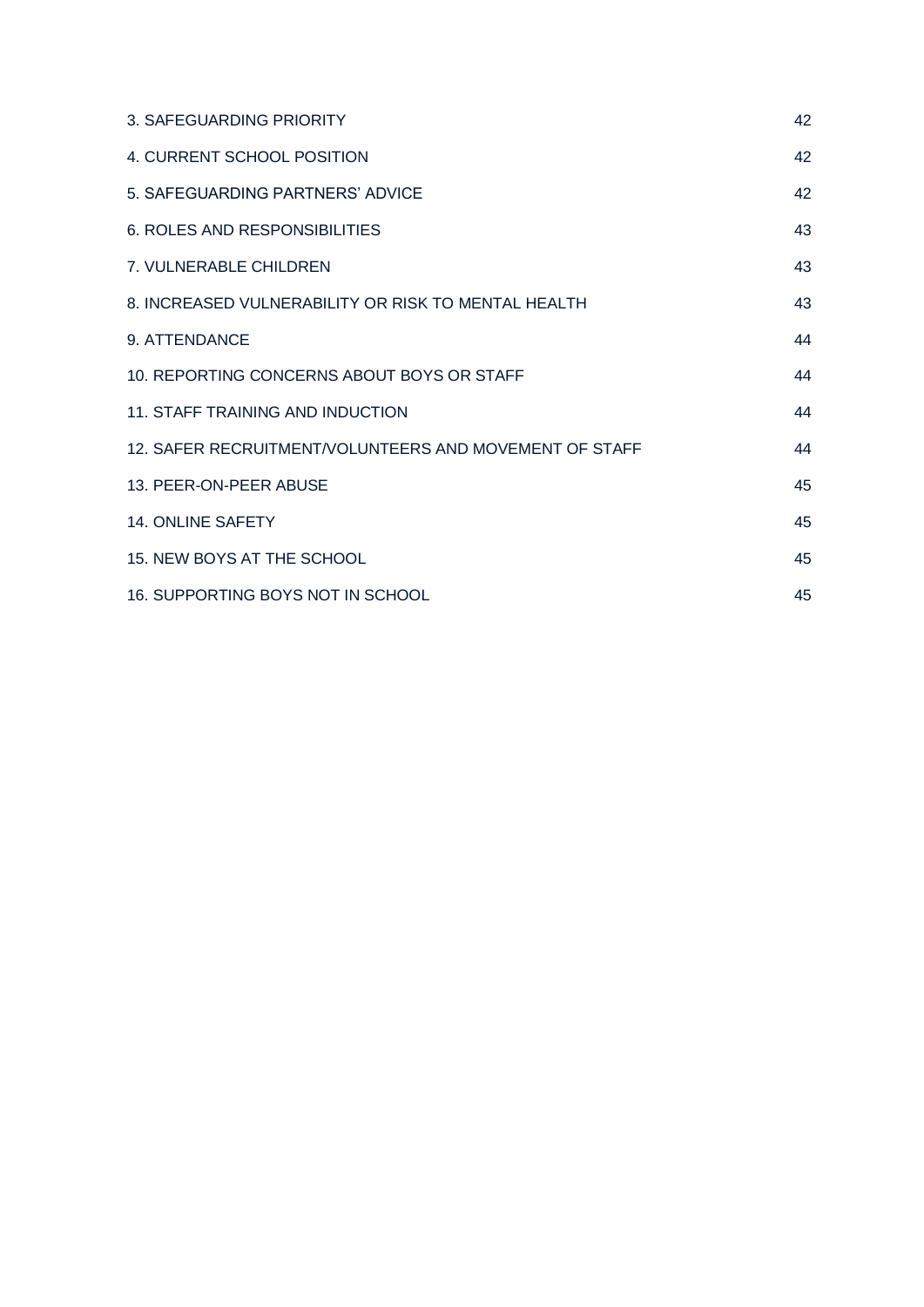### <span id="page-6-0"></span>**KEY CONTACTS**

### **Harrow School**

| Designated Safeguarding Lead (DSL)              | Stephen Harrison, Director of Pastoral Care   |
|-------------------------------------------------|-----------------------------------------------|
|                                                 | 07848 007140 (Mobile)                         |
|                                                 | 020 8872 8233 (Office)                        |
| Lead Deputy Designated Safeguarding Lead (DDSL) | David Wendelken, History and Politics Master  |
|                                                 | 07848 444896 (Mobile)                         |
|                                                 | 020 8872 8207 (Office)                        |
| Deputy Designated Safeguarding Lead (DDSL)      | Nick Page, Deputy Head Master                 |
|                                                 | 07920 568493 (Mobile)                         |
|                                                 | 020 8872 8039 (Office)                        |
| Advanced Level Trained                          | Alastair Land, Head Master                    |
|                                                 | 020 8872 8003 (Office)                        |
|                                                 | Eugene Higgins, Senior House Master and House |
|                                                 | Master of Newlands                            |
|                                                 | 020 8872 8258 (House)                         |
| Nominated Safeguarding Governor                 | David Faber                                   |
|                                                 | 01865 459209 (Work)                           |
| <b>Head Master</b>                              | Alastair Land                                 |
|                                                 | 020 8872 8003 (Office)                        |
| <b>Chairman of Governors</b>                    | John Batting                                  |
|                                                 | via Andrew Millett, Clerk to the Governors    |
|                                                 | 020 7591 3333 (Office)                        |
|                                                 | andrew.millett@crippspg.co.uk                 |

### **Child and Family Services of the London Borough of Harrow**

| Children's Access Team                    | Golden Number 020 8901 2690               |
|-------------------------------------------|-------------------------------------------|
| <b>Emergency Duty Team</b>                | (24 hours) 020 8424 0999                  |
| Harrow Strategic Safeguarding Partnership | Second Floor, Civic Centre, Station Road, |
| Harrow Safeguarding Children Board        | Harrow, Middlesex HA1 2UL                 |
|                                           | 020 8424 1147 / 020 8736 6939             |
|                                           | duty&assess@harrow.gov.uk                 |
| Allegations Manager/LADO                  | Rosalind South                            |
|                                           | 07871 987254                              |
|                                           | rosalind.south@harrow.gov.uk              |
| Education Lead, MASH Team                 | Gavin Baker                               |
|                                           | 07927 548070                              |
|                                           | Gavin.Baker@harrow.gov.uk                 |

### **National contacts**

| ISI (Independent Schools Inspectorate)    | CAP House, 9-12 Long Lane, EC1A 9HA     |
|-------------------------------------------|-----------------------------------------|
|                                           | 020 7600 0100                           |
|                                           | info@isi.net                            |
| Crimestoppers                             | 0800 555 111                            |
|                                           | crimestoppers-uk.org                    |
| <b>NSPCC</b>                              | Weston House, 42 Curtain Road, EC2A 3NH |
|                                           | 0808 800 5000                           |
| NSPCC Whistleblowing Helpline (for staff) | 0800 028 0285                           |
|                                           | help@nspcc.org.uk                       |
| Childline                                 | 0800 1111                               |
| National Bullying Helpline                | 0300 323 0169                           |
| <b>Samaritans</b>                         | 116 123 / 0330 094 5717                 |
| <b>OFSTED</b>                             | 0300 123 1231                           |
| Children's Commissioner for England       | Rachel de Souza                         |
|                                           | 020 7783 8330                           |
|                                           | childrenscommissioner.gov.uk            |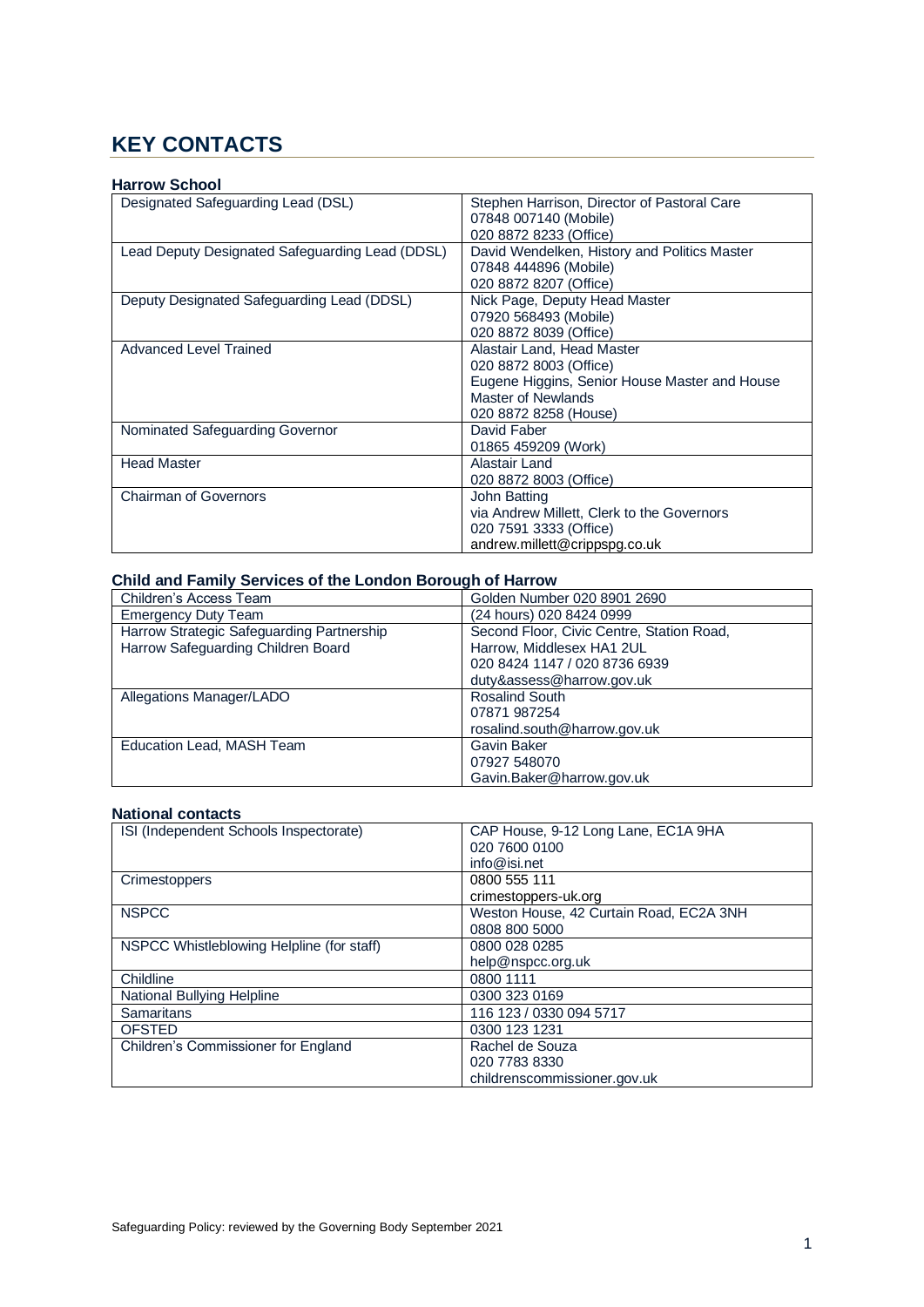### <span id="page-7-0"></span>**POLICY STATEMENT AND PRINCIPLES**

### <span id="page-7-1"></span>**KEY POINTS**

- **E** Harrow takes a whole-School approach to safeguarding and child protection and this will be at the forefront and underpin all relevant aspects of process and policy development at the School.
- $\blacksquare$  This policy applies to all boys in the School. Any boy, whether under or over the age of 18, will be regarded as a child for the purpose of this policy.
- **E** All members of staff have a responsibility for the implementation of this policy.
- **I** Any concerns regarding child protection and/or safeguarding must be reported immediately to the Designated Safeguarding Lead (DSL) Stephen Harrison, or, in his absence, to one of the Deputy Designated Safeguarding Leads (DDSLs).
- $\blacksquare$  All staff should be alert to identifying children who may benefit from early help.
- $\blacksquare$  If, at any point, a child is in immediate danger or is at risk of harm, a referral should be made to Children's Services and/or the police immediately.
- $\blacksquare$  If a crime has been committed, it should be reported to the police.
- All staff must have read and understood and must then act in accordance with Part One and Annex B (when appropriate) of [Keeping Children Safe in Education \(DfE, September 2021\)](https://assets.publishing.service.gov.uk/government/uploads/system/uploads/attachment_data/file/1007260/Keeping_children_safe_in_education_2021.pdf) often abbreviated as KCSIE. All staff must also read this policy and the Staff Code of Conduct.
- All staff must know who the trained DSL and DDSLs are.
- All concerns of a safeguarding or child protection nature must be treated in the utmost confidence.
- Where there is a safeguarding concern, the Governing Body and SMT should always ensure that a boy's wishes and feelings are taken into account when determining what action to take and what services to provide. Children and young people should know that their concerns will be treated seriously and that they can safely express their views.
- The DSL or DDSL must report all concerns in line with local authority thresholds to Children's Services.
- Allegations of abuse in relation to adults must be dealt with in line with the associated policy.

### <span id="page-7-2"></span>**INTRODUCTION**

Harrow School recognises that it has a duty to ensure that safeguarding permeates all activities and functions and expects all members of staff, volunteers and other third parties to share its commitment to safeguarding and promoting the welfare of children. Adults at Harrow take all welfare concerns seriously and encourage children and young people to talk to us about anything that worries them. We always aim to act in the best interests of the child. This policy therefore complements and supports a range of other policies including Code of Conduct with Specific Regard to Safeguarding, Complaints, Behaviour (Existing Customs), Expeditions, Health and Safety, The Use of Reasonable Force, Alcohol and Drugs. When the School undertakes development or planning of any kind, it will give careful consideration to safeguarding aspects.

The School's safeguarding arrangements are inspected by the [Independent Schools Inspectorate](https://www.isi.net/) (ISI) under th[e Education \(Independent School Standards\) Regulations 2014 \(the ISS Regulations](http://www.legislation.gov.uk/uksi/2014/3283/schedule/made)  [2014\)](http://www.legislation.gov.uk/uksi/2014/3283/schedule/made) and the [Boarding Schools National Minimum Standards \(NMS\)](https://assets.publishing.service.gov.uk/government/uploads/system/uploads/attachment_data/file/416186/20150319_nms_bs_standards.pdf) for compliance purposes, and under the judgements for the quality of pupils' personal development in Educational Quality Inspections. The effectiveness of governance, leadership and management is judged in both compliance and quality inspections.

### <span id="page-7-3"></span>**THE SCHOOL'S CORE SAFEGUARDING PRINCIPLES**

**The School's responsibility to safeguard and promote children's welfare is paramount.**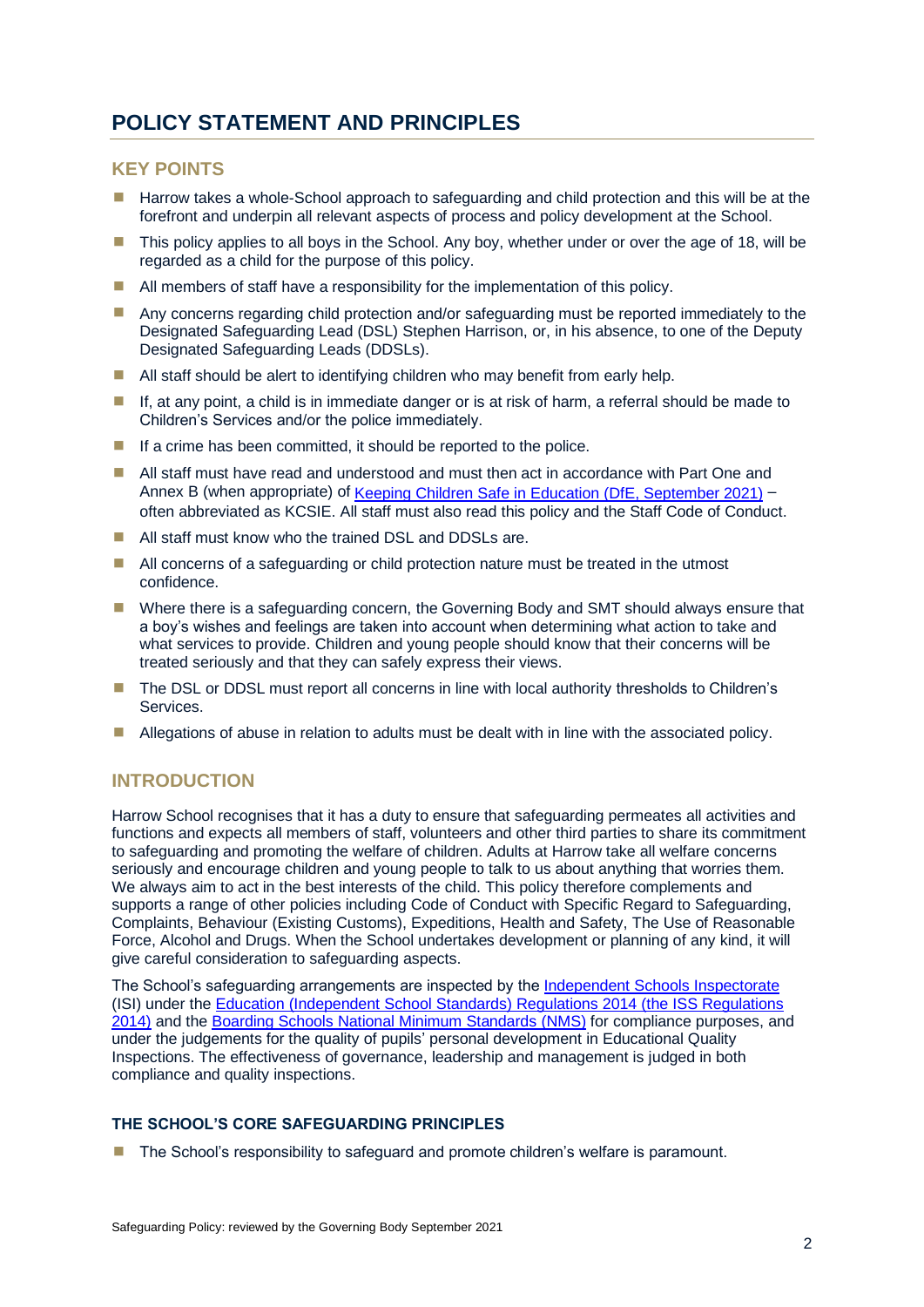- It is everyone's responsibility to safeguard children. Everyone who comes into contact with children and their families has a role to play in keeping children safe.
- Safer children make more successful learners.
- **E** Representatives of the whole School community will be involved in the development and review of the Safeguarding Policy.
- The School's Safeguarding Policy will be reviewed at least annually by the DSL and by the Governors, unless an incident, new legislation or guidance suggest the need for an interim review.

### <span id="page-8-0"></span>**TERMINOLOGY**

**Safeguarding** and **promoting the welfare of children** refers to the process of protecting children from maltreatment, preventing the impairment of children's mental and physical health or development, ensuring that children grow up in circumstances consistent with the provision of safe and effective care, and taking action to enable all children to have the best outcomes.

**Children** includes everyone under the age of 18.

**Child protection** refers to the processes undertaken to protect children who have been identified as suffering or being at risk of suffering significant harm.

**Members of staff** refers to all those working for or on behalf of the School, full time or part time, temporary or permanent, in either a paid or voluntary capacity.

### <span id="page-8-1"></span>**CONTEXTUAL SAFEGUARDING**

In order to help prevent and tackle peer-on-peer abuse, the School understands the value of contextual safeguarding. Contextual safeguarding is an approach to understanding and responding to children's experiences of significant harm beyond their families. It recognises that the different relationships that children form in their neighbourhoods, schools and online can feature violence and abuse. Parents and carers sometimes have little influence over these contexts, and children's experiences of extra-familial abuse can undermine parent-child relationships. Therefore, safeguarding practitioners need to engage with individuals and sectors who do have influence over/within extrafamilial contexts, and recognise that assessment of, and intervention with, these spaces is a critical part of safeguarding practices. Contextual safeguarding, therefore, expands the objectives of child protection systems in recognition that children are vulnerable to abuse in a range of social contexts.

**Child** includes everyone under the age of 18. However, the School's duty to promote welfare and health and safety applies to all the boys in its care whether they are under or over the age of 18.

**Parent** refers to birth parents and other adults who are in a parenting role, for example step parents, guardians, foster carers and adoptive parents.

### <span id="page-8-2"></span>**SAFEGUARDING STATEMENT**

Harrow School fully recognises its moral and statutory responsibility to safeguard and promote the welfare of all the boys. The School endeavours to provide a safe and welcoming environment where boys are respected and valued. Members of staff should be alert to the signs of abuse and neglect and follow procedures to ensure that boys receive effective support, protection and justice.

The procedures contained in this policy apply to all staff, Governors, volunteers and visitors and are consistent with those of the Harrow Strategic Safeguarding Partnership (HSSP) and the Harrow Safeguarding Children Board (HSCB) [\(http://www.harrowscb.co.uk/guidance-for-practitioners/\)](http://www.harrowscb.co.uk/guidance-for-practitioners/).

### <span id="page-8-3"></span>**SAFEGUARDING IN HARROW SCHOOL**

This includes:

- $\blacksquare$  ensuring boys' health and safety;
- $\blacksquare$  referring concerns or allegations about a child to the local authority promptly;
- $\blacksquare$  preventing bullying;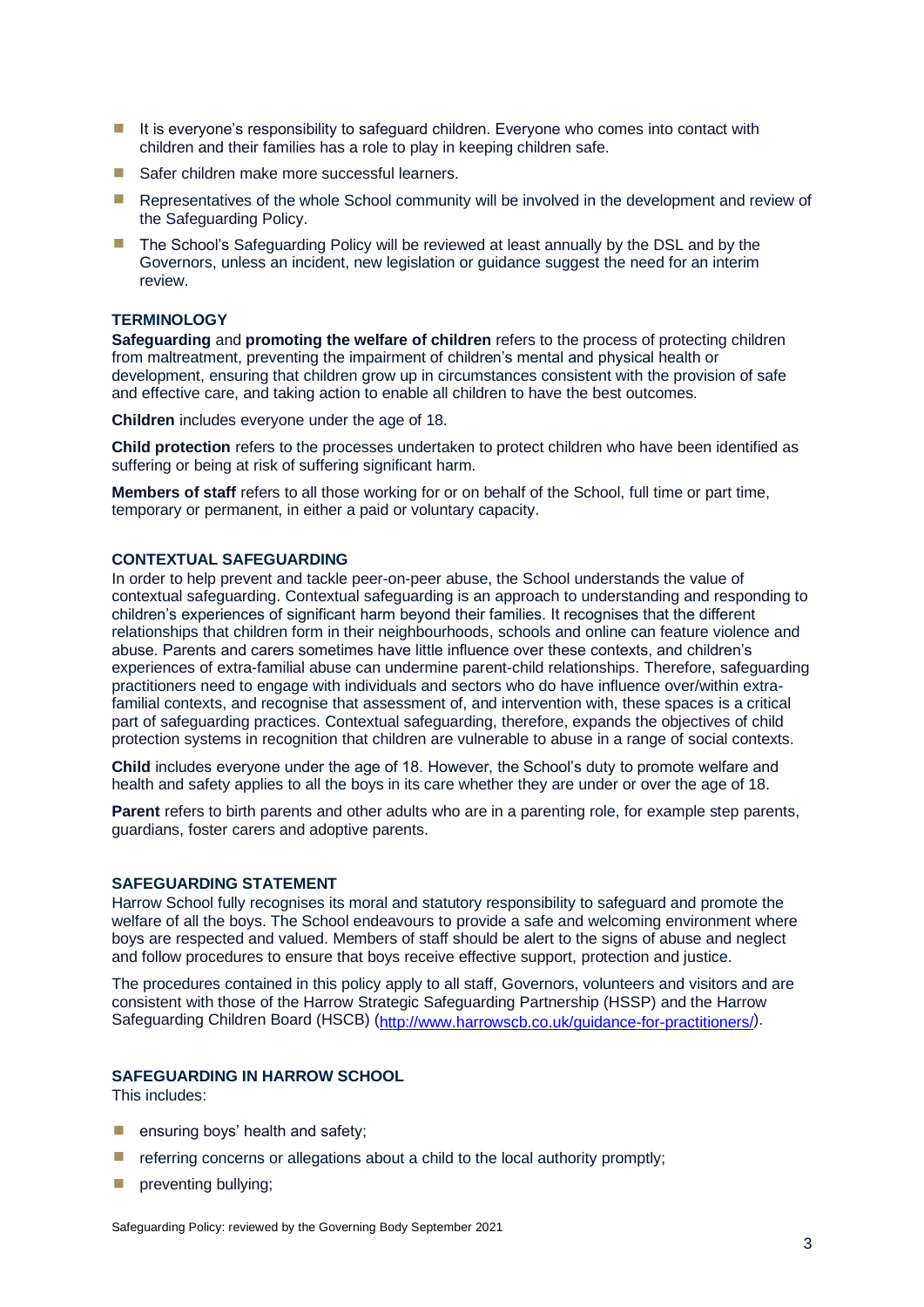- $\blacksquare$  preventing all forms of abuse;
- **P** preventing harassment and discrimination;
- **E** using physical intervention where necessary:
- $\blacksquare$  meeting the needs of pupils with medical conditions:
- $\blacksquare$  having an awareness of the link between mental health and safeguarding;
- **E** providing first aid and medical support;
- **P** preventing alcohol, drug and substance misuse;
- **E** ensuring educational visits are conducted appropriately;
- $\blacksquare$  providing intimate care where necessary:
- $\blacksquare$  monitoring e-safety;
- $\blacksquare$  considering issues specific to the local area (for example road safety or gang activity); and
- **E** providing School security.

### <span id="page-9-0"></span>**GUIDING PRINCIPLES**

- $\blacksquare$  The welfare of the child is paramount.
- All children, regardless of age, gender, ability, culture, race, language, religion or sexual identity, have equal rights to protection.
- $\blacksquare$  All members of staff have equal responsibility to act on any suspicion or disclosure that may suggest a child is at risk of harm.
- Boys and staff involved in child protection issues will receive appropriate support.

### <span id="page-9-1"></span>**POLICY AIMS**

- $\blacksquare$  To provide all members of staff with the necessary information to enable them to meet their safeguarding and child protection responsibilities;
- To ensure consistent good practice;
- To demonstrate the School's commitment with regard to child protection to students, parents and other partners; and
- To contribute to the School's portfolio of safeguarding policies.

### <span id="page-9-2"></span>**THE SCHOOL'S COMMITMENT**

The School adopts an open and accepting attitude towards boys as part of its responsibility for pastoral care. We hope that boys and parents will feel free to talk about any concerns and see the School as a safe place when there are difficulties. Boys' worries and fears will be taken seriously. Boys are encouraged to seek help from members of staff.

Harrow School will therefore:

- **E** establish and maintain an ethos where boys feel secure, are encouraged to talk, and are listened to;
- $\blacksquare$  ensure that boys know that there are adults in the School whom they can approach if they are worried or are in difficulty;
- include in the curriculum, activities and opportunities that equip boys with the skills needed to stay safe from abuse and which will develop resilience and realistic attitudes to the responsibilities of adult life;
- ensure every effort is made to establish effective working relationships with parents and colleagues from other agencies;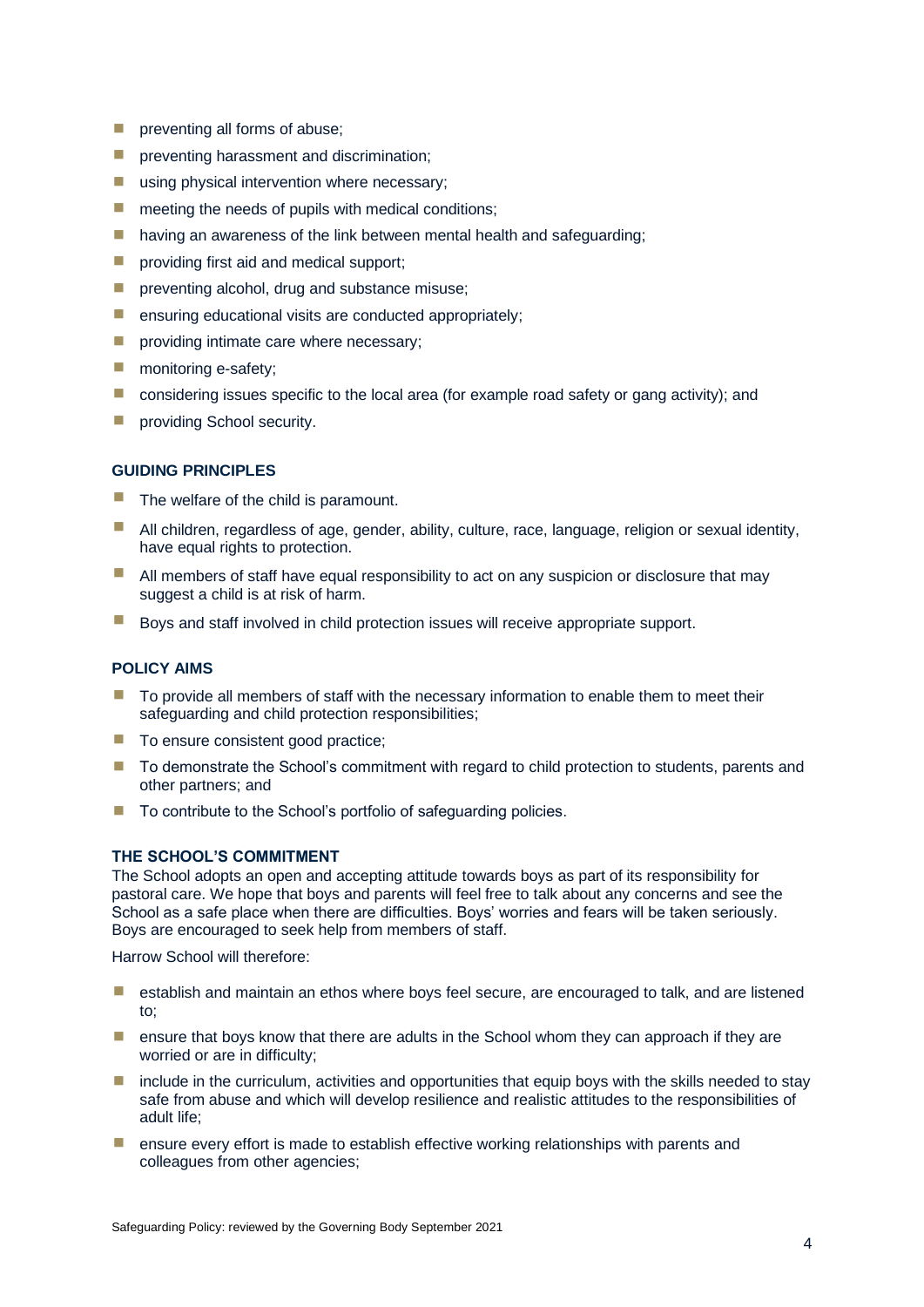- **D** operate safer recruitment procedures and make sure that all appropriate checks are carried out on new staff and volunteers who will work with the boys; and
- $\blacksquare$  ensure that all members of staff are aware of how and when to act on concerns that they have and work in a safe and appropriate manner at all times.

### <span id="page-10-0"></span>**CONFIDENTIALITY**

The School recognises that all matters relating to child protection are sensitive and confidential. The Head Master or the DSL will share that information on a 'need to know, what and when' basis. Concerns about individuals should never be discussed elsewhere, inside or outside the School, unless in confidential meetings for that purpose.

Members of staff are expected to manage the requirement to maintain an appropriate level of confidentiality while at the same time liaising with relevant professionals such as the DSL and Children's Services. Members of staff should never promise a boy that they will not tell anyone about an allegation, as this may not ultimately be in the best interests of the child.

### <span id="page-10-1"></span>**SAFEGUARDING LEGISLATION AND GUIDANCE**

- Section 94 of the [Education and Skills Act 2008](https://www.legislation.gov.uk/ukpga/2008/25/contents) requires the Secretary of State to prescribe standards for independent educational institutions to safeguard the welfare, health and safety of children. The relevant standards are set out in the [Education \(Independent School Standards\)](http://www.legislation.gov.uk/uksi/2014/3283/schedule/made)  [Regulations 2014 \(the ISS Regulations 2014\).](http://www.legislation.gov.uk/uksi/2014/3283/schedule/made)
- [Keeping Children Safe in Education \(DfE, September 2021\)](https://assets.publishing.service.gov.uk/government/uploads/system/uploads/attachment_data/file/1007260/Keeping_children_safe_in_education_2021.pdf) is statutory guidance issued under Section 175 of the [Education Act 2002](https://www.legislation.gov.uk/ukpga/2002/32/contents) and the [Education \(Independent School Standards\)](http://www.legislation.gov.uk/uksi/2014/3283/schedule/made)  [Regulations 2014.](http://www.legislation.gov.uk/uksi/2014/3283/schedule/made) The guidance is applicable to all schools in England and Wales. Schools and colleges must have regard to it when carrying out their duties to safeguard and promote the welfare of children. This means that they should comply with it unless exceptional circumstances arise. The document contains information on what schools and colleges should do and sets out the legal duties with which schools and colleges must comply in order to keep children safe. It should be read alongside [Working Together to Safeguard Children \(DfE, July](https://assets.publishing.service.gov.uk/government/uploads/system/uploads/attachment_data/file/729914/Working_Together_to_Safeguard_Children-2018.pdf) 2018) and department advice [What to do if you are worried a child is being abused –](https://assets.publishing.service.gov.uk/government/uploads/system/uploads/attachment_data/file/419604/What_to_do_if_you_re_worried_a_child_is_being_abused.pdf) Advice for practitioners [\(DfE, March 2015\).](https://assets.publishing.service.gov.uk/government/uploads/system/uploads/attachment_data/file/419604/What_to_do_if_you_re_worried_a_child_is_being_abused.pdf) Unless otherwise stated, 'school' in this guidance means all schools, whether maintained, non-maintained or independent, including academies and free schools, alternative provision academies and pupil referral units.

All members of staff must read at least Part One of Keeping Children Safe in Education (DfE, [September 2021\).](https://assets.publishing.service.gov.uk/government/uploads/system/uploads/attachment_data/file/1007260/Keeping_children_safe_in_education_2021.pdf) School leaders and those staff who work directly with children are additionally required to read Annex B of [Keeping Children Safe in Education \(DfE, September 2021\).](https://assets.publishing.service.gov.uk/government/uploads/system/uploads/attachment_data/file/1007260/Keeping_children_safe_in_education_2021.pdf) All staff will be required to confirm that this reading has completed by ticking a box in iProtectu and also to complete a short test within iProtectu.

- [The Teachers' Standards 2011](https://assets.publishing.service.gov.uk/government/uploads/system/uploads/attachment_data/file/1007716/Teachers__Standards_2021_update.pdf) states that teachers, including head teachers, should safeguard children's wellbeing and maintain public trust in the teaching profession as part of their professional duties.
- The statutory guidance [Working Together to Safeguard Children \(DfE, July](https://assets.publishing.service.gov.uk/government/uploads/system/uploads/attachment_data/file/729914/Working_Together_to_Safeguard_Children-2018.pdf) 2018) covers the legislative requirements and expectations on individual services to safeguard and promote the welfare of children. The guidance applies to all local authorities, clinical commissioning groups and police, as well as all other organisations and agencies. It applies, in its entirety, to all schools. It applies to all children up to the age of 18 years whether living with their families, in state care, or living independently.
- [What to do if you are worried a child is being abused -](https://assets.publishing.service.gov.uk/government/uploads/system/uploads/attachment_data/file/419604/What_to_do_if_you_re_worried_a_child_is_being_abused.pdf) Advice for practitioners (DfE, March 2015) provides more information on understanding and identifying abuse and neglect. Examples of potential signs of abuse and neglect are highlighted throughout the advice. The NSPCC website also provides useful additional information on types of abuse and what to look for.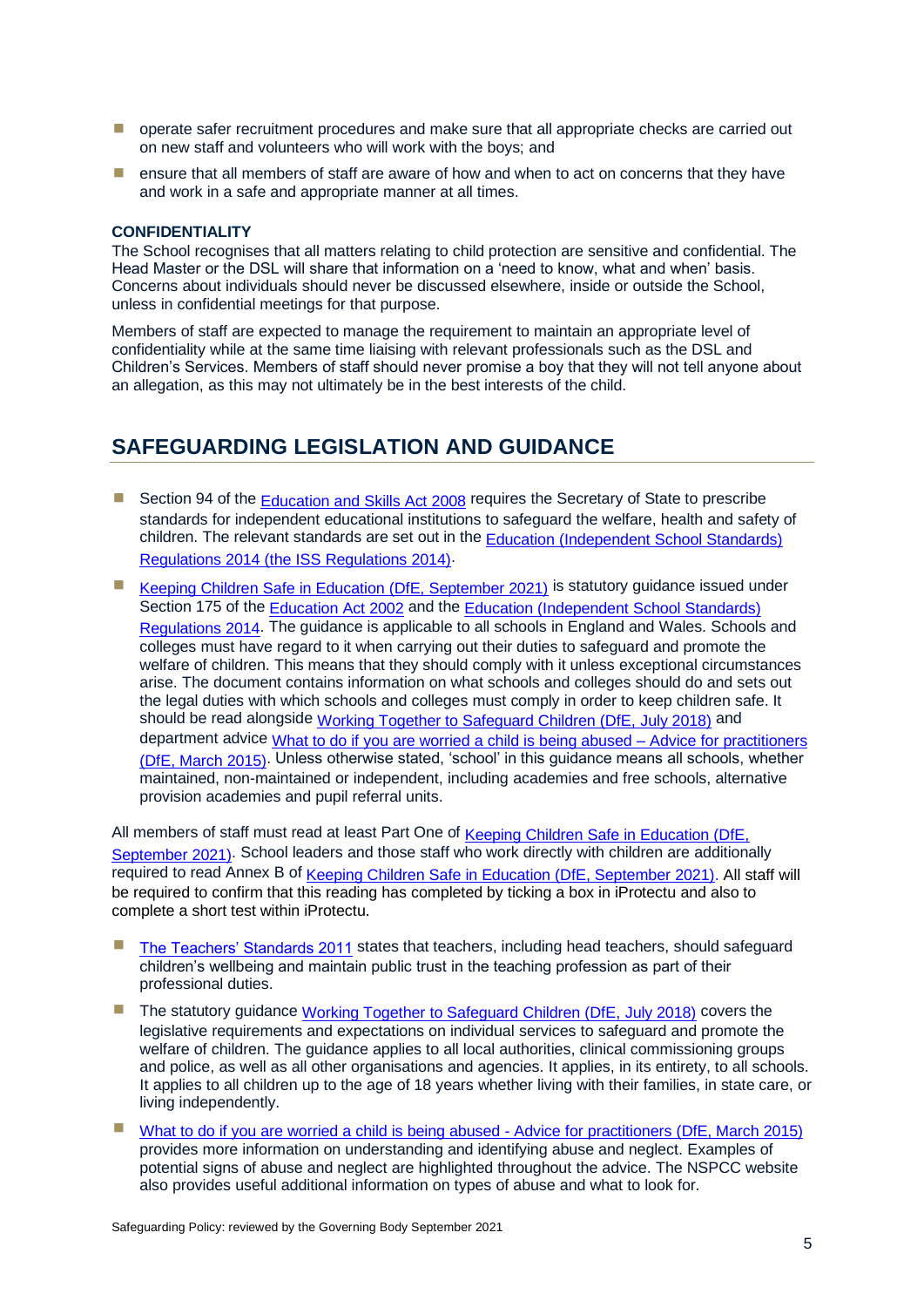- **If** [The Prevent Duty:](https://assets.publishing.service.gov.uk/government/uploads/system/uploads/attachment_data/file/439598/prevent-duty-departmental-advice-v6.pdf) from 1 July 2015 all schools became subject to a duty under Section 26 of the [Counter-Terrorism and Security Act 2015,](https://www.legislation.gov.uk/ukdsi/2015/9780111133309/pdfs/ukdsiod_9780111133309_en.pdf) in the exercise of their functions, to have 'due regard to the need to prevent people from being drawn into terrorism'. The School recognises that 'safeguarding vulnerable people from radicalisation is no different from safeguarding them from other forms of harm'. A Prevent e-learning package was made available in March 2016.
- Guidance for safer working practice for those working with children and young people in [education settings \(Safer Recruitment Consortium, October 2015\),](https://www.safeguardinginschools.co.uk/wp-content/uploads/2015/10/Guidance-for-Safer-Working-Practices-2015-final1.pdf) while not safeguarding guidance, provides advice for all staff working with children regarding illegal, unsafe, unprofessional or unwise behaviour and advises staff to monitor their own standards and practice.
- Sexual violence and sexual harrassment between children in schools and colleges (DfE, [September 2021\)](https://assets.publishing.service.gov.uk/government/uploads/system/uploads/attachment_data/file/999239/SVSH_2021.pdf) covers what sexual violence and harassment is, schools' and colleges' legal responsibilities, a whole-school approach to safeguarding and child protection, and how to respond to reports of sexual violence and sexual harassment. It has been updated significantly in the light of Everyone's Invited and the subsequent [Review of sexual abuse in schools and](https://www.gov.uk/government/publications/review-of-sexual-abuse-in-schools-and-colleges/review-of-sexual-abuse-in-schools-and-colleges)  colleges [\(OFSTED, June 2021\).](https://www.gov.uk/government/publications/review-of-sexual-abuse-in-schools-and-colleges/review-of-sexual-abuse-in-schools-and-colleges)
- [Criminal Exploitation of Children and Vulnerable Adults](https://www.gov.uk/government/publications/criminal-exploitation-of-children-and-vulnerable-adults-county-lines) guidance outlines what county lines (and associated criminal exploitation) is, signs to look for in potential victims, and what to do about it. The document is a supplement to existing safeguarding policies, to help identify and protect those exploited through this criminal activity.
- **E** Information Sharing: Advice for Practitioners Providing Safeguarding Services to Children, Young [People, Parents and Carers](https://assets.publishing.service.gov.uk/government/uploads/system/uploads/attachment_data/file/721581/Information_sharing_advice_practitioners_safeguarding_services.pdf) is advice for practitioners and senior managers. It helps them decide when and how to share personal information legally and professionally. It might also be helpful for practitioners working with adults who are responsible for children who may be in need.

### <span id="page-11-0"></span>**CHILD PROTECTION PROCEDURES**

All members of staff have a responsibility to identify the symptoms and triggers of abuse and neglect, to share information and to work together to provide children and young people with the help they need.

Members of staff are advised to maintain an attitude of 'it could happen here' where safeguarding is concerned.

When concerned about the welfare of a boy, staff members should always act in the best interests of the child.

The School will act on identified concerns and provide early help to prevent concerns from escalating.

If a boy is in immediate danger or is at risk of harm, a referral should be made to children's social care and/or the police immediately. The School will ensure it provides as much information as possible as part of the referral process to allow any social care assessment to consider all the available evidence and enable a contextual approach to address such harm.

### <span id="page-11-1"></span>**RECOGNISING ABUSE**

To ensure that the boys are protected from harm, it is important to understand what types of behaviour constitute abuse and neglect.

All members of staff should be aware that abuse, neglect, and safeguarding issues are rarely standalone events that can be covered by one definition or label. In most cases, multiple issues will overlap with one another.

Abuse is a form of maltreatment of a child. Somebody may abuse or neglect a child by inflicting harm or by failing to act to prevent harm. Children may be abused in a family or in an institutional or community setting by those known to them or, more rarely, by others. Abuse can take place wholly online, or technology may be used to facilitate offline abuse. Children may be abused by an adult or adults or by another child or children.

There are four principal categories of abuse: physical abuse, emotional abuse, sexual abuse and neglect. The definitions are taken from [Keeping Children Safe in Education \(DfE, September 2021\).](https://assets.publishing.service.gov.uk/government/uploads/system/uploads/attachment_data/file/1007260/Keeping_children_safe_in_education_2021.pdf)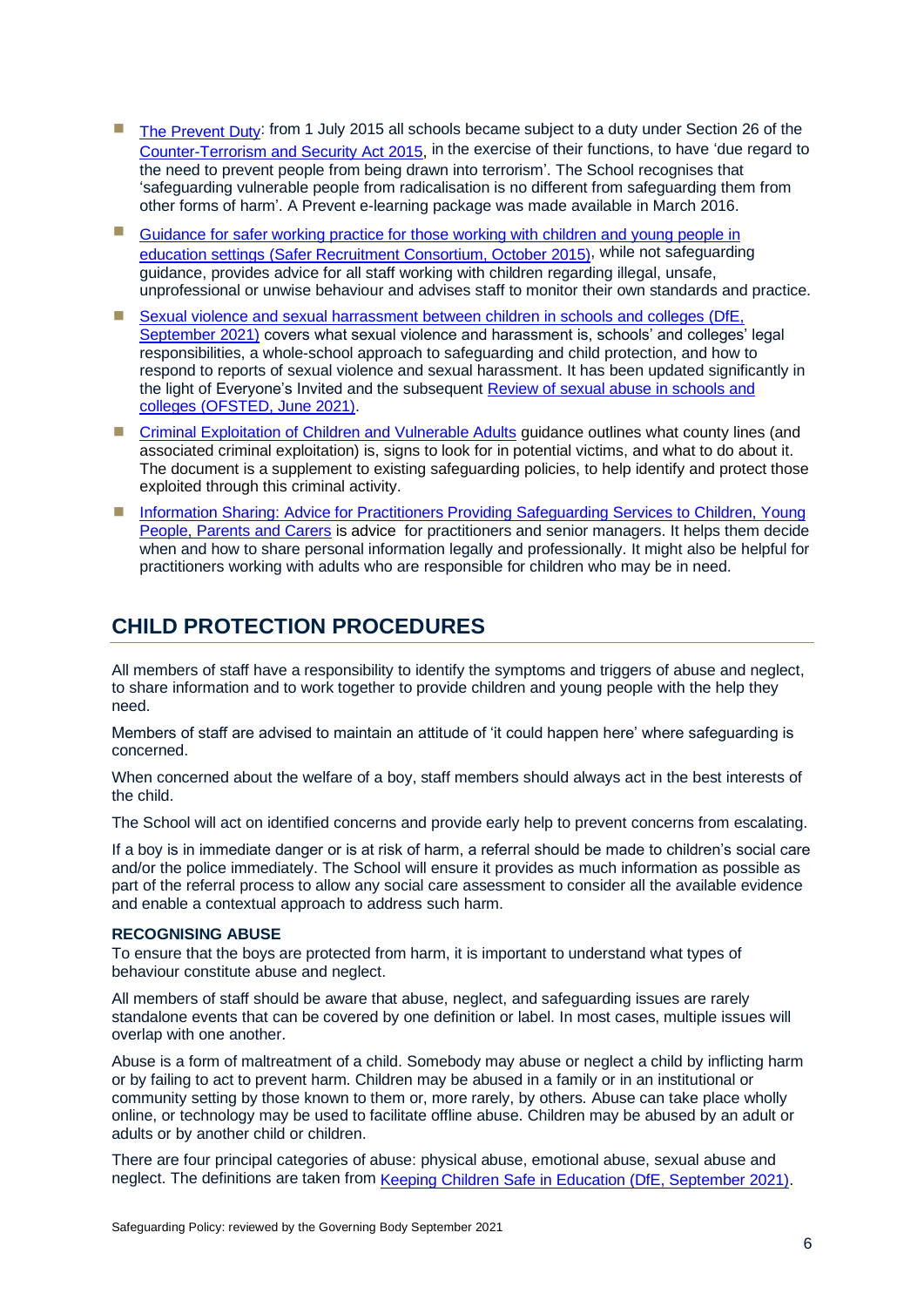### <span id="page-12-0"></span>**PHYSICAL ABUSE**

A form of abuse that may involve hitting, shaking, throwing, poisoning, burning or scalding, drowning, suffocating, or otherwise causing physical harm to a child. Physical harm may also be caused when a parent or carer fabricates the symptoms of, or deliberately induces, illness in a child.

### <span id="page-12-1"></span>**EMOTIONAL ABUSE**

The persistent emotional maltreatment of a child such as to cause severe and persistent adverse effects on the child's emotional development. It may involve conveying to a child that they are worthless or unloved, inadequate, or valued only insofar as they meet the needs of another person. It may include not giving the child opportunities to express their views, deliberately silencing them or 'making fun' of what they say or how they communicate. It may feature age or developmentally inappropriate expectations being imposed on children. These may include interactions that are beyond a child's developmental capability as well as overprotection and limitation of exploration and learning or preventing the child from participating in normal social interaction. It may involve seeing or hearing the ill-treatment of another. It may involve serious bullying (including cyber-bullying), causing children frequently to feel frightened or in danger, or the exploitation or corruption of children. Some level of emotional abuse is involved in all types of maltreatment of a child, although it may occur alone.

### <span id="page-12-2"></span>**SEXUAL ABUSE**

Involves forcing or enticing a child or young person to take part in sexual activities, not necessarily involving violence, whether or not the child is aware of what is happening. The activities may involve physical contact, including assault by penetration (for example rape or oral sex) or non-penetrative acts such as masturbation, kissing, rubbing and touching outside of clothing. They may also include non-contact activities such as involving children in looking at, or in the production of, sexual images, watching sexual activities, encouraging children to behave in sexually inappropriate ways, or grooming a child in preparation for abuse. Sexual abuse can take place online, and technology can be used to facilitate offline abuse. Sexual abuse is not solely perpetrated by adult males. Women can also commit acts of sexual abuse, as can other children. The sexual abuse of children by other children is a specific safeguarding issue (also known as peer-on-peer abuse) in education and **all** staff should be aware of it and of the School's policy and procedures for dealing with it.

### <span id="page-12-3"></span>**NEGLECT**

The persistent failure to meet a child's basic physical and/or psychological needs, likely to result in the serious impairment of the child's health or development. Neglect may occur during pregnancy, for example, as a result of maternal substance abuse. Once a child is born, neglect may involve a parent or carer failing to: provide adequate food, clothing and shelter (including exclusion from home or abandonment); protect a child from physical and emotional harm or danger; ensure adequate supervision (including the use of inadequate care givers); or ensure access to appropriate medical care or treatment. This form of abuse may also include neglect of, or unresponsiveness to, a child's basic emotional needs.

### <span id="page-12-4"></span>**INDICATORS OF ABUSE**

It is the responsibility of all members of staff to report any and all niggling worries or concerns over safeguarding and welfare via CPOMS. It is not their responsibility to investigate or decide whether a boy has been abused. A child who is being abused or neglected may:

- have bruises, bleeding, burns, fractures or other injuries;
- **E** show signs of pain or discomfort;
- $\blacksquare$  keep arms and legs covered, even in warm weather;
- be concerned about changing for PE or swimming;
- look unkempt and uncared for;
- $\blacksquare$  change their eating habits;
- have difficulty in making or sustaining friendships;
- appear fearful:
- $\blacksquare$  be reckless with regard to their own or others' safety;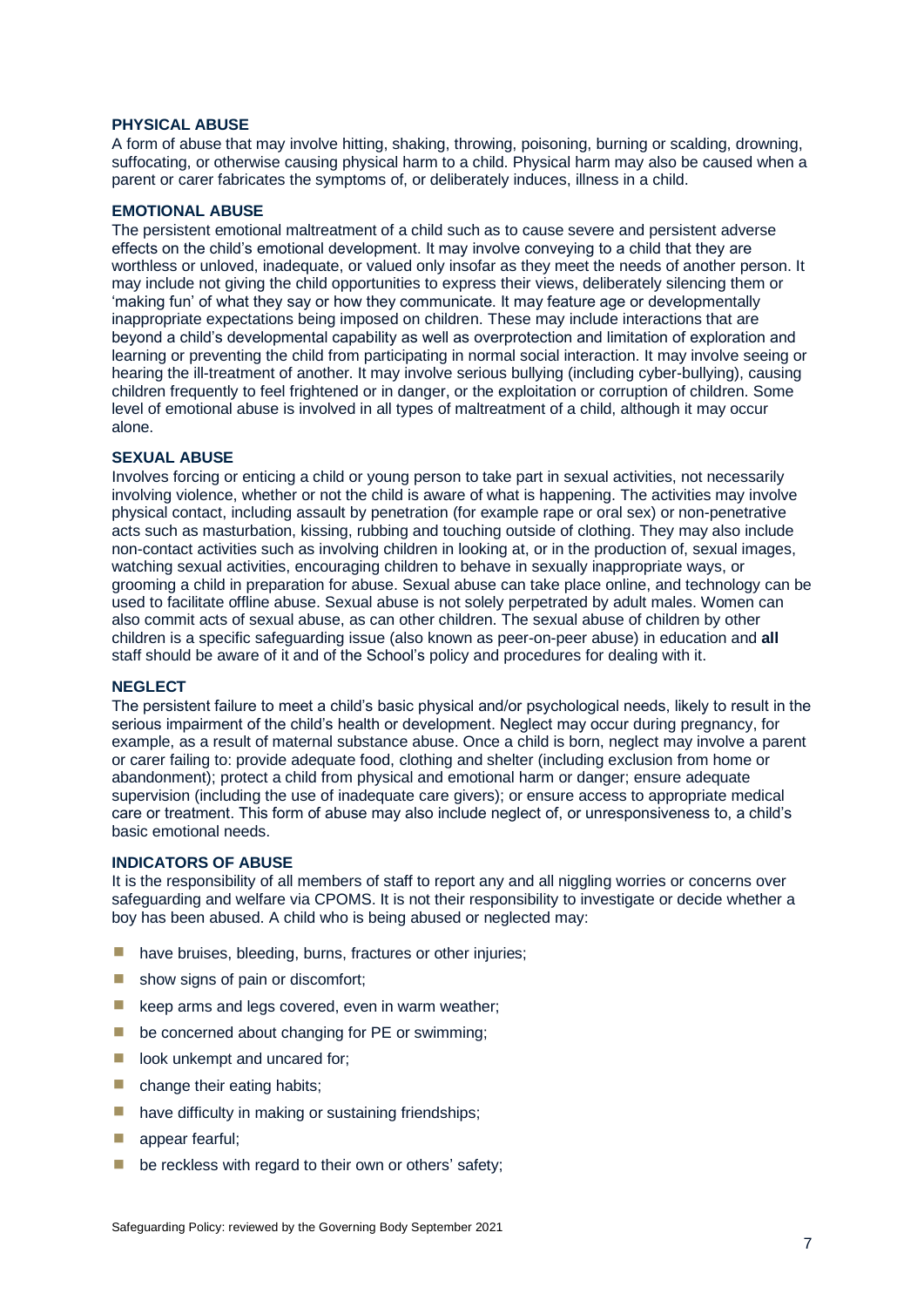- $\blacksquare$  self-harm:
- $\blacksquare$  show other signs of deterioration in mental health;
- $\blacksquare$  show signs of not wanting to go home:
- $\blacksquare$  display a change in behaviour from quiet to aggressive, or happy-go-lucky to withdrawn;
- $\blacksquare$  challenge authority:
- **E** become uninterested in their school work;
- **E** be constantly tired or preoccupied;
- $\blacksquare$  be wary of physical contact;
- $\blacksquare$  be involved in, or particularly knowledgeable about, drugs or alcohol:
- **E** display sexual knowledge or behaviour beyond that normally expected for their age; or
- **E** be showing signs of being drawn into anti-social or criminal behaviour including gang involvement and association with organised criminal groups.

Individual indicators will rarely, in isolation, provide conclusive evidence of abuse. They should be viewed as part of a jigsaw, and each small piece of information will help the DSL to decide how to proceed. It is therefore essential that members of staff report their concerns. Staff do not need 'absolute proof' that a boy is at risk but should act on any hunches or worries in the knowledge that they will be supported in their safeguarding role. Reports made in good faith will always be dealt with in accordance with the School's Whistleblowing Policy, regardless of outcome.

All members of staff should have awareness of safeguarding issues in the broad. In particular, they should know that behaviours linked to drug taking, alcohol abuse, deliberately missing education and sexting (also known as youth-produced sexual imagery) put children in danger.

### <span id="page-13-0"></span>**CHILD ABDUCTION AND COMMUNITY SAFETY INCIDENTS**

Child abduction is the unauthorised removal or retention of a minor from a parent or anyone with legal responsibility for the child. It can be committed by parents, or other family members; by people known but not related to the victim; and by strangers.

Other community safety incidents in the vicinity of a school can raise concerns among children and parents, for example people loitering nearby or unknown adults engaging children in conversation. Incidents of this type should be reported either direct to the police on 999 or to Harrow School Security on 07766 688597.

Boys are given advice on how to keep themselves safe as part of the PSHE Education programme.

### <span id="page-13-1"></span>**CHILD CRIMINAL EXPLOITATION**

Child criminal exploitation (CCE) is where an individual or group takes advantage of an imbalance in power to coerce, control, manipulate or deceive a child into any form of criminal activity in exchange for something the victim needs or wants, and/or for the financial advantage or increased status of the perpetrator or facilitator and/or through violence or the threat of violence. As children involved in criminal exploitation often commit crimes themselves, their vulnerability as victims is not always recognised by adults and professionals (particularly older children), and they are not treated as victims despite the harm they have experienced. The victim may have been criminally exploited even if the activity appears consensual. Harrow is aware of the reality that the experience of girls who are criminally exploited can be very different from that of boys.

CCE does not always involve physical contact; it can also occur through the use of technology. Children can become trapped by this type of exploitation because perpetrators can threaten victims (and their families) with violence or entrap and coerce them into debt.

CCE can include children being forced to work in cannabis factories, coerced into moving drugs or money across the country through county lines, forced to shoplift, pickpocket or commit vehicle crime, or to threaten other young people.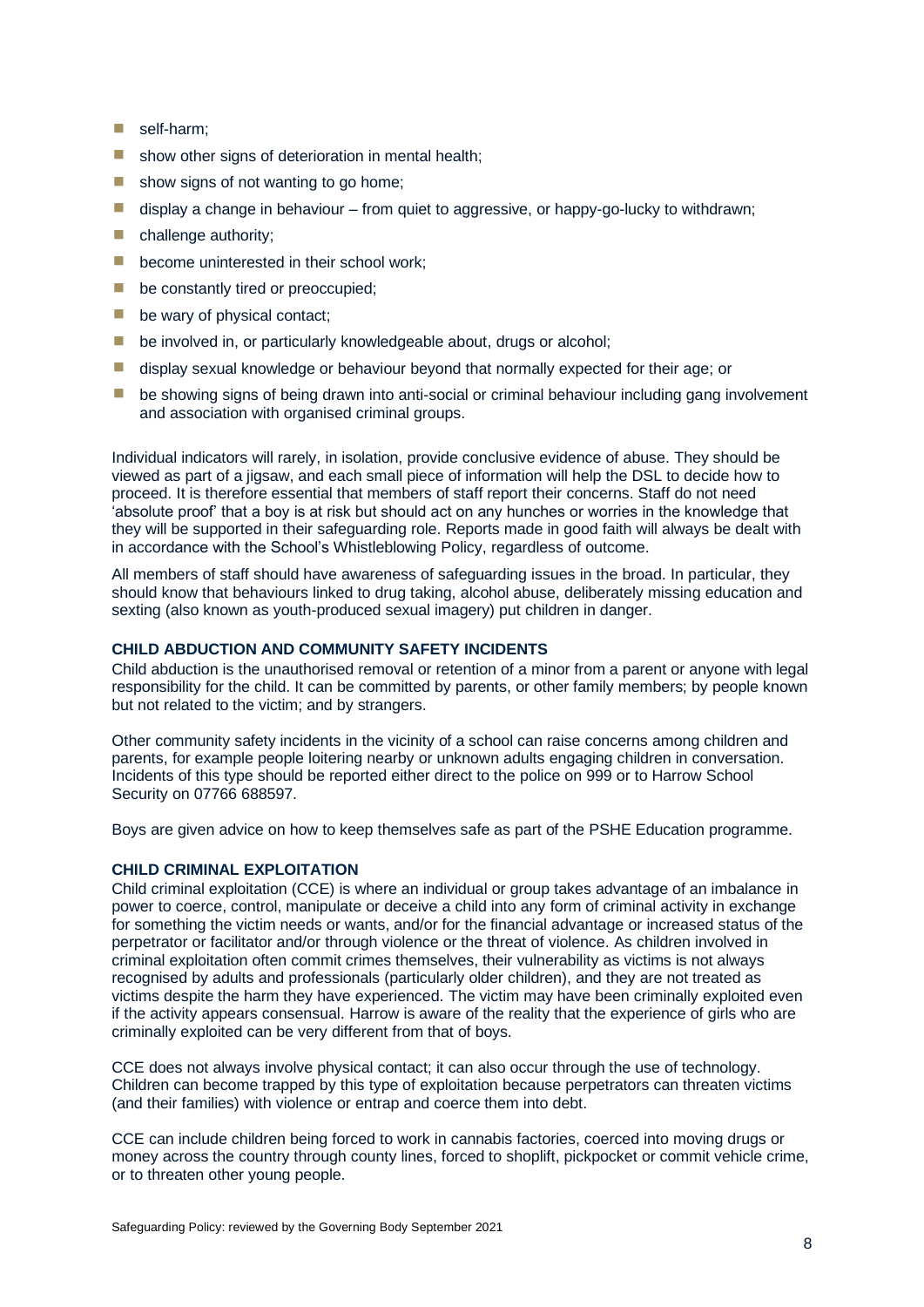Some of the following can be indicators of CCE:

- $\blacksquare$  children who appear with unexplained gifts or new possessions;
- $\blacksquare$  children who associate with other young people involved in exploitation;
- $\blacksquare$  children who suffer from changes in emotional wellbeing;
- children who misuse drugs and alcohol;
- **E** children who go missing for periods of time or regularly come home late; and
- $\blacksquare$  children who regularly miss school or education or do not take part in education.

### <span id="page-14-0"></span>**CHILD SEXUAL EXPLOITATION**

Child sexual exploitation (CSE) is a form of sexual abuse. It occurs when an individual or group takes advantage of an imbalance of power to coerce, manipulate or deceive a child into sexual activity in exchange for something the victim needs or wants, and/or for the financial advantage or increased status of the perpetrator or facilitator and/or through violence or the threat of violence. The victim may have been sexually exploited even if the sexual activity appears consensual.

CSE may involve physical contact such as assault by penetration (for example, rape or oral sex) or nonpenetrative acts such as masturbation, kissing, rubbing, and touching outside clothing. It can also occur solely through the use of technology. It may include non-contact activities, such as involving children in the production of sexual images, forcing children to look at sexual images or watch sexual activities, encouraging children to behave in sexually inappropriate ways or grooming a child in preparation for abuse via the internet.

CSE can occur over time or be a one-off occurrence, and may happen without the child's immediate knowledge, for example through others sharing videos or images of them on social media. It can affect any child, including 16- and 17-year-olds who can legally consent to have sex. Some children may not realise they are being exploited, for example they believe they are in a genuine romantic relationship.

A significant number of children who are victims of exploitation go missing from home, care and education at some point. Some of the following signs may be indicators:

- $\blacksquare$  children who appear with unexplained gifts, money or new possessions;
- **E** children who have associations with gangs and/or are isolated from their peer networks;
- $\blacksquare$  children who associate with other young people involved in exploitation;
- **E** children who have older girlfriends or boyfriends or controlling individuals;
- **E** children who suffer from sexually transmitted infections or become pregnant, display evidence of physical or sexual abuse or who behave in an excessively sexualised manner for their age;
- $\blacksquare$  children who suffer from changes in emotional wellbeing or display signs of self-harm;
- children who misuse drugs or alcohol;
- $\blacksquare$  children who frequent areas known for sex work;
- **E** children who display increasing secretiveness or concerning use of the internet;
- children who receive excessive texts/phone calls;
- children who go missing for periods of time or regularly come home late; and
- $\blacksquare$  children who regularly miss school or education or do not take part in education.

CSE is a serious crime and can have a long-lasting adverse impact on a child's physical and emotional health. It may also be linked to child trafficking. All members of staff are made aware of the indicators of sexual exploitation in their safeguarding training and any concerns should be reported immediately to the DSL.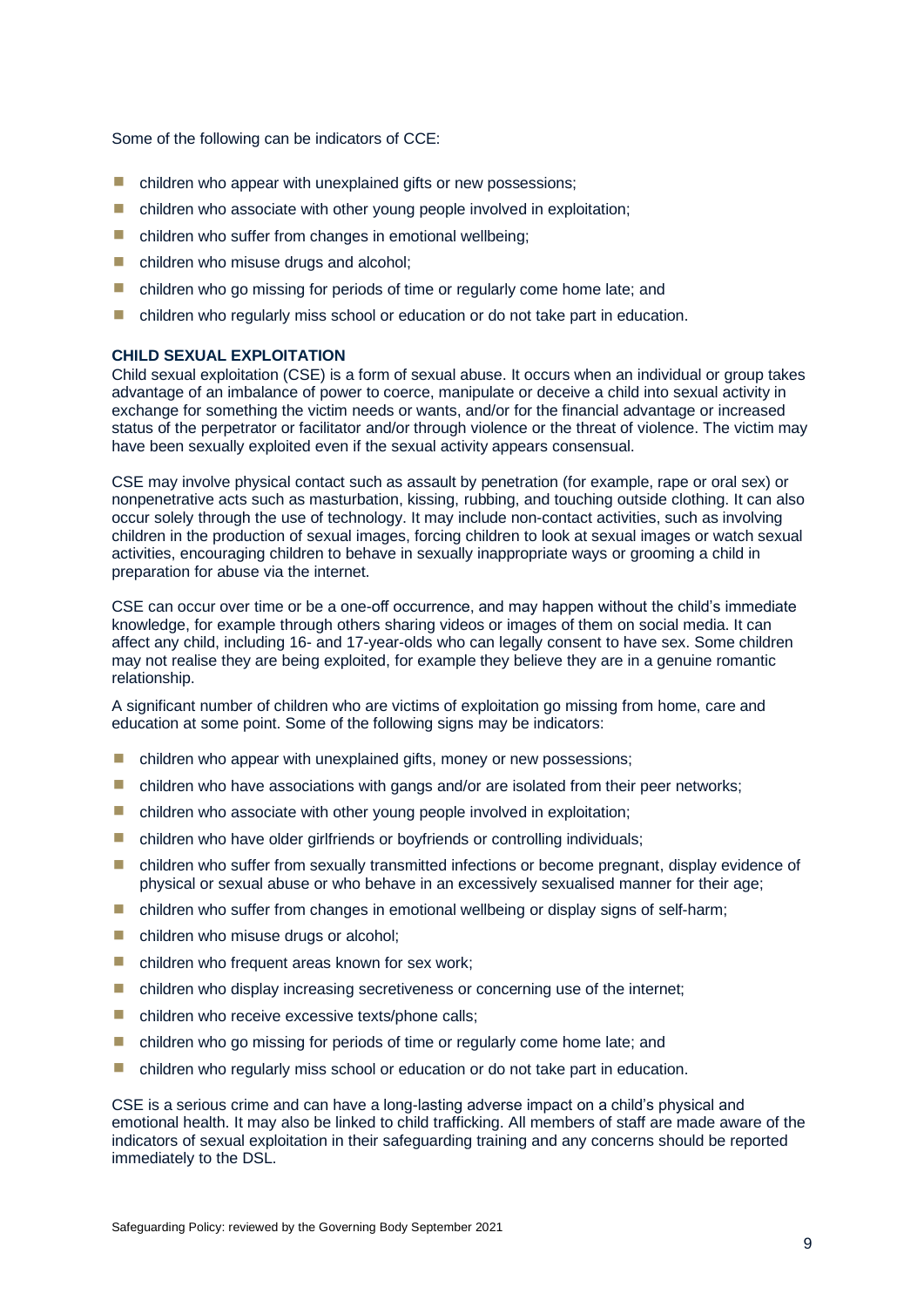The PSHE Education programme covers CSE in Relationship Education, Relationships and Sex Education and Health Education. The statutory guidance can be found here: [Relationships Education,](https://www.gov.uk/government/publications/relationships-education-relationships-and-sex-education-rse-and-health-education)  [Relationships and Sex Education \(RSE\) and Health Education](https://www.gov.uk/government/publications/relationships-education-relationships-and-sex-education-rse-and-health-education) (DfE 2019). The DfE has also produced a one-stop page for teachers on GOV.UK, which can be accessed here: [Teaching about](https://www.gov.uk/guidance/teaching-about-relationships-sex-and-health)  [relationships sex and health](https://www.gov.uk/guidance/teaching-about-relationships-sex-and-health) (DfE 2020).

### <span id="page-15-0"></span>**CHILDREN AND THE COURT SYSTEM**

Children are sometimes required to give evidence in criminal courts, either for crimes committed against them or for crimes they have witnessed. The government has produced a useful guide [Going](https://assets.publishing.service.gov.uk/government/uploads/system/uploads/attachment_data/file/708093/ywp-12-17-eng.pdf)  [to court and being a witness \(12 to 17 year olds\).](https://assets.publishing.service.gov.uk/government/uploads/system/uploads/attachment_data/file/708093/ywp-12-17-eng.pdf)

### <span id="page-15-1"></span>**CHILDREN WHO HAVE A SOCIAL WORKER**

We recognise that when a child has a social worker it is an indicator that the child is more at risk than most pupils. This may mean that they are more vulnerable to further harm, as well as facing educational barriers to attendance, learning, behaviour, and poor mental health. We take these needs into account when making plans to support boys who have a social worker.

### <span id="page-15-2"></span>**CHILDREN WITH FAMILY MEMBERS IN PRISON**

Children with a parent in prison are at risk of poor outcomes including poverty, stigma, isolation and poor mental health. The National Information Centre on Children of Offenders [\(NICCO\)](https://www.nicco.org.uk/) provides information designed to support professionals working with offenders and their children to help mitigate negative responses for those children.

### <span id="page-15-3"></span>**DOMESTIC ABUSE**

In April 2021, the [Domestic Abuse Act](https://www.legislation.gov.uk/ukpga/2021/17/part/1/enacted) 2021 received Royal Assent and introduced a statutory definition for the first time. The Domestic Abuse Act 2021 (Part 1) defines domestic abuse as any of the following behaviours, either as a pattern of behaviour or as a single incident, between two people over the age of 16 who are 'personally connected' to each other:

- **I** physical or sexual abuse;
- **u** violent or threatening behaviour;
- **E** controlling or coercive behaviour;
- $\blacksquare$  economic abuse (behaviours that interfere with an individual's ability to acquire, use and maintain economic resources such as money, transportation and utilities); and
- **E** psychological, emotional or other abuse.

People are personally connected when they are, or have been, married to each other or civil partners; or have agreed to marry or become civil partners; or if they been in an intimate relationship with each other; or have shared parental responsibility for the same child; or if they are relatives.

The definition of domestic abuse applies to children if they see, hear, or experience the effects of the abuse, and they are related to the abusive person. The definition can be found [here.](https://www.legislation.gov.uk/ukpga/2021/17/part/1/enacted)

Types of domestic abuse include intimate-partner violence, abuse by family members, teenage relationship abuse, and child/adolescent to parent violence and abuse. Anyone can be a victim of domestic abuse regardless of sexual identity, age, ethnicity or socio-economic background, and domestic abuse can take place inside or outside the home.

### <span id="page-15-4"></span>**HOMELESSNESS**

Being homeless or being at risk of becoming homeless presents a real risk to a child's welfare. The Homelessness Reduction Act 2017 places a new legal duty on English councils so that everyone who is homeless or at risk of homelessness will have access to meaningful help including an assessment of their needs and circumstances. The Department for Levelling Up, Housing and Communities and Ministry of Housing, Communities and Local Government have published joint statutory guidance on the provision of accommodation for 16- and 17-year-olds who may be homeless and/ or require accommodation, which can be found [here.](https://www.gov.uk/government/publications/homelessness-reduction-bill-policy-factsheets)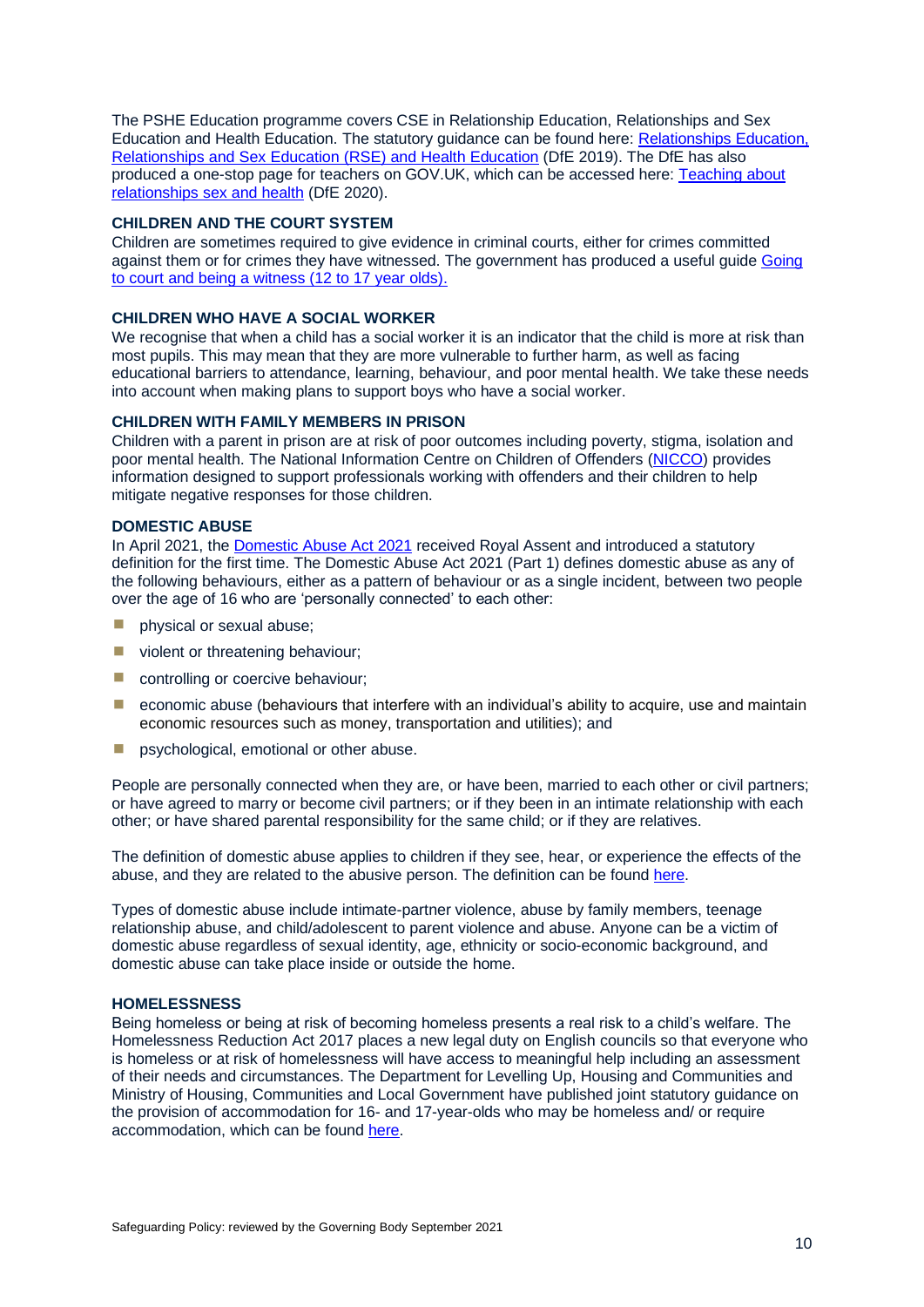#### <span id="page-16-0"></span>**MENTAL HEALTH**

All staff should be aware that mental health problems can, in some cases, be an indicator that a boy has suffered, or is at risk of suffering, abuse, neglect or exploitation.

When boys have suffered abuse and/or neglect or other traumatic experiences, staff should be aware that this can have a lasting impact on their mental health, behaviour and education.

Only appropriately trained professionals should attempt to diagnose mental health conditions. Other staff are, however, well placed to observe boys day to day and to identify those whose behaviour suggests that they may be experiencing or be at risk of developing a mental health problem. Any member of staff who has a concern about the mental health of a boy that might also be a safeguarding concern should speak to the DSL or a DDSL straight away. More guidance can be found in the [Mental health and behaviour in schools](https://www.gov.uk/government/publications/mental-health-and-behaviour-in-schools--2) (DfE 2018). Detailed information can also be found in the School's [Mental Health and Wellbeing Policy.](https://harrowschool.fireflycloud.net/resource.aspx?id=130844&officeint=on)

### <span id="page-16-1"></span>**MODERN SLAVERY AND THE NATIONAL REFERRAL MECHANISM**

Modern slavery encompasses human trafficking and slavery, servitude and forced or compulsory labour. Exploitation can take many forms, including sexual exploitation, forced labour, slavery, servitude, forced criminality and the removal of organs. Further information on the indicators that someone may be a victim of modern slavery, the support available to victims and how to refer them to the NRM is available in th[e Modern Slavery Statutory Guidance](https://assets.publishing.service.gov.uk/government/uploads/system/uploads/attachment_data/file/1023711/DRAFT_-_Modern_Slavery_Statutory_Guidance__EW__Non-Statutory_Guidance__SNI__v2.4_.pdf) (Home Office 2021).

### <span id="page-16-2"></span>**PEER-ON-PEER ABUSE**

Harrow School has a zero tolerance and whole-School approach to peer-on-peer abuse. Consequently, it seeks to educate all governors, staff, volunteers, parents and boys about the issue and to follow local criteria for action and local protocols for assessment.

Further information on the subject may be found in the School's separate guidance document Peeron-Peer Abuse.

All members of staff should:

- $\blacksquare$  be aware that children can abuse other children;
- **E** be aware that this can happen both inside and outside School and online, sometimes involving pupils at other schools;
- $\blacksquare$  be aware that it is more likely that girls will be victims and boys perpetrators, but that all peer-onpeer abuse is unacceptable and will be taken seriously;
- **E** recognise the indicators and signs of peer-on-peer abuse and know how to identify it and respond to reports;
- $\blacksquare$  understand that even if there are no reports in their school it does not mean it is not happening, it may just be that it is not being reported;
- speak to the DSL (or a DDSL) straight away if they have **any** concerns regarding potential peeron-peer abuse;
- $\blacksquare$  understand the importance of challenging inappropriate behaviours between peers as such behaviours can actually be abusive in nature;
- $\blacksquare$  avoid downplaying certain behaviours, for example dismissing sexual harrassment as "just banter", "just having a laugh", or "boys being boys" as this can lead to a culture of unacceptable behaviours, an unsafe environment for boys and, in worst case scenarios, a culture that normalises abuse, leading to boys accepting it as normal and not coming forward to report it; and
- **E** be able to reassure victims that they are being taken seriously and that they will be supported and kept safe. A victim should never be given the impression that they are creating a problem by reporting abuse, sexual violence or sexual harrassment. Nor should a victim ever be made to feel ashamed for making a report.

Peer-on-peer abuse may take different forms, such as:

■ bullying (including cyberbullying, prejudice-based and discriminatory bullying);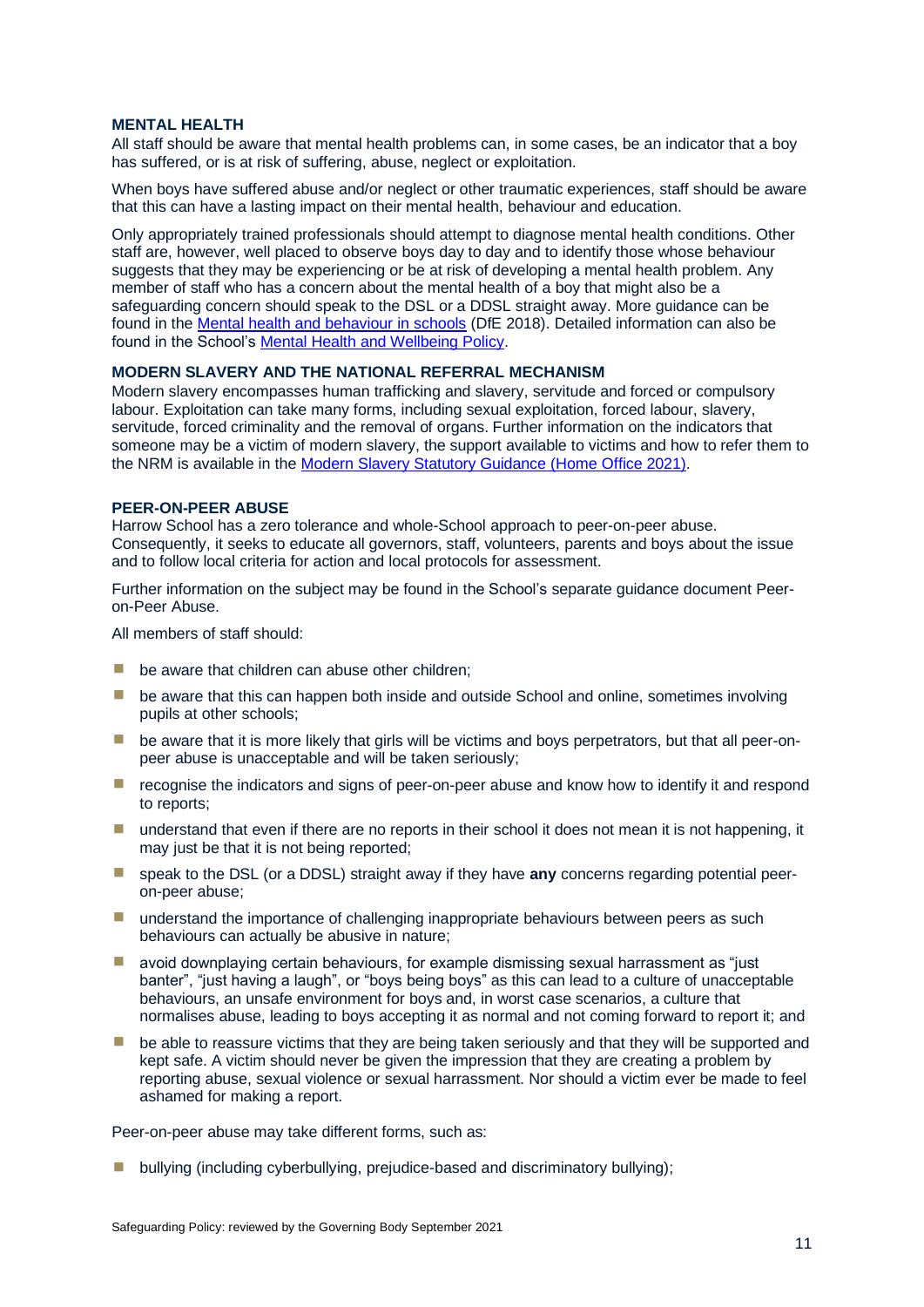- abuse in intimate partner relationships;
- $\blacksquare$  physical abuse such as hitting, kicking, shaking, biting, hair pulling, or otherwise causing physical harm (this may include an online element which facilitates, threatens and/or encourages physical abuse);
- $\blacksquare$  sexual violence such as rape, assault by penetration and sexual assault (this may include an online element which facilitates, threatens and/or encourages sexual violence) – see separate section 'Sexual violence and sexual harrassment between children';
- sexual harassment, such as sexual comments, remarks, jokes and online sexual harrassment, which may be standalone or part of a broader pattern or abuse – see separate section 'Sexual violence and sexual harrassment between children';
- causing someone to engage in sexual activity without consent, such as forcing someone to strip, touch themselves sexually, or to engage in sexual activity with a third party;
- consensual and non-consensual sharing of nudes and semi-nude images and/or videos (also known as sexting or youth-produced sexual imagery/YPSI) – further information and guidance can be found in [Sharing nudes and semi-nudes \(UKCIS, December 2020\);](https://assets.publishing.service.gov.uk/government/uploads/system/uploads/attachment_data/file/1008443/UKCIS_sharing_nudes_and_semi_nudes_advice_for_education_settings__Web_accessible_.pdf) (the School will follow guidance and procedures in this document when dealing with such incidents);
- **E** upskirting, which typically involves taking a picture under a person's clothing without their permission, with the intention of viewing their genitals or buttocks to obtain sexual gratification, or cause the victim humiliation, distress or alarm; and
- **I** initiation/hazing-type violence and rituals (this could include activities involving harrassment, abuse or humiliation used as a way of initiating a person into a group and may also include an online element).

All staff should be clear regarding the School's policy and procedures for dealing with incidents of peer-on-peer abuse and the important role that they must play both in preventing it and responding to it.

- $\blacksquare$  If a boy is in immediate danger or at risk of significant harm, a referral to children's social care (if the pupil is aged under 18) and/or the police should be made immediately. Anyone can make a referral. Where referrals are not made by the DSL, the DSL should be informed as soon as possible that a referral has been made.
- $\blacksquare$  If a member of staff thinks for whatever reason that a boy may be at risk of or experiencing abuse by their peer(s) or that a boy may be at risk of abusing or may be abusing their peer(s), they should discuss their concern with the DSL without delay so that a course of action can be agreed.
- $\blacksquare$  If a boy speaks to a member of staff about peer-on-peer abuse that they have witnessed or that they are a part of, the member of staff should listen to the boy and use open language that demonstrates understanding rather than judgement. As above, they should then discuss their concern with the DSL without delay so that a course of action can be agreed.

Addressing inappropriate behaviour (even if it appears to be relatively innocuous) **can** be an important intervention that helps prevent problematic, abusive and/or violent behaviour in the future.

Members of staff will refer such abuse to an external agency where there is a risk of significant harm. The DSL will refer serious allegations of peer-on-peer abuse to Children's Services.

Boys are able freely to report instances of peer-on-peer abuse through any of the full range of pastoral support mechanisms in place at the School, including (but not limited to) House Masters, Assistant House Masters, Matrons, Chaplains, medical staff, counselling staff and senior boys. All such reports will be taken seriously, investigated and recorded centrally using the School's pastoral management systems.

The School will work to put in place appropriate support for all those involved – victims, perpetrators and any other boys affected – and this support will be managed via the Pastoral Support Committee, chaired by the DSL.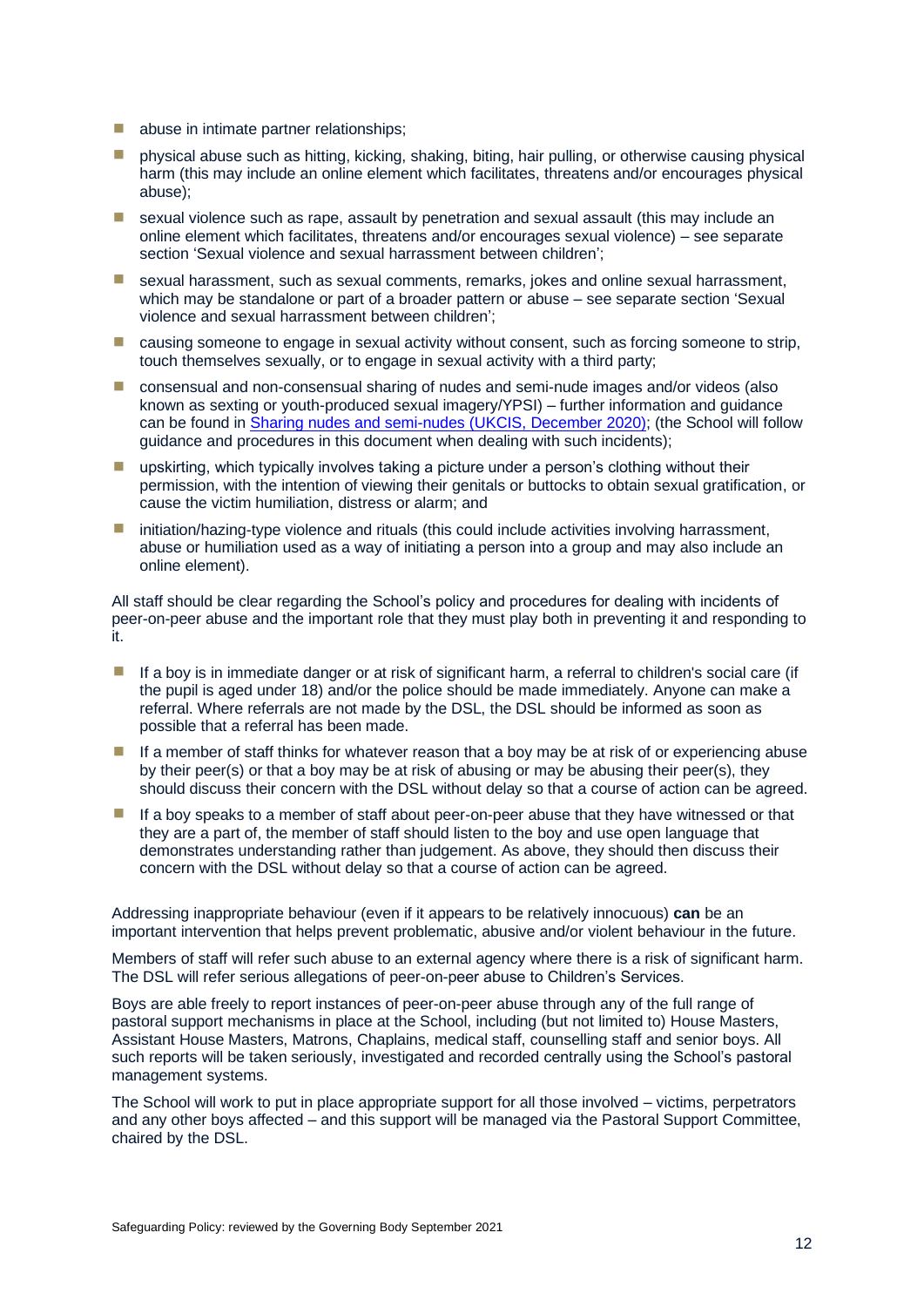### <span id="page-18-0"></span>**ALLEGATIONS AGAINST PUPILS**

A boy against whom an allegation of a child protection nature has been made may be suspended from the School during the investigation. The School's policy on behaviour, discipline and sanctions will apply.

Where there is a risk of significant harm, peer-on-peer abuse will be referred to an external agency. Allegations of peer-on-peer abuse will be referred to Children's Services.

The School will follow advice on the investigation of such allegations and will take appropriate action to ensure the safety and welfare of all pupils involved, including the boy or boys accused of abuse.

If it is necessary for a boy to be interviewed by the police or other authorities in relation to allegations of abuse, the School will ensure that, subject to advice from external agencies, parents are informed as soon as possible, and that the boy is supported during the interview by an appropriate adult.

#### <span id="page-18-1"></span>**SEND**

Children with special educational needs or disabilities (SEND) or certain health conditions can face additional safeguarding challenges. Additional barriers can exist when recognising abuse and neglect in this group of children. These can include:

- $\blacksquare$  assumptions that indicators of possibile abuse such as behaviour, mood and injury relate to the child's condition without further exploration;
- these children being more prone to peer group isolation or bullying (including prejudice-based bullying) than other children;
- $\blacksquare$  the potential for children with SEND or certain medical conditions being disproportionally impacted by behaviours such as bullying, without outwardly showing any signs; and
- **E** communication barriers and difficulties in managing or reporting these challenges.

At Harrow, we provide additional pastoral support and attention for these boys, along with ensuring any appropriate support for communication is in place. The DSL liaises closely and directly with the Head of Learning Skills regarding all boys with SEND at Harrow.

### <span id="page-18-2"></span>**SERIOUS VIOLENCE**

- $\blacksquare$  Staff should be aware of the indicators that may signal that children are at risk from, or are involved with serious violent crime. These may include increased absence from School, a change in friendships or relationships with older individuals or groups, a significant decline in performance, signs of self-harm or a significant change in wellbeing, or signs of assault or unexplained injuries. Unexplained gifts or new possessions could also indicate that children have been approached by, or are involved with, individuals associated with criminal networks or gangs and may be at risk of criminal exploitation.
- Staff should be aware of the range of risk factors which increase the likelihood of involvement in serious violence, such as being male, having been frequently absent or excluded from School, having experienced child maltreatment and having been involved in offending, such as theft or robbery.
- Staff should share their concerns immediately with the DSL if they suspect such involvement.

#### <span id="page-18-3"></span>**SEXUAL VIOLENCE AND SEXUAL HARASSMENT BETWEEN CHILDREN**

The School adopts a zero-tolerance approach to sexual violence and sexual harassment. It adheres to the guidance in both [Sexual violence and sexual harassment between children in schools and](https://assets.publishing.service.gov.uk/government/uploads/system/uploads/attachment_data/file/999239/SVSH_2021.pdf)  [colleges \(DfE, September 2021\),](https://assets.publishing.service.gov.uk/government/uploads/system/uploads/attachment_data/file/999239/SVSH_2021.pdf) and [Keeping Children Safe in Education \(DfE, September 2021](https://assets.publishing.service.gov.uk/government/uploads/system/uploads/attachment_data/file/1007260/Keeping_children_safe_in_education_2021.pdf)*)*, and recognises that:

- schools must protect any adult students (i.e. aged 18 and above) and engage with adult social care, support services and the police as required;
- $\blacksquare$  members of staff need to choose terminology carefully (for example the use of 'victim' and 'perpetrator') on a case by case basis;
- $\blacksquare$  a boy abusing another boy may have been abused himself and may also need support;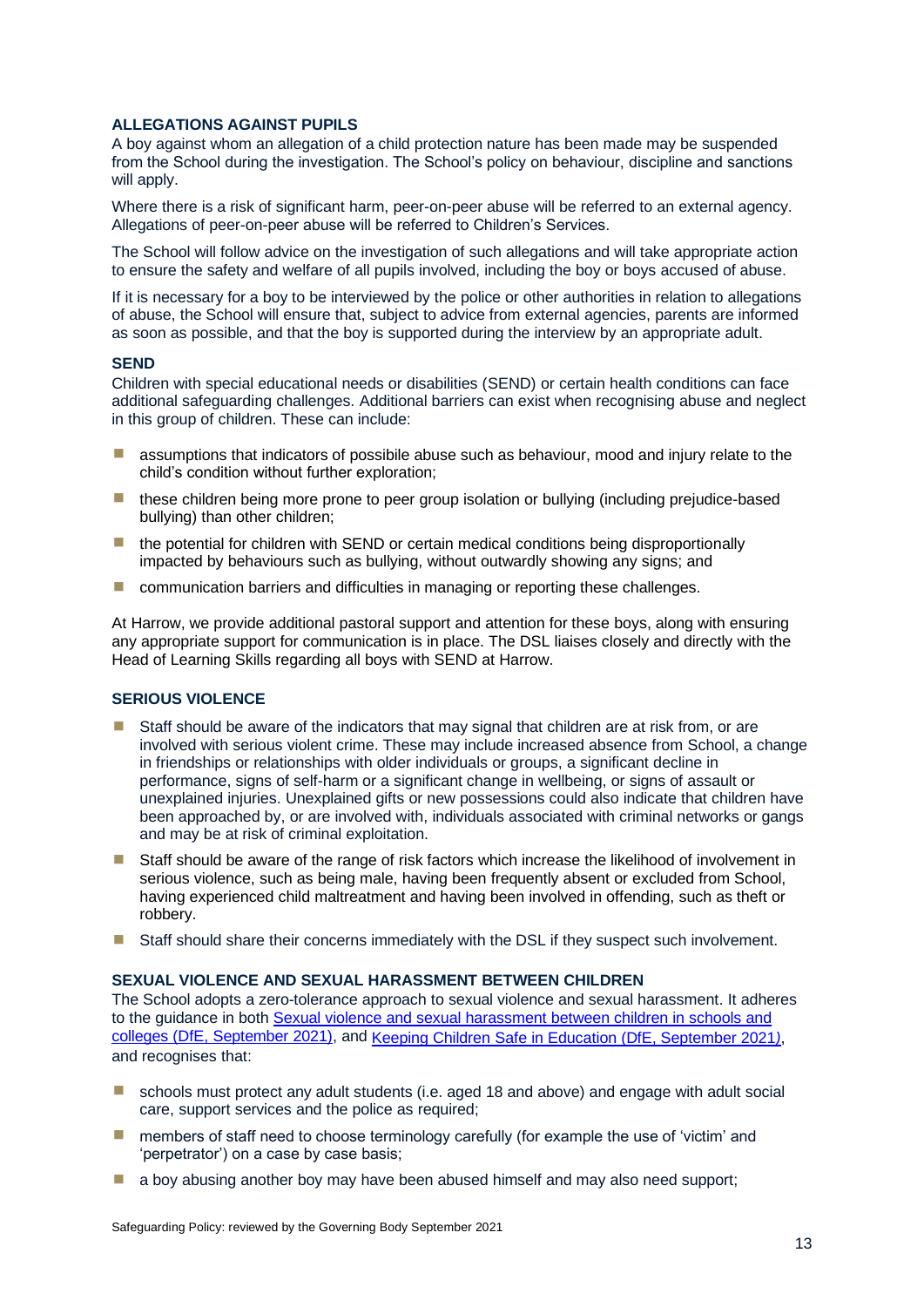- **E** sexual violence and sexual harassment can be driven by wider societal factors such as everyday sexist stereotypes and everyday sexist language;
- **E** sexual violence and sexual harrassment can happen both in and out of School as well as online, and often occurs in a mixture of environments;
- $\blacksquare$  the scale of the problem nationally is considerable and has probably been underestimated;
- $\blacksquare$  sexual assault can result in a range of health needs, both mental and physical, including unwanted pregnancy;
- **■** boys might not find it easy to talk about their abuse verbally so might not tell staff about abuse; it may be that staff overhear a conversation regarding the abuse or a boy's behaviour changes etc.;
- $\blacksquare$  the definition of 'consent', including reference to an individual having the 'freedom and capacity to choose', needs to be included in the School's curriculum;
- all members of staff, particularly the DSL, need to adopt a contextual safeguarding approach to incidents, which involves considering the context in which incidents or behaviours occur;
- **E** assessments of boys need to consider wider environmental factors present in a child's life that are a threat to their safety or welfare;
- **I** information sharing and effective multi-agency working is important, especially where boys involved in allegations of sexual violence or sexual harassment attended two or more different schools or colleges;
- in cases where police will not take further, the School will continue to engage with specialist support for the victim (and perhaps also for the perpetrator), as required;
- **E** issues and actions are regularly reviewed in order to ascertain patterns of behaviour and to look for further ways to improve procedures and practices; and
- **If** how a School responds to an incident will impact future victims of sexual violence or sexual harrassment.

There are four likely routes to consider when managing a report of sexual violence or sexual harassment:

- Managing internally: in some cases of sexual harassment (such as one-off incidents) the School may manage the incident internally;
- Early help: this is particularly useful in addressing non-violent, harmful sexual behaviour and may prevent escalation;
- Referrals to Children's Services: in cases where there has been harm, or there is an immediate risk, a referral should be made to Children's Services;
- $\blacksquare$  reporting to police: in cases where rape, assault by penetration or sexual assault is reported, the School will not wait for the outcome of a police investigation before protecting the victim, perpetrator and other boys in the School. The DSL will work closely with the police to ensure that the School's actions do not jeopardise the police investigation. If a boy is convicted or cautioned, the School will carry out a risk assessment and consider suitable action through its Behaviour Policy (Existing Customs).

Note: It is important for schools to ensure that the victim and perpetrator(s) remain protected, especially from bullying and harassment. Where no further action is taken, or a boy is found guilty, the School will continue to support both the victim and perpetrator, as appropriate.

Records will be kept of concerns, discussions and decisions made, and the reasons for those decisions. If a report is determined to be unsubstantiated, unfounded, false or malicious, the DSL should consider whether the boy who made the allegation is in need of help or may have been abused himself by someone else. If a report is shown to be deliberately invented or malicious, the School will consider whether any disciplinary action is appropriate against the individual who made it, in line with its Behaviour Policy.

The management of children and young people with sexually harmful behaviour is complex and the School will follow DfE guidance when issued. The School will work with other relevant agencies to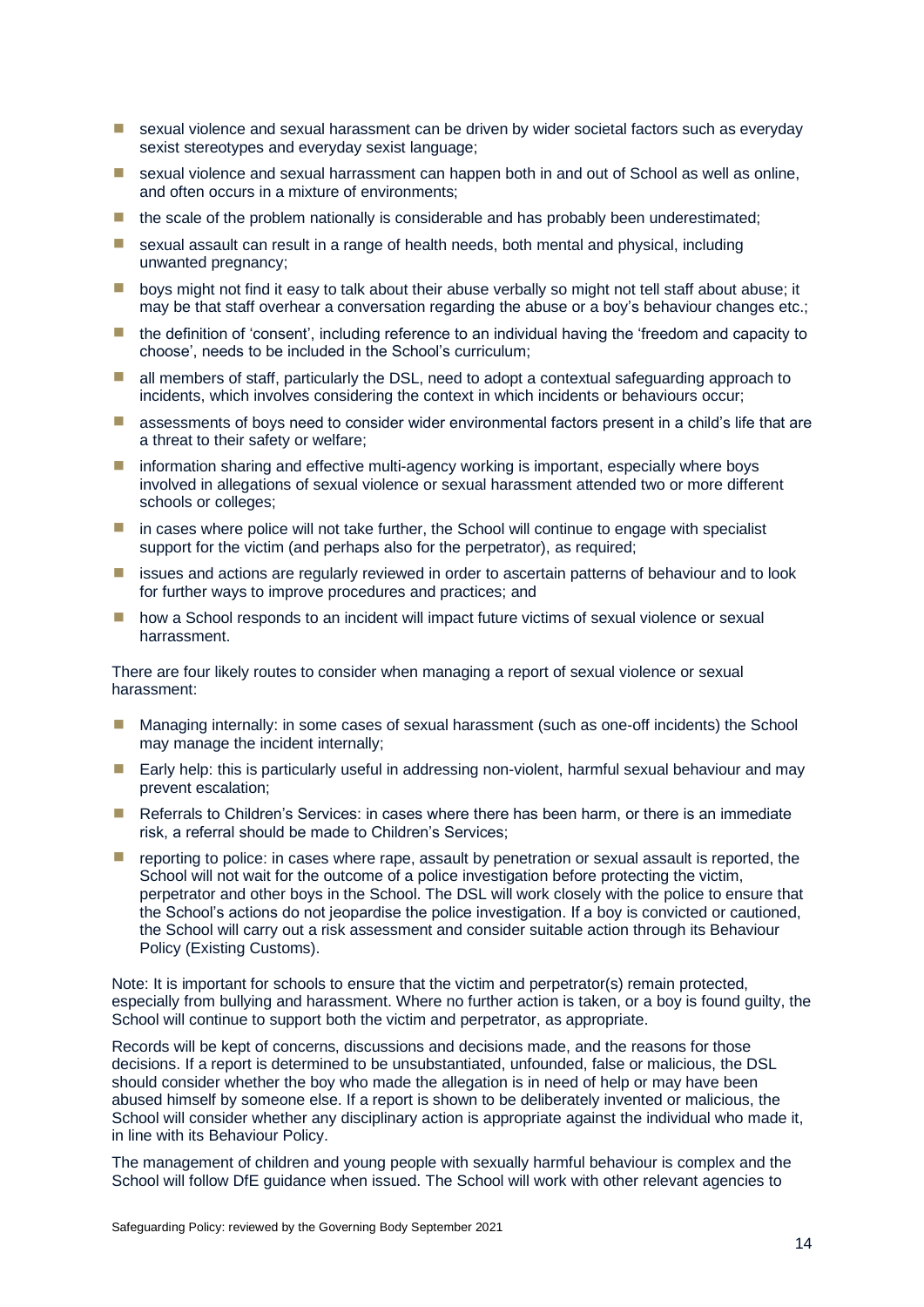maintain the safety of the whole School community. Young people who display such behaviour may be victims of abuse themselves and the child protection procedures will be followed for both victim and perpetrator. Members of staff who become concerned about a boy's sexual behaviour should speak to the DSL as soon as possible.

### <span id="page-20-0"></span>**BULLYING**

The School's Counter-Bullying Policy should be read alongside this document.

Bullying is one form of peer-on-peer abuse. While bullying between children is not a separate category of abuse and neglect, it is a very serious issue that can cause considerable anxiety and distress. At its most serious level, bullying can have a disastrous effect on a child's wellbeing and has even featured in the suicide of some young people. Members of staff should be aware of the harm caused by bullying and must use the School's counter-bullying procedures when necessary. In some situations, a boy's behaviour may warrant a response under child protection rather than or as well as counter-bullying procedures.

All incidences of bullying, including cyber-bullying and prejudice-based and discriminatory bullying, should be reported via CPOMS. The School's Counter-Bullying Policy is reviewed annually and published to all boys and staff at the start of an academic year. The Living Together Survey, which is completed by all boys, offers valuable insight into trends in bullying-type behaviour and provides a means of monitoring the effectiveness of policy, procedures and recent pastoral initiatives. The subject of bullying is addressed at regular intervals via the PSHE Education Programme for all year groups, within Flocks in Houses and in the Peer Mentoring programme, which is introduced in the Lower Sixth. If the bullying-type behaviour is particularly serious, or the counter-bullying procedures are deemed ineffective, the Deputy Head Master and the DSL will consider implementing child protection procedures.

### <span id="page-20-1"></span>**CONCERNS ABOUT A BOY'S WELFARE**

All members of staff should be able to distinguish between a safeguarding concern about a child and a child who is in immediate danger or at significant risk of harm. There will be occasions when a member of staff may suspect that a boy may be at risk but have no 'real' evidence. The boy's behaviour may have changed, his actions may reveal confusion or distress, or physical but inconclusive signs may have been noticed. In these circumstances, the member of staff must try to give the boy an opportunity to talk. The signs they have noticed may be due to a variety of factors. It is fine for a member of staff to ask the boy if he is okay, or if he/she can help in any way.

Members of staff should report their concerns to the boy's House Master. If the boy starts to reveal that he is being (or has been) harmed, members of staff should follow the advice below. Following an initial conversation with the boy, if the member of staff remains concerned, he/she should discuss their concerns with the DSL or with one of the DDSLs.

### <span id="page-20-2"></span>**IF A BOY MAKES A DISCLOSURE**

It takes courage for a boy to disclose that he has been or is being abused. He may feel ashamed, particularly if the abuse is sexual. The abuser may have made threats about what will happen if he tells. The boy may have lost trust in adults, or he may believe, or have been told, that the abuse is his own fault.

During such conversations with the boys, members of staff will:

- $\blacksquare$  allow the boy to speak freely;
- **E** remain calm and avoid overreaction;
- $\blacksquare$  offer reassurance and general words of comfort (rather than physical touch);
- not be afraid of pauses or silences;
- not ask investigative or leading questions:
- explain at an appropriate time that, in order to help, the information must be passed on to relevant people in positions of responsibility;
- $\blacksquare$  not reprimand the boy for failing to disclose earlier;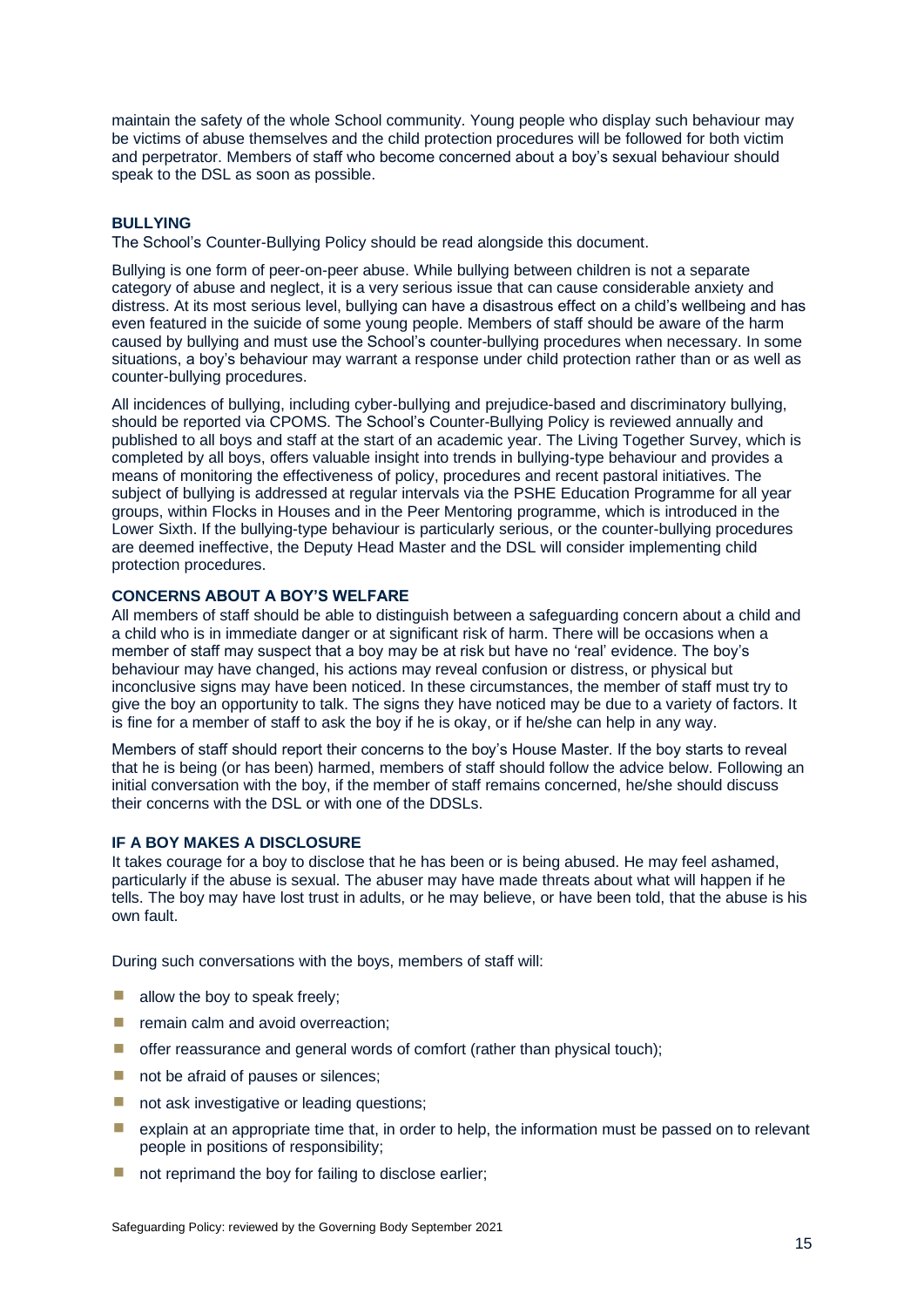- establish next steps (agree to go to see his House Master or the DSL) but let the boy know that someone will come to see them before the end of the day:
- $\blacksquare$  report verbally to the DSL, even if the boy has promised to do it by himself;
- **I** write up the conversation as soon as possible as a record of concern, ideally using CPOMS; and
- $\blacksquare$  seek support, if distressed.

### <span id="page-21-0"></span>**NOTIFYING PARENTS**

The School will normally seek to discuss any concerns about a boy with his parents. This must be handled sensitively. The School will contact parents in the event of a concern, suspicion, or disclosure. However, if the School believes that notifying parents could increase the risk to the boy or exacerbate the problem, advice will first be sought from Harrow Children's Services or the police.

#### <span id="page-21-1"></span>**REFERRAL TO POLICE AND HARROW CHILDREN'S SERVICES**

If a child is in immediate danger, the School will contact the police and Children's Services immediately.

The School may contact statutory agencies to seek advice about concerns before making a referral.

The School will normally inform a boy's parents when contact is being made with a statutory agency (unless doing so would put a child at further risk) but is clear that parental consent is not required for such contact to be made.

The DSL will make a referral to Children's Services if it is believed that a boy is 'suffering or is at risk of suffering significant harm'. The boy (subject to his age and understanding) and the parents will be told that a referral is being made, unless to do so would increase the risk to the boy or issues of confidentiality pertain. First response will be by telephone to Harrow Children's Services and then followed with written confirmation on the appropriate Inter-Agency Referral Form within 24 hours. There may be need for a subsequent referral to the Children's Services local to the boy's home, if his family lives outside the Harrow area.

Where subsequently the boy's situation does not appear to improve, staff will press for reconsideration by Children's Services. Concerns should always lead to help for the boy at some point.

Staff should challenge any inaction and follow this up with the DSL and Children's Services as appropriate. All concerns, discussions and decisions made and the reasons for those decisions should be recorded in writing. Staff should understand that they can refer a boy directly to Children's Services, especially where they are concerned that a boy is suffering or likely to suffer significant harm. Indeed, there is a duty on all staff to persist with referrals to Children's Services, if they feel that appropriate action is not being taken.

The School will contribute to any assessment as required, providing information about the boy and his family. A suitably senior member of staff will attend any strategy discussion or child protection conference and work together to safeguard any boy from harm in the future.

The School understands that there are no absolute criteria on which to rely when judging what constitutes 'significant harm'. Harm is defined as ill treatment or impairment of health and development, which may include impairment suffered from seeing or hearing the ill treatment of another. The School understands that Harrow Safeguarding Children Board procedures require it to consider the severity of the ill-treatment, which may include the degree and the extent of physical harm, the duration and frequency of abuse and neglect, the extent of premeditation, and the presence or degree of threat, coercion, sadism and bizarre or unusual elements.

### <span id="page-21-2"></span>**COUNTY LINES**

County lines is a term used to describe gangs and organised criminal networks involved in exporting illegal drugs (primarily crack cocaine and heroin) using dedicated mobile phone lines or other form of "deal line". Exploitation is an integral part of the county lines offending model, with children and vulnerable adults exploited to move (and store) drugs and money, both locally and across the UK. Offenders will often use coercion, intimidation, violence (including sexual violence) and weapons to ensure compliance of victims.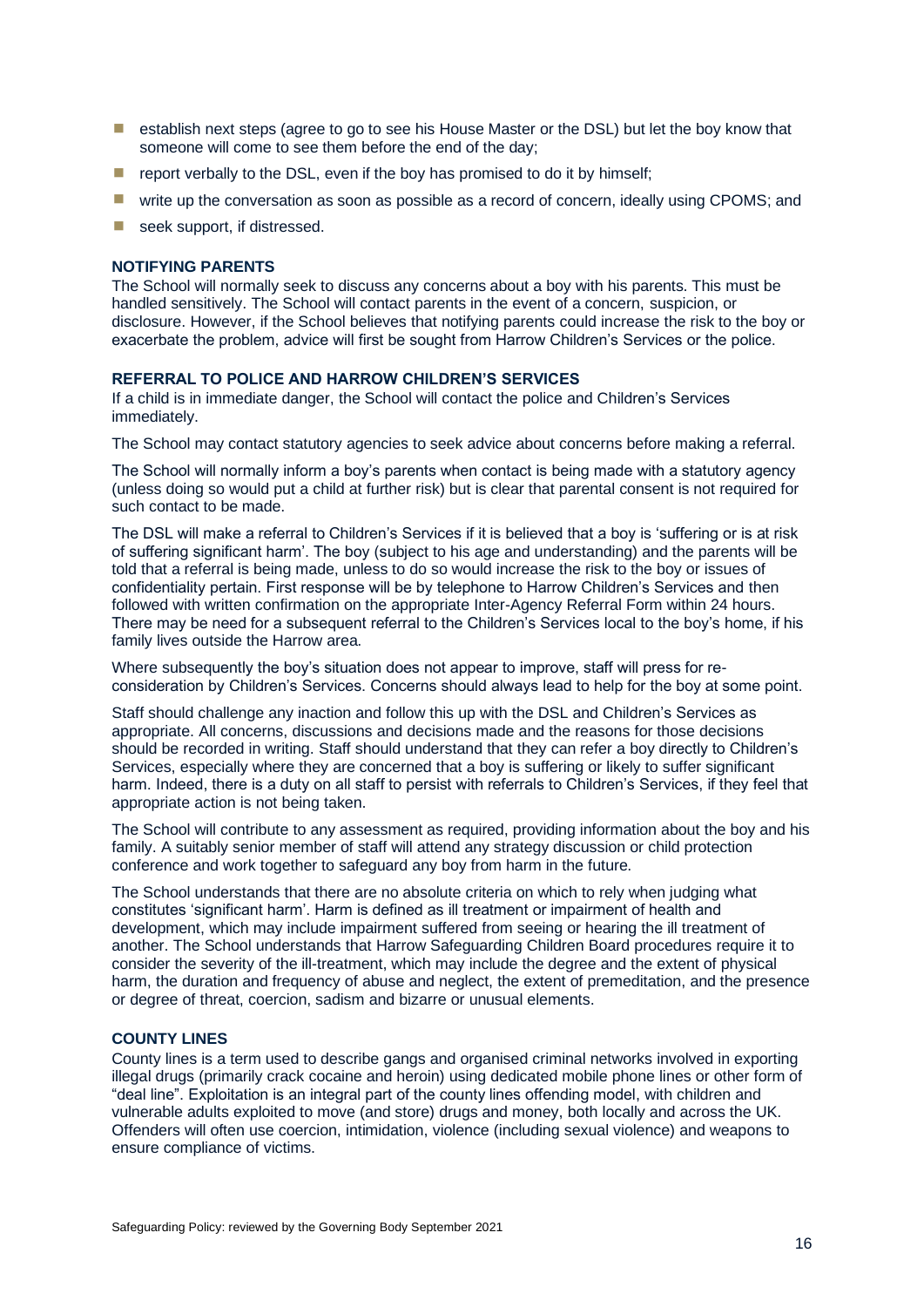Children can be targeted and recruited into county lines in a number of locations including schools. Children are often recruited to move drugs and money between locations and are known to be exposed to techniques such as "plugging", where drugs are concealed internally to avoid detection. Children can easily become trapped by this type of exploitation as county lines gangs create drug debts and can threaten serious violence and kidnap towards victims (and their families) if they attempt to leave the county lines network. One of the ways of identifying potential involvement in county lines is missing episodes (both from home and school), when the victim may have been trafficked for the purpose of transporting drugs. In this case, a referral to the National Referral Mechanism should be considered. If a child is suspected to be at risk of or involved in county lines, a safeguarding referral should be considered alongside consideration of availability of local services/third-sector providers who offer support to victims of county lines exploitation.

Similar indicators as those described above for CCE and CSE are likely to be applicable to children who have become involved with county lines. Some additional indicators are when a child:

- $\Box$  goes missing and is found in areas away from home;
- $\blacksquare$  has been involved with serious violence, either as a victim or as a perpetrator;
- receives multiple phone calls on a mobile telephone;
- is found in accommodation with which they have no obvious connection; or
- $\blacksquare$  is found to have large amounts of money moving in and out of a bank account.

### <span id="page-22-0"></span>**YOUTH-PRODUCED SEXUAL IMAGERY (SEXTING)**

This refers to the consensual and non-consensual sharing of nudes and semi-nude images and/or videos (also known as sexting or youth-produced sexual imagery). Any incident involving youthproduced sexual imagery should immediately be reported to the DSL, who will follow the guidance set out in [Sharing nudes and semi-nudes: advice for education settings working with children and young](https://www.gov.uk/government/publications/sharing-nudes-and-semi-nudes-advice-for-education-settings-working-with-children-and-young-people)  [people](https://www.gov.uk/government/publications/sharing-nudes-and-semi-nudes-advice-for-education-settings-working-with-children-and-young-people) (UKCIS, December 2020).

### <span id="page-22-1"></span>**LOOKED-AFTER CHILDREN**

A looked-after child is a child who is looked after by a local authority, is subject to a care order or who is voluntarily accommodated by a local authority, commonly as a result of abuse or neglect. All staff should understand how to keep a looked-after child safe. Where a staff member is given responsibility for a looked after child, they will be provided with the information they need in relation to the child's legal status, care arrangements and the level of authority delegated to the cases by the local authority looking after him. The DSL takes the lead on all looked after children and will hold details of and liaise with the child's social worker and the Virtual School Headteacher.

### <span id="page-22-2"></span>**PRIVATE FOSTERING**

A private fostering arrangement is one that is made privately (without the involvement of a local authority) for the care of a child under the age of 16 years (under 18 if disabled) by someone other than a parent or close relative, in their own home, with the intention that it should last for 28 days or more.

A close family relative is defined as a 'grandparent, brother, sister, uncle or aunt' and includes halfsiblings and step parents; it does not include great-aunts or uncles, great-grandparents, or cousins.

Parents and private foster carers both have a legal duty to inform the relevant local authority at least six weeks before the arrangement is due to start; not to do so is a criminal offence.

While most privately fostered children are appropriately supported and looked after, they are a potentially vulnerable group who should be monitored by the local authority, particularly when the child has come from another country. In some cases, privately fostered children are affected by abuse and neglect, or are involved in trafficking, child sexual exploitation or modern-day slavery.

Schools have a mandatory duty to report to the local authority where they are aware or suspect that a child is subject to a private fostering arrangement. Although schools have a duty to inform the local authority, there is no duty for anyone, including the private foster carer or social workers to inform the school. However, it should be clear to the school who has parental responsibility.

School staff should notify the DSL when they become aware of private fostering arrangements. The DSL will speak to the family of the boy involved to check that they are aware of their duty to inform the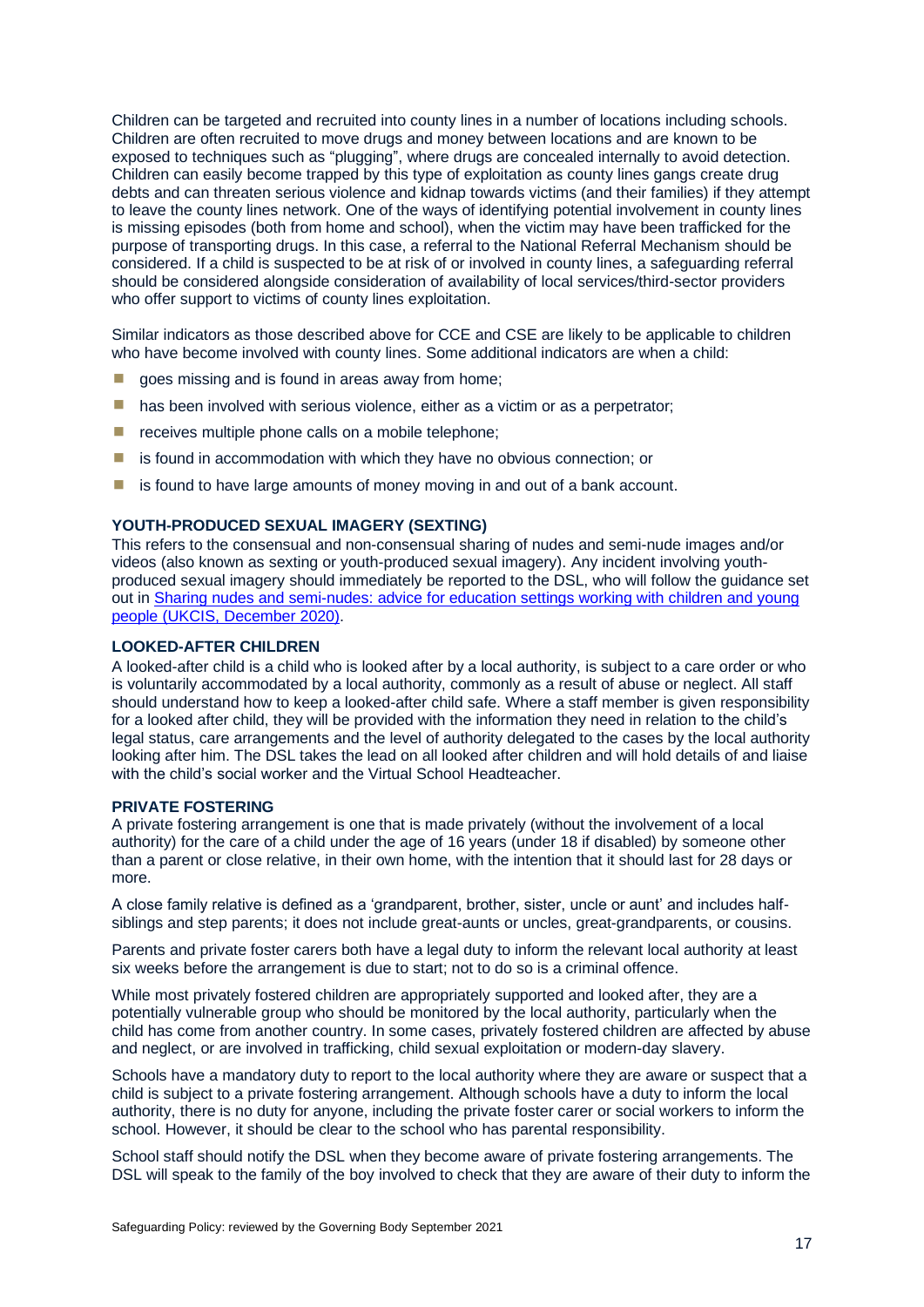local authority. The School itself has a duty to inform the local authority of the private fostering arrangements.

On admission to the School, we will take steps to verify the relationship of the adults to the boy who is being registered.

### <span id="page-23-0"></span>**CONFIDENTIALITY AND SHARING INFORMATION**

Staff should never promise confidentiality as it is very likely that it will be in the best interests of the victim to seek advice and guidance from others in order to provide support and engage appropriate agencies.

All staff will understand that child protection issues warrant a high level of confidentiality, not only to respect any boys or staff involved but also to ensure that information released into the public domain does not compromise evidence.

Members of staff should only discuss concerns with the DSL or a DDSL, the Head Master, Deputy Head Master or Chair of Governors (depending on whom the subject of the concern is). That person will then decide who else needs to have the information and they will disseminate it on a 'need-toknow' basis.

However, following a number of highly publicised cases where senior leaders in schools failed to act upon concerns raised by staff, [Keeping Children Safe in Education \(DfE, September 2021\)](https://assets.publishing.service.gov.uk/government/uploads/system/uploads/attachment_data/file/1007260/Keeping_children_safe_in_education_2021.pdf) emphasises that any member of staff can make a referral to Harrow Children's Services if they are concerned about a child. If anyone other than the DSL makes the referral, he/she should inform the DSL as soon as possible.

Child protection information will be stored and handled in line with the [Data Protection Act 2018](http://www.legislation.gov.uk/ukpga/2018/12/contents/enacted) principles. Information is processed for limited purposes; adequate, relevant, and not excessive; accurate; kept no longer than necessary; processed in accordance with the data subject's rights; and secure.

Child protection records and other written information will be stored in a locked facility and any electronic information will be password protected and only made available to relevant individuals. The School's ICT Acceptable Use Policy will be adhered to, and every effort will be made to prevent unauthorised access. Records should include:

- $\blacksquare$  a clear and comprehensive summary of the concern:
- $\blacksquare$  details of how the concern was followed up and resolved; and
- a note of any action taken, decisions reached and the outcome.

Child protection records are normally exempt from the disclosure provisions of the Data Protection Act. This means that boys and parents do not have an automatic right to see them. If any member of staff receives a request from a boy or parent to see child protection records, they will refer the request to the Head Master.

The Data Protection Act does not prevent School staff from sharing information with relevant agencies, where that information may help to protect a child. When boys move to new schools, their child protection records will be transferred securely, and a confirmation of receipt requested.

#### <span id="page-23-1"></span>**REPORTING DIRECTLY TO CHILD PROTECTION AGENCIES**

Members of staff should follow the reporting procedures outlined in this policy. However, anybody can make a direct referral by sharing information directly with Harrow Children's Services on 020 8901 2690 or the NSPCC on 0808 800 5000 if:

- $\blacksquare$  the situation is an emergency and the DSL, the DDSLs, the Head Master and the Chair of Governors are all unavailable;
- $\blacksquare$  they are convinced that a direct report is the only way to ensure a boy's safety; or
- for any other reason they make a judgement that direct referral is in the best interests of the boy.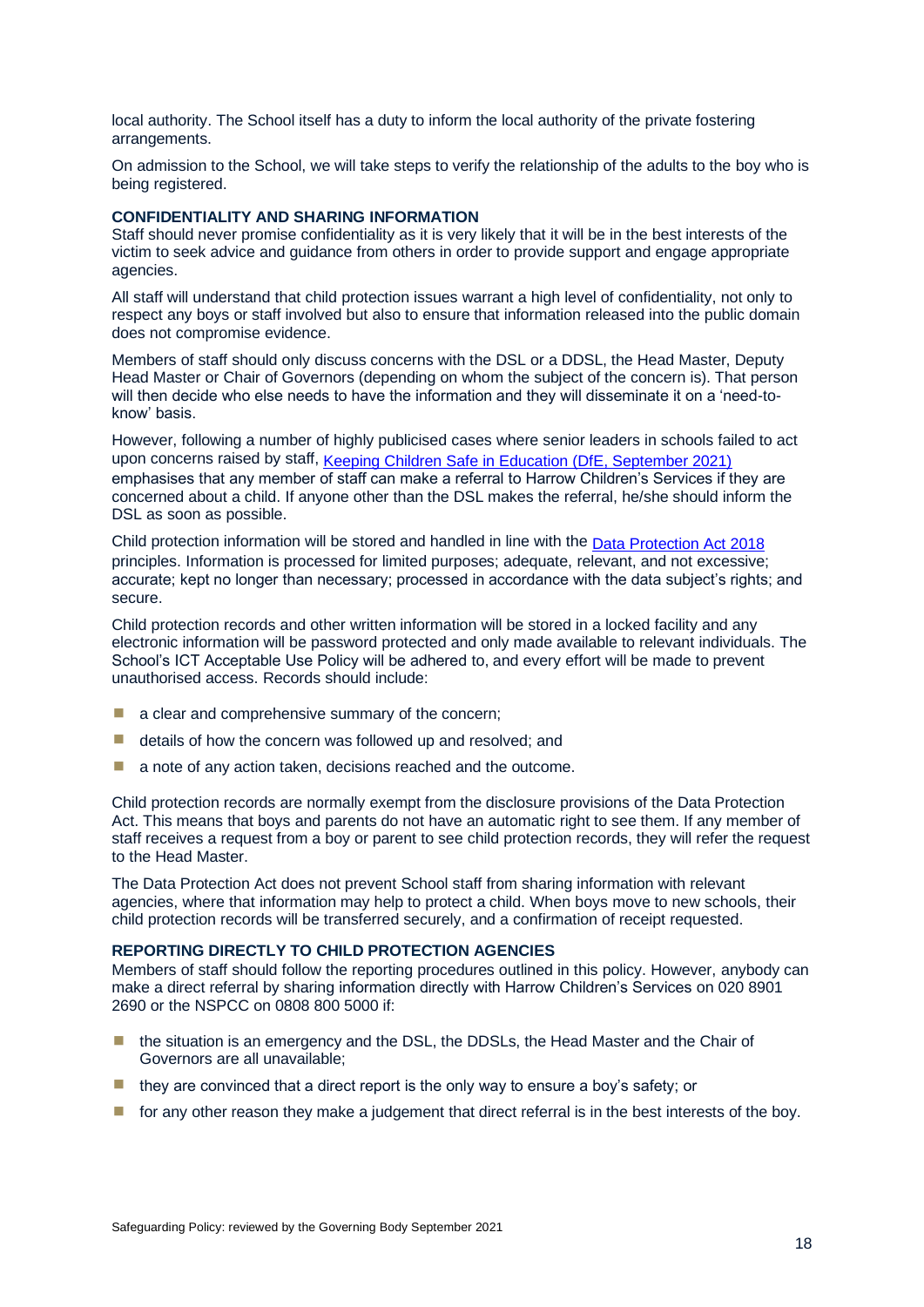### <span id="page-24-0"></span>**CHILDREN AND FAMILIES REQUIRING EARLY HELP AND ADDITIONAL SUPPORT**

All staff should be able to identify boys in need of early help and to distinguish these from boys in immediate danger or at risk of significant harm. As distinct from cases where a boy has suffered or is likely to suffer significant harm, where boys and families need support from agencies beyond our School, we will respond according to the Harrow Strategic Safeguarding Partnership (HSSP) and to the Harrow Safeguarding Children Board (HSCB) procedures to ensure there is an inter-agency assessment, including use of the Common Assessment Framework (CAF) or the Team Around the Child (TAC) approaches as appropriate. The CAF will help us to identify what the boy needs to prevent the need for statutory assessment under the Children Acts 1989 and 2004. We will liaise closely with the HSCB, including acting as lead professional to co-ordinate support, with the agreement of the boy and his parent/carer(s), and in accordance with local procedures. This will include working with the three safeguarding partners: the HSCB, the Clinical Commissioning Group and the police. It is to be hoped that, in each case, early help or additional services will improve the welfare of the boy. However, each case will be kept under review and consideration given to a formal referral to Children's Services if the boy's situation does not appear to be improving.

### <span id="page-24-1"></span>**PREVENT DUTY, HONOUR-BASED VIOLENCE AND FORCED MARRIAGE**

The [Prevent Duty](https://assets.publishing.service.gov.uk/government/uploads/system/uploads/attachment_data/file/439598/prevent-duty-departmental-advice-v6.pdf) is the duty in the [Counter-Terrorism and Security Act 2015](http://www.legislation.gov.uk/ukpga/2015/6/contents/enacted) on specified authorities, in the exercise of their functions, to have due regard to the need to prevent people from being drawn into terrorism. The Department of Education advice for schools and childcare providers, June 2015, states that 'School staff should use their professional judgement in identifying children who might be at risk of radicalisation and act proportionately'.

Radicalisation refers to the process by which a person comes to support terrorism or forms of extremism. There is no single way of identifying an individual who is likely to be susceptible to a terrorist ideology. As with managing other safeguarding risks, staff should be alert to changes in boys' behaviour that could indicate that they may be in need of help or protection. The School will work more generally to ensure the fundamental British values of democracy, rule of law and tolerance are celebrated and not undermined.

Members of staff who have concerns about a boy will make these concerns known to the DSL at the earliest opportunity. The DSL will then make a judgement as to whether it is appropriate to make a referral, through Harrow's Multi Agency Safeguarding Hub (MASH) to the Channel programme.

Channel is a programme which focuses on providing support at an early stage to people who are identified as being vulnerable to being drawn into terrorism.

### <span id="page-24-2"></span>**VISITING SPEAKERS**

Visiting speakers regularly come into the School to address boys. Harrow welcomes different insights and perspectives from visitors to the School. Visiting speakers will, however, be briefed with regard to our expectations of what is suitable. Speakers will be reminded not to encourage any form of extremism or radicalisation. Speakers will be reminded that pupils are impressionable and that they need to be respectful of the School's support for British values. Where appropriate, the School will request that visiting speakers provide copies of materials they will be using in advance of their visit. Masters arranging such talks will speak with the Deputy Head Master and/or the DSL if they have any reservations about the appropriateness of a speaker. A risk assessment may be drawn up, as appropriate.

### <span id="page-24-3"></span>**SIGNS OF VULNERABILITY**

There are no known definitive indicators that a young person is vulnerable to radicalisation, but there are number of signs that together increase the risk. Signs of vulnerability include:

- **Lunderachievement:**
- **E** being in possession of extremist literature:
- $\blacksquare$  poverty;
- social exclusion;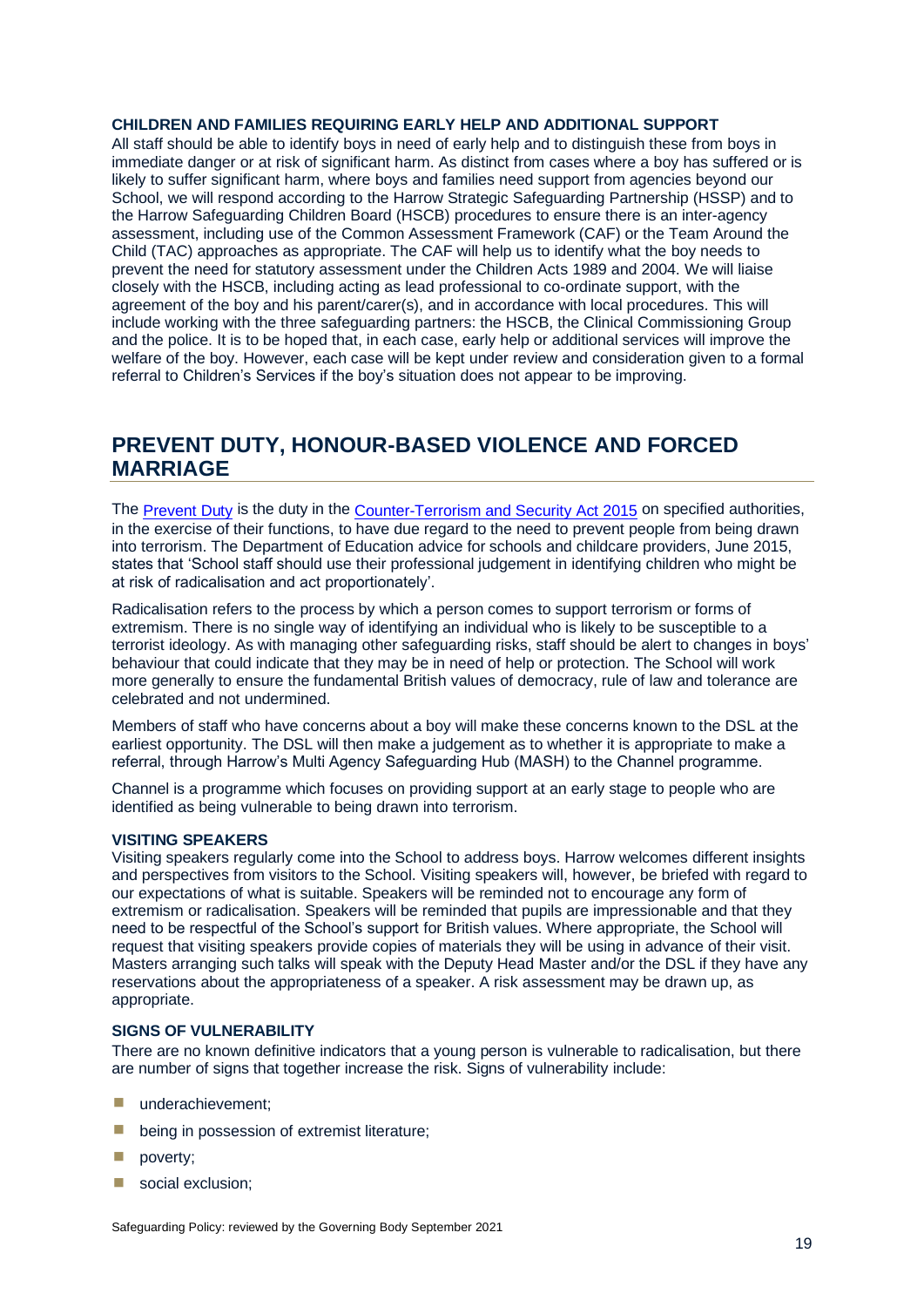- **T** traumatic events;
- $\blacksquare$  global or national events;
- **E** religious conversion:
- $\blacksquare$  change in behaviour:
- $\blacksquare$  extremist influences:
- conflict with family over lifestyle;
- **E** confused identity;
- victim or witness to race or hate crimes; and
- $\blacksquare$  rejection by peers, family, social groups or faith.

### <span id="page-25-0"></span>**RECOGNISING EXTREMISM**

Early indicators of radicalisation or extremism may include:

- $\blacksquare$  showing sympathy for extremist causes;
- $\blacksquare$  glorifying violence, especially towards other faiths or cultures;
- making remarks or comments about being at extremist events or rallies outside school;
- evidence of possessing illegal or extremist literature;
- **E** advocating messages similar to illegal organisations or other extremist groups;
- $\blacksquare$  out of character changes in dress, behaviour and peer relationships (but there are also very powerful narratives, programmes and networks that young people can come across online so involvement with particular groups may not be apparent);
- **B** secretive behaviour;
- online searches or sharing extremist messages or social profiles;
- intolerance of difference, including faith, culture, gender, race or sexuality;
- $\blacksquare$  graffiti, art work or writing that displays extremist themes;
- attempting to impose extremist views or practices on others:
- **E** verbalising anti-Western or anti-British views; and
- advocating violence towards others.

Non-emergency advice for staff is available via DfE's helpline 020 7340 7264 and by email at [counter](mailto:counter-extremism@education.gsi.gov.uk)[extremism@education.gsi.gov.uk.](mailto:counter-extremism@education.gsi.gov.uk)

### <span id="page-25-1"></span>**HONOUR-BASED ABUSE**

So-called 'honour-based' abuse (HBA) encompasses crimes that have been committed to protect and defend the honour of the family and/or the community, including female genital mutilation (FGM), forced marriage, and practices such as breast ironing. All forms of so called HBA are abuse (regardless of motivation) and so should be handled and escalated as such.

Where staff are concerned that a boy might be at risk of HBA, they must contact the DSL as a matter of urgency.

### <span id="page-25-2"></span>**FEMALE GENITAL MUTILATION**

Honour-based violence includes the physical act of female genital mutilation (FGM). This is a severe form of child abuse and a method of violence against women and girls, and therefore should be dealt with as part of existing child safeguarding/protection structures, policies and procedures. FGM is illegal in the UK. In England, Wales and Northern Ireland, the practice is illegal under the Female [Genital Mutilation Act 2003.](https://www.legislation.gov.uk/ukpga/2003/31/contents)

Members of staff recognise the possibility that a pupil may disclose information relating to a sibling or close friend who has suffered abuse in the form of honour-based abuse, including FGM. Members of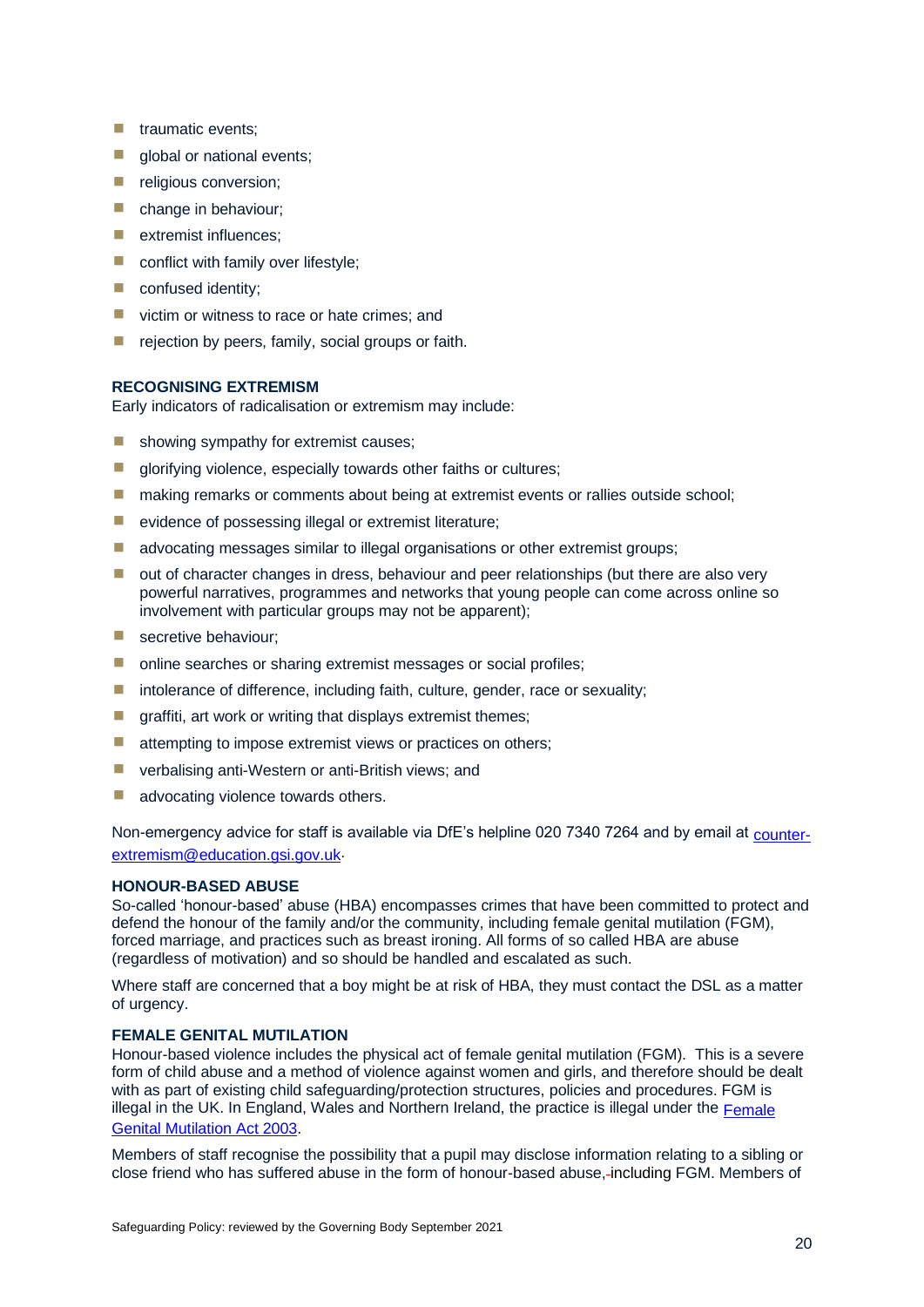staff are alert to the mandatory reporting requirement for suspected cases of FGM, which became a statutory duty from October 2015. Any member of staff who believes that an act of FGM has been carried out is legally obliged personally to report this to the police. Any member of staff concerned that a boy may have knowledge of someone who has suffered or might be vulnerable to FGM should contact the DSL (or one of the DDSLs) immediately.

### <span id="page-26-0"></span>**FORCED MARRIAGE**

Another component to honour-based abuse is forced marriage; forcing a person into a marriage is a crime in England and Wales. A forced marriage is one entered into without the full and free consent of one or both parties and where violence, threats or any other form of coercion is used to cause a person to enter into a marriage. Threats can be physical or emotional and psychological. A lack of free and full consent can be where a person does not consent or where they cannot consent (if they have learning disabilities, for example). Nevertheless, some communities use religion and culture as a way to coerce a person into marriage. Schools and colleges can play an important role in safeguarding children from forced marriage. There are a range of potential indicators that a child may be at risk of forced marriage, details of which can be found on pages 13–14 of the [Multi-Agency](https://assets.publishing.service.gov.uk/government/uploads/system/uploads/attachment_data/file/322307/HMG_MULTI_AGENCY_PRACTICE_GUIDELINES_v1_180614_FINAL.pdf)  [Guidelines: Handling cases of forced marriage](https://assets.publishing.service.gov.uk/government/uploads/system/uploads/attachment_data/file/322307/HMG_MULTI_AGENCY_PRACTICE_GUIDELINES_v1_180614_FINAL.pdf) 2014*.* School staff can also contact the Forced Marriage Unit if they need advice or information: contact 020 7008 0151 or email  $f_{\text{m}}$ u@fco.gov.uk.

### <span id="page-26-1"></span>**ROLES AND RESPONSIBILITIES**

#### <span id="page-26-2"></span>**PROFESSIONAL EXPECTATIONS**

Everyone who encounters our boys and their families has a role to play in safeguarding children. We place a high priority on identifying concerns early and provide help for the boys to prevent concerns from escalating. We do this because we are aware that we play a vital role in the wider safeguarding system for children. Together with our colleagues in the police, health and other children's services, we promote the welfare of children and protect them from harm. Information sharing is vital in identifying and tackling all forms of abuse and neglect, and in promoting children's welfare, including their educational outcomes. The School recognises it has clear powers to share, hold and use information for these purposes.

All our members of staff are aware that [Teachers' Standards 2011](https://www.gov.uk/government/publications/teachers-standards) states that teachers, including head teachers, should safeguard children's wellbeing and maintain public trust in the teaching profession as part of their professional duties. These standards also apply to trainees, inductees and newly qualified teachers and we fully adhere to these standards, applying the School's disciplinary procedures, where appropriate, in cases of misconduct.

### <span id="page-26-3"></span>**THE DESIGNATED SAFEGUARDING LEAD (DSL):**

- **E** is responsible for safeguarding and child protection at Harrow School, including online safety;
- has a job description consistent with Annex C of Keeping Children Safe in Education (DfE, [September 2021\)](https://assets.publishing.service.gov.uk/government/uploads/system/uploads/attachment_data/file/1007260/Keeping_children_safe_in_education_2021.pdf) and ensures all staff are aware of his role;
- $\blacksquare$  has the status and authority within the School to carry out the duties of the post, including committing resources and supporting and directing other staff;
- **E** is a member of the Senior Management Team, can delegate activities to appropriately trained deputies, but cannot delegate the ultimate lead responsibility for child protection;
- $\blacksquare$  receives child protection training every two years in addition to an update at least yearly;
- **E** manages referrals from School staff or any others from outside the School;
- acts as a source of support and expertise to the School community;
- **E** encourages a culture of listening to boys and taking account of their wishes and feelings;
- $\blacksquare$  is alert to the specific needs of children in need or those with Special Educational Needs;
- has a working knowledge of Harrow SSP and SCB procedures;
- has been trained in the [Prevent Duty](https://assets.publishing.service.gov.uk/government/uploads/system/uploads/attachment_data/file/439598/prevent-duty-departmental-advice-v6.pdf) and how to make referrals to Harrow's MASH (Multi-Agency Safeguarding Hub) or Channel;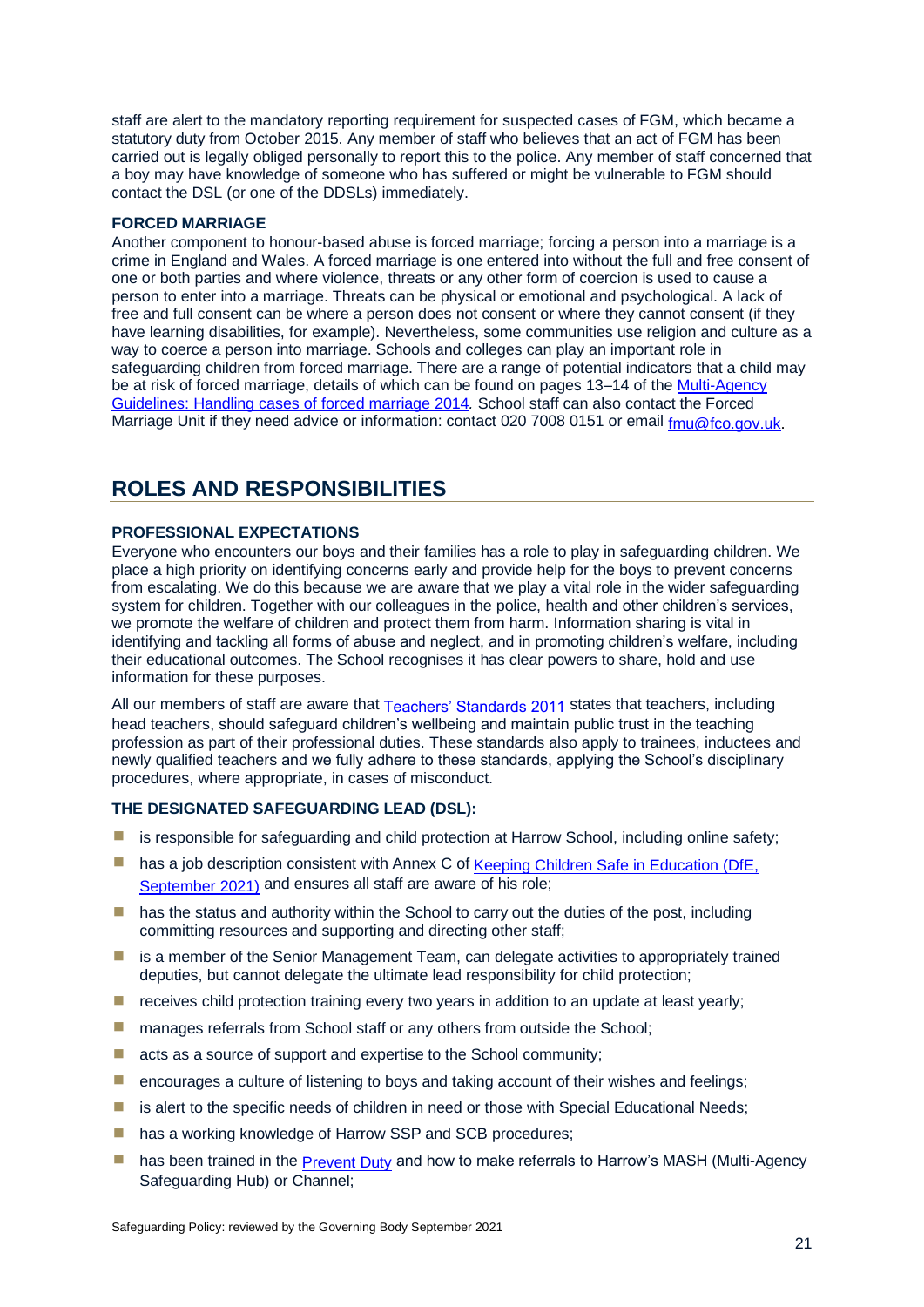- has an understanding of locally agreed processes for providing early help and intervention;
- keeps detailed written records of all concerns, ensuring that such records are stored securely and flagged on, but kept separate from the boy's general file;
- **E** immediately refers cases of suspected abuse to Harrow Children's Services or the Police as appropriate;
- $\blacksquare$  when boys leave the School, ensures the child protection file is copied for any new school as soon as possible but transferred separately from the main pupil file;
- **E** communicates with our feeder schools and requests child protection files for boys joining Harrow;
- attends and/or contributes to child protection conferences;
- $\blacksquare$  co-ordinates the School's contribution to child protection plans;
- $\blacksquare$  develops effective links with relevant statutory and voluntary agencies including the Harrow SCB;
- **E** ensures that all staff confirm using iProtectu that they have read and understood the required sections of [Keeping Children Safe in Education \(DfE, September 2021\)](https://assets.publishing.service.gov.uk/government/uploads/system/uploads/attachment_data/file/1007260/Keeping_children_safe_in_education_2021.pdf) and this Safeguarding Policy and that mechanisms are in place to help staff understand and discharge their responsibilities thereunder;
- **E** ensures that the Safeguarding Policy is annually reviewed by the Governing Body;
- liaises with the Nominated Governor and the Head Master as appropriate;
- $\blacksquare$  ensures that a record of staff attendance at child protection training is kept;
- **E** makes the Safeguarding Policy available publicly, on the School's website or by other means;
- **E** ensures parents are aware of the School's role in safeguarding and that referrals about suspected abuse and neglect may be made;
- **n** in the Head Master's absence, ensures cases concerning a member of staff are referred appropriately to the Local Authority Designated Officer (LADO) and/or the DBS, and submits a termly report to the Governing Body about how the School's duties have been carried out. Any reported weaknesses will be rectified by the DSL without delay; and
- **If** during term time will be in School during normal school hours or, if not, will ensure that one of the DDSLs is in School. During term time, outside normal school hours, the DSL and DDSLs will be available by phone (see contact details at the front of this policy).

### <span id="page-27-0"></span>**THE DEPUTY DESIGNATED SAFEGUARDING LEADS (DDSLS):**

- **E** are appropriately trained in safeguarding every two years and in addition receive an update at least annually. In the absence of the DSL, carry out those functions necessary to ensure the ongoing safety and protection of the boys;
- $\blacksquare$  have the status and authority within the School to carry out the duties of the post, including committing resources and supporting and directing other staff; and
- in the event of the long-term absence of the DSL, the DDSLs will assume all the functions as for the DSL above.

### <span id="page-27-1"></span>**THE GOVERNING BODY:**

- will meet its duties as set out in Part Two of Keeping Children Safe in Education (DfE, September [2021\);](https://assets.publishing.service.gov.uk/government/uploads/system/uploads/attachment_data/file/1007260/Keeping_children_safe_in_education_2021.pdf)
- will conduct a review of safeguarding and child protection policies and the effectiveness of their implementation at least annually;
- will appoint a Governor for safeguarding who will undertake training in inter-agency working, in addition to safeguarding training;
- will ensure that the School has a Designated Safeguarding Lead (DSL) and Deputy Designated Safeguarding Leads (DDSLs), whose roles are explicit in the role holder's job description;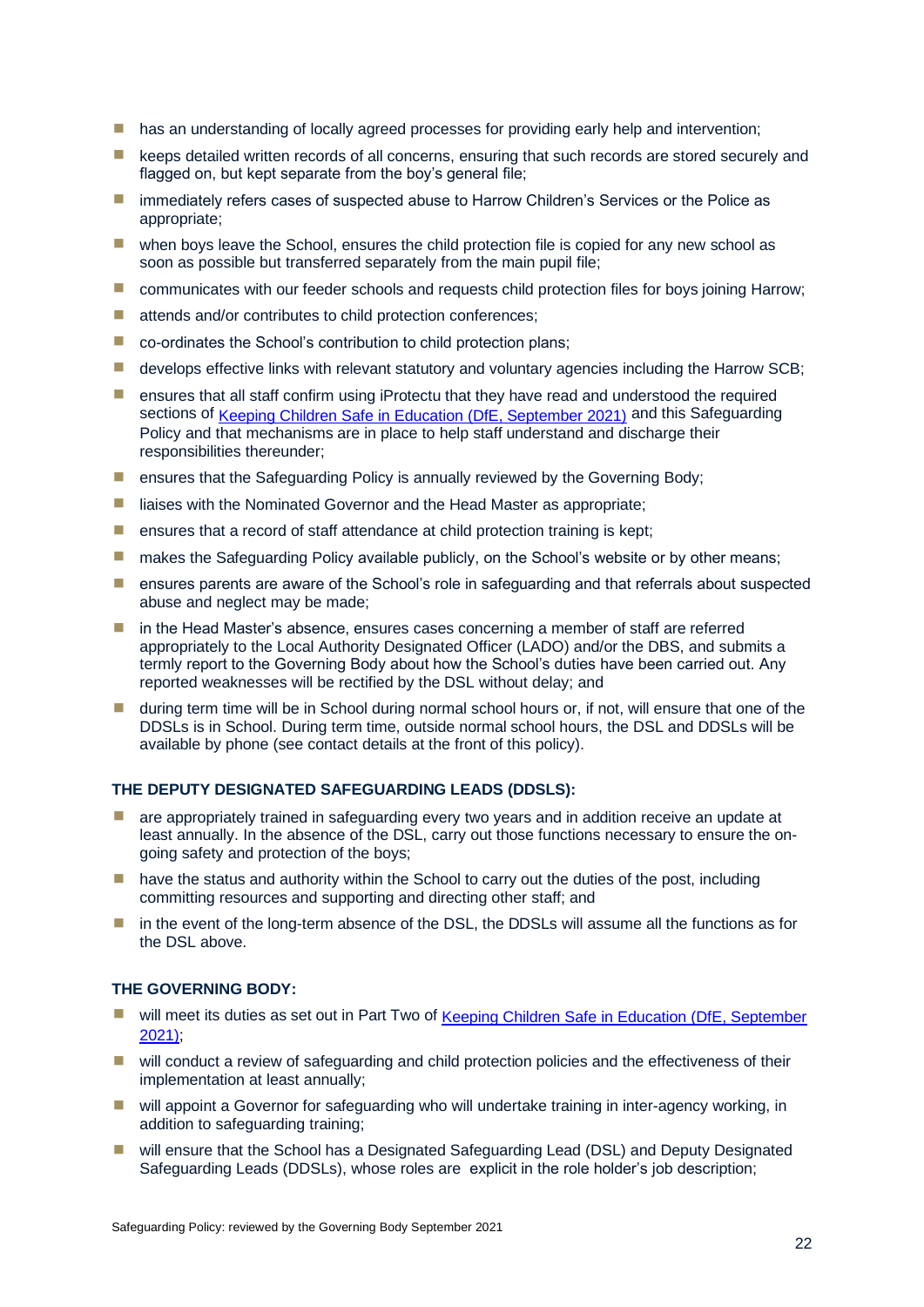- will ensure that the School has a safeguarding policy and safeguarding procedures, including a Staff Code of Conduct, that are consistent with HSCB and statutory requirements, and that these are reviewed annually and then signed off by the Chairman of Governors;
- will ensure that the School's Safeguarding Policy and procedures are made available publicly on the School's website or by other means;
- will ensure that the School has procedures for dealing with allegations of abuse made against members of staff, including allegations made against the Head Master and allegations against other children;
- will ensure that the School follows safer recruitment procedures that include statutory checks on staff suitability to work with children;
- will ensure that the School develops a training strategy that ensures all staff, including the Head Master, receive information about the School's safeguarding arrangements on induction and appropriate child protection training, which is regularly updated (at least annually) in line with any requirements of the local safeguarding partnership;
- will ensure that the School makes all temporary staff and volunteers aware of the School's arrangements for child protection;
- will ensure that the School contributes to inter-agency working and plans:
- will ensure that the School provides a co-ordinated offer of early help when additional needs of boys are identified;
- $\blacksquare$  will ensure that the School considers how boys may be taught about safeguarding, including online, as part of a broad and balanced curriculum;
- will consider a whole-School approach to online safety, which will include a clear policy on the use of mobile technology in the School;
- will ensure that the School has appropriate IT filters and monitoring systems in place to limit boys' exposure to risk (informed in part by the risk assessment required by the [Prevent Duty\)](https://assets.publishing.service.gov.uk/government/uploads/system/uploads/attachment_data/file/439598/prevent-duty-departmental-advice-v6.pdf) without over-blocking or placing unreasonable restrictions upon what the boys can be taught; and
- will address and rectify without delay any deficiencies or weaknesses in the School's Safeguarding Policy and procedures, which are brought to the attention of the Governing Body.

The Governing Body nominates a member (normally the Chair) to be responsible for liaising with the local authority and other agencies on strategic issues of child protection, and in the event of an allegation being made against the Head Master or a member of the Governing Body.

It is the responsibility of the Governing Body to ensure that the School's safequarding, recruitment and managing allegations procedures are in accordance with the Independent Schools Standards Regulations, Boarding Schools National Minimum Standards and local safeguarding partnership and national guidance.

### <span id="page-28-0"></span>**THE HEAD MASTER:**

- **E** ensures that the Safeguarding Policy and procedures are implemented and followed by all staff;
- $\blacksquare$  allocates sufficient time, training, support and resources, including cover arrangements when necessary, to enable the DSL and DDSLs to carry out their roles effectively, including the assessment of children and attendance at strategy discussions and other necessary meetings;
- **E** ensures that all staff feel able to raise concerns about poor or unsafe practice and that such concerns are handled sensitively and in accordance with the whistleblowing procedures;
- **E** ensures that boys are provided with opportunities throughout the curriculum and in PSHE Education to learn about safeguarding, including keeping themselves safe online;
- liaises with the Local Authority Designated Officer (LADO) where an allegation is made against a member of staff or of the Governing Body; and
- ensures that anyone who has harmed or may pose a risk to a child is referred to the Disclosure and Barring Service.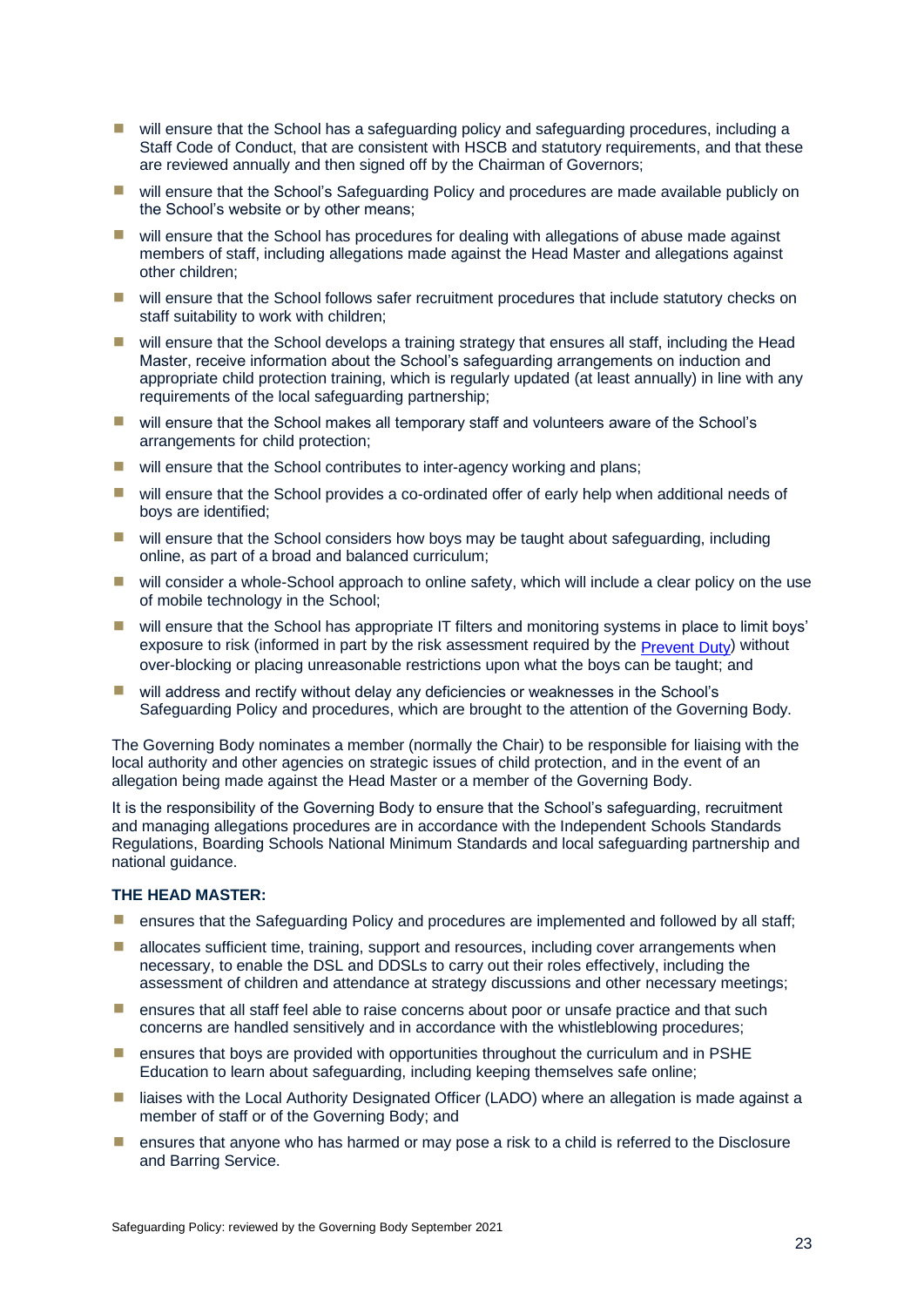### <span id="page-29-0"></span>**THE PASTORAL ADVISORY COMMITTEE**

The Pastoral Advisory Committee is chaired by the Director of Pastoral Care and comprises the Deputy Head Master, the Director of Studies, the Senior House Master, the chair of the Boys' Pastoral Committee, the Lead Chaplain, the School Psychologist, the Head of Learning Skills, the Head of PSHE Education, the School Doctor, the Lead Nurse in the Medical Centre, the Senior Matron, a representative of the House Masters, a representative of the Assistant House Masters, and a representative of the Tutors. The representatives of the House Masters, Assistant House Masters and Tutors rotate annually. The PAC meets twice a term to develop the School's pastoral strategy and advises the Head Master on matters of pastoral policy.

### <span id="page-29-1"></span>**THE PASTORAL SUPPORT COMMITTEE**

The Pastoral Support Committee (PSC) is chaired by the DSL and meets three times a week (across four teaching periods) to review and to triage cases for further work as necessary. Casework meetings are led by members of the PSC and involve members of the relevant House teams working with individual boys to develop strategies to support them.

The PSC comprises the DSL, Deputy Head Master (DDSL), Director of Pastoral Care (DDSL), other DDSLs when timetabling permits, School Chaplains and School Psychologist, who will review or raise safeguarding issues as part of their work; the PSC:

- will help to co-ordinate arrangements for the longer-term protection and support of each boy who has made allegations of abuse, or is alleged to have suffered from abuse, taking his wishes into account;
- will make arrangements, where feasible and appropriate, for any boy who has been the subject of abuse to receive necessary counselling and support by agreement with his parents;
- will support any boy who is subject to a Child Protection Plan: and
- will ensure, through the relevant House Master, that appropriate support and safeguards are in place together with a Care Plan.

### <span id="page-29-2"></span>**RESIDENTIAL BOARDING STAFF (HOUSE MASTERS, MATRONS AND ASSISTANT HOUSE MASTERS)**

All residential staff, principally House Masters, Matrons and Assistant House Masters, will be trained to Introductory Level (formerly Level 2) in multi-agency safeguarding procedures, including multiagency working with HSCB.

Harrow recognises that, as a full-boarding School, House Masters, Assistant House Masters and Matrons are likely to be on the frontline in terms of safeguarding and child protection. House Masters, Assistant House Masters and Matrons will report all child protection and safeguarding concerns immediately to the DSL.

Harrow has a procedure for dealing with a lost or missing boy. A House Master, or a duty member of the boarding staff, is most likely to deal with such instances. The procedure is contained in the House Masters' and Masters' Handbooks.

### <span id="page-29-3"></span>**SENIOR BOYS IN POSITIONS OF RESPONSIBILITY**

Senior boys who hold positions of responsibility over other boys (for example School or House Monitors) will be briefed before they assume office on appropriate action to take should they have concerns of a safeguarding nature or receive any allegations of abuse. School Monitors will receive additional on-going support and training from members of the Pastoral Support Committee during the course of the academic year.

Peer Mentoring training for boys in the Lower Sixth takes place in the Autumn term in order to enhance awareness and empower senior boys in carrying out their pastoral responsibilities. Each Lower Sixth boy acts as a mentor to a Remove boy in his House. Upper Sixth boys act as mentors to Shell boys.

### <span id="page-29-4"></span>**SCHOOL DOCTORS AND MEDICAL CENTRE STAFF**

The Medical Centre will hold copies of [Working together to Safeguard Children \(DfE,](https://assets.publishing.service.gov.uk/government/uploads/system/uploads/attachment_data/file/729914/Working_Together_to_Safeguard_Children-2018.pdf) July 2018) and [Keeping Children Safe in Education \(DfE, September 2021\)](https://assets.publishing.service.gov.uk/government/uploads/system/uploads/attachment_data/file/1007260/Keeping_children_safe_in_education_2021.pdf) and have its own protocols for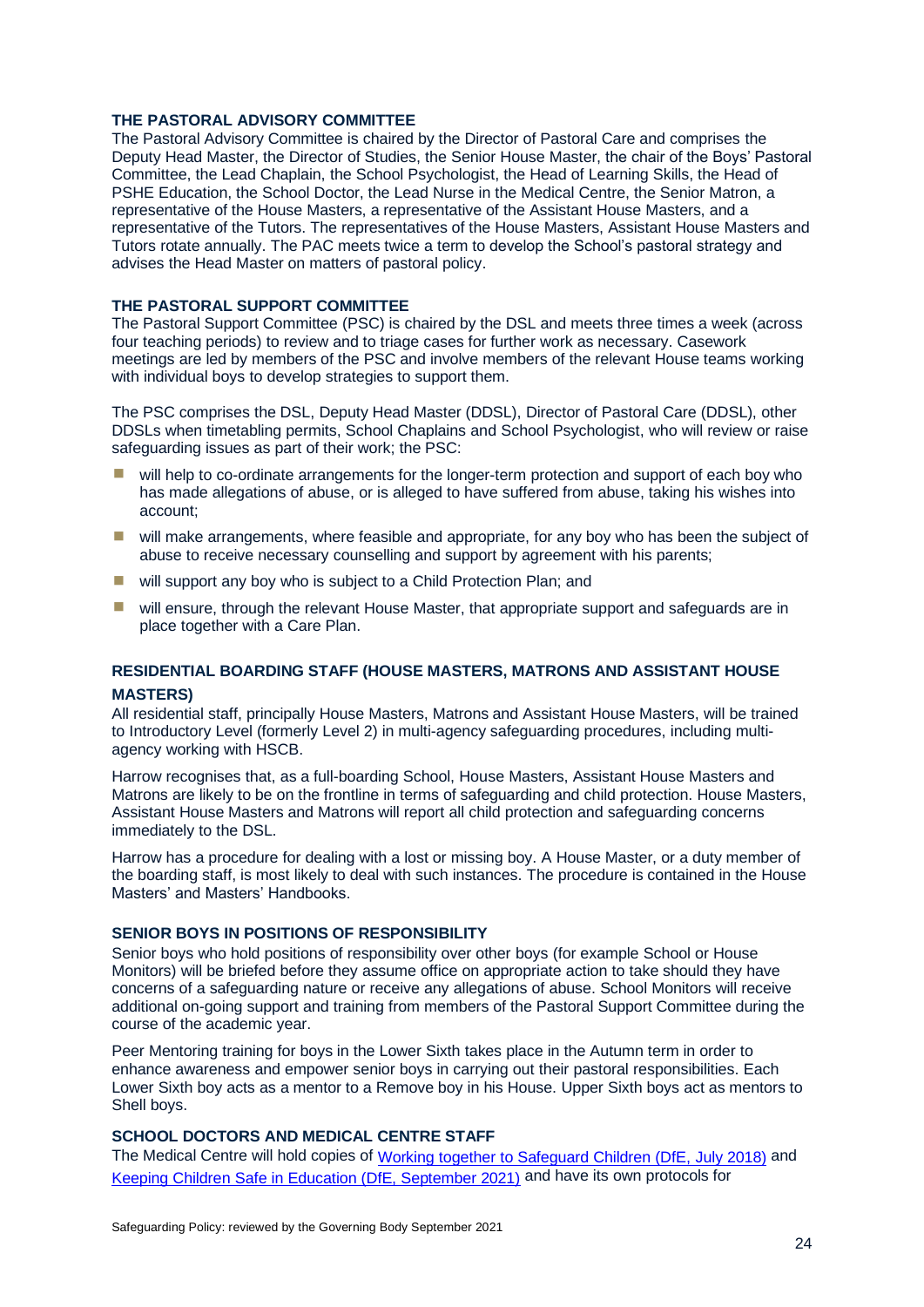recognising and acting upon signs of child abuse. These will include RCN Safeguarding children and [young people 2014.](https://www.rcpch.ac.uk/resources/safeguarding-children-young-people-roles-competences-healthcare-staff)

Nurses will work in accordance with the [Nursing & Midwifery Council's Code of Conduct.](https://www.google.co.uk/imgres?imgurl=https://www.nmc.org.uk/globalassets/images/publication-thumbnails/code-cover.jpg&imgrefurl=https://www.nmc.org.uk/standards/code/&h=786&w=556&tbnid=rXxMsTcBLn_5sM:&q=Nursing+and+Midwifery+Council’s+Code+of+Conduct.&tbnh=160&tbnw=113&usg=AFrqEzfYTCL732k9vkoj7NuKmq1phQNTSQ&vet=12ahUKEwie3PmN4ZHdAhVPmuAKHYbYDtcQ9QEwAHoECAQQBg..i&docid=9ZPiR83A8RgqDM&sa=X&ved=2ahUKEwie3PmN4ZHdAhVPmuAKHYbYDtcQ9QEwAHoECAQQBg) They will liaise closely with the School doctors, the DSL, and other members of the School's safeguarding team.

The School doctors will have their own legal and contractual obligations to report the same, either to the Head Master or, if necessary, to Harrow Children's Social Care in accordance with the London Safeguarding Children Board procedures. Medical Centre staff will be invited to participate in any School INSET concerned with the welfare and protection of boys.

### <span id="page-30-0"></span>**GOOD PRACTICE GUIDELINES AND STAFF CODE OF CONDUCT**

The School publishes professional guidelines in relevant handbooks alongside the Staff Code of Conduct to ensure that members of staff meet and maintain their responsibilities towards the boys. These include policies such as the Behaviour Policy (which includes an outline of the rewards and sanctions programme), the Counter-bullying Policy, the Searching, Screening and Confiscation Policy, the Alcohol Policy, the Drugs Policy, the Smoking and Vaping Policy, and the Use of Reasonable Force Policy. It also includes guidelines on one-to-one contact, dealing with homesickness, responding to a concern that a boy is missing etc.

Members of staff are expected to follow the guidance given in the document Working Together to [Safeguard Children \(DfE,](https://assets.publishing.service.gov.uk/government/uploads/system/uploads/attachment_data/file/729914/Working_Together_to_Safeguard_Children-2018.pdf) July 2018).

### <span id="page-30-1"></span>**ABUSE OF TRUST**

All members of staff are aware that inappropriate behaviour towards boys is unacceptable and that their conduct towards the boys must be beyond reproach.

In addition, members of staff should understand that, under the [Sexual Offences Act 2003,](https://www.legislation.gov.uk/ukpga/2003/42/contents) it is an offence for a person over the age of 18 to have any kind of sexual relationship with a child under the age of 18, where that person is in a position of trust, even if the relationship is consensual. This means that any sexual activity between a member of staff and a boy at Harrow would be a criminal offence, even if that child were over the age of consent or over the age of 18.

### <span id="page-30-2"></span>**EARLY HELP FOR CHILDREN WHO MAY BE PARTICULARLY VULNERABLE**

Some boys may be at an increased risk of abuse. It is important to understand that this increase in risk is more likely due to societal attitudes and assumptions, and failures to acknowledge boys' diverse circumstances, rather than the individual's personality, impairment or circumstances. Many factors can contribute to an increase in risk, including prejudice and discrimination, isolation, social exclusion, communication issues and reluctance on the part of some adults to accept that abuse can occur.

To ensure that boys in the School receive equal protection, special consideration will be given to a boy who:

- $\blacksquare$  is disabled or has specific additional needs;
- $\blacksquare$  has special educational needs (whether or not he has a statutory education, health or care plan);
- $\blacksquare$  is a young carer at home during exeats and holidays;
- **E** shows signs of being drawn into anti-social or criminal behaviour, including gang involvement and association with organised crime groups);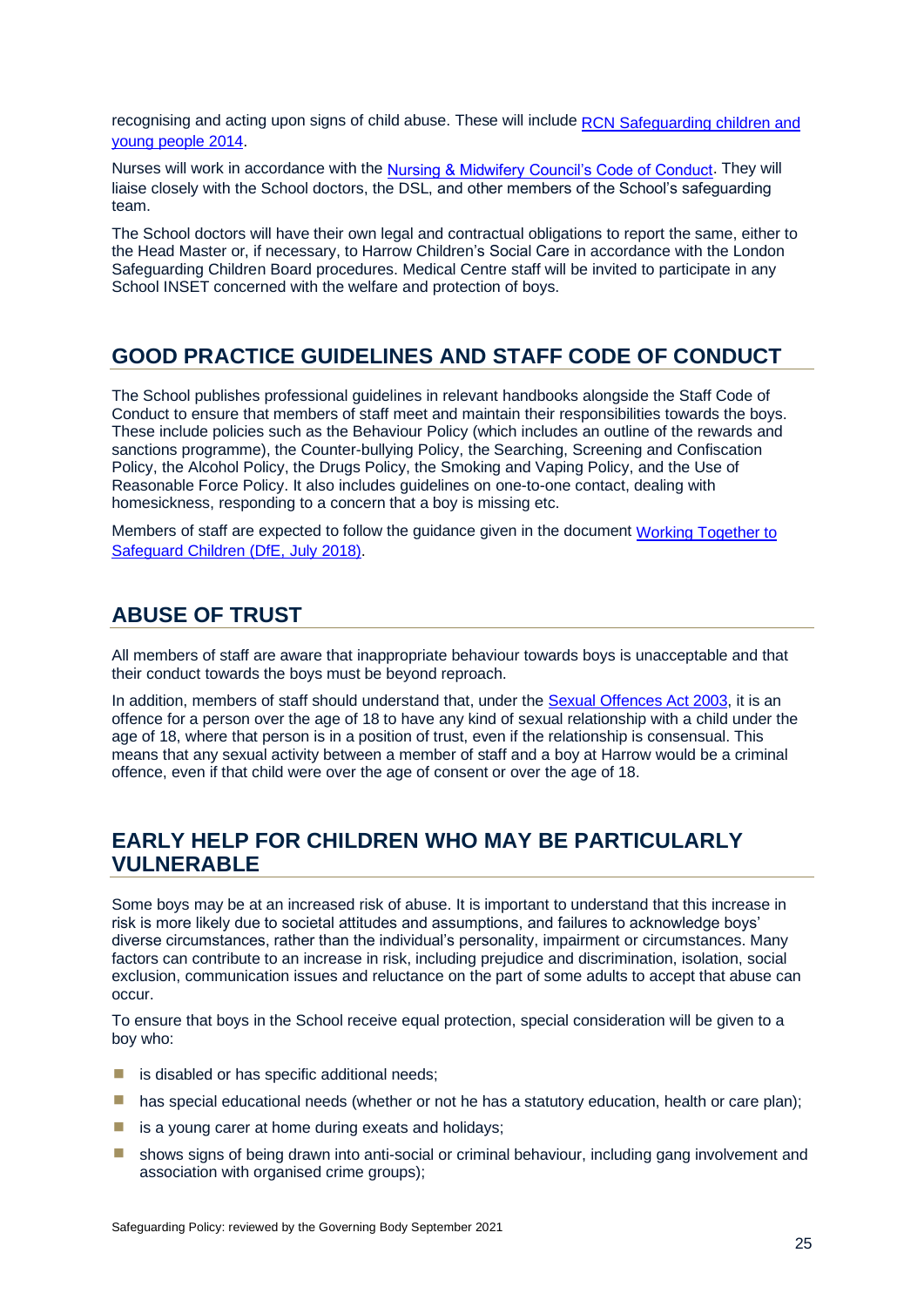- $\blacksquare$  frequently misses school or goes missing from care or from home;
- $\blacksquare$  is misusing drugs or alcohol himself;
- $\blacksquare$  is at risk of modern slavery, trafficking or exploitation;
- $\blacksquare$  is in a family circumstance presenting challenges for the boy, such as substance abuse, adult mental health problems or domestic abuse;
- $\blacksquare$  has returned home to his family from care;
- $\blacksquare$  shows early signs of abuse and/or neglect:
- $\blacksquare$  is at risk of being radicalised or exploited;
- $\blacksquare$  is a privately fostered child;
- $\blacksquare$  is vulnerable to discrimination and maltreatment on the grounds of race, ethnicity, religion, disability or sexuality; or who
- does not have English as a first language.

This list provides examples of particularly vulnerable groups but is not exhaustive.

### <span id="page-31-0"></span>**ELECTIVE HOME EDUCATION**

The School is aware that although many children have positive experiences of home education, for some children it means they are less visible to services that are there to keep them safe and supported. Where a parent or carer has expressed their intention to remove a boy from School with a view to educating at home, the School will work with the LA and other key professionals to co-ordinate a meeting with parents or carers where possible to ensure the parents or carers have considered what is in the best interests of each boy, ideally before a decision is made.

### <span id="page-31-1"></span>**MISSING BOYS**

The School will follow its robust procedures for registration and attendance to ensure the safety of the boys and to carry out its duty of care. The School recognises that a child going missing from education could be a potential indicator of abuse or neglect, including sexual abuse and sexual exploitation. Therefore, members of staff will respond promptly to absences and follow the School's Missing Boy procedures (which are in accordance with the requirements of Keeping Children Safe in [Education \(DfE, September 2021\)](https://assets.publishing.service.gov.uk/government/uploads/system/uploads/attachment_data/file/1007260/Keeping_children_safe_in_education_2021.pdf) as appropriate. The DSL, through the House Masters, will monitor any unauthorised absence at the start or end of any leave period, and will be particularly cautious if a boy goes missing on repeated occasions.

Whenever possible, the School holds more than one emergency contact number for its pupils.

The School recognises the duty to inform the local authority about any boy who fails to attend School regularly (Children missing education/CME) or has been absent without the School's permission for a continuous period of ten school days or more, at such intervals as are agreed between the School and the local authority, or in default of such agreement, at intervals determined by the Secretary of **State** 

The School also recognises the duty to inform the local authority when removing a boy from the roll at standard and non-standard transition points.

The Governing Body recognises that it should put in place appropriate safeguarding responses to boys who go missing from education, particularly on repeat occasions, to help identify the risk of abuse and neglect including sexual abuse or exploitation and to help prevent the risks of their going missing in future.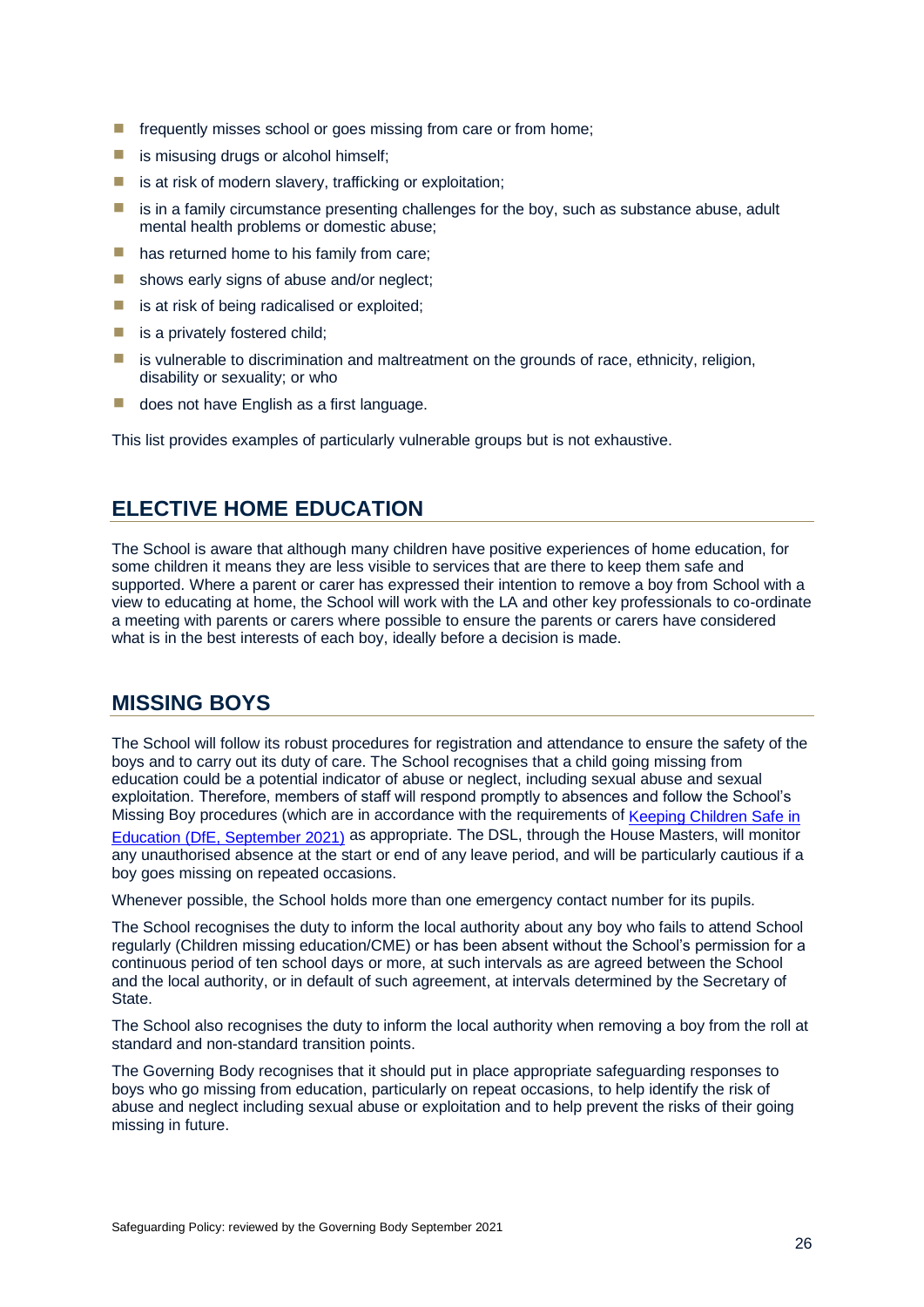### <span id="page-32-0"></span>**HELPING BOYS TO KEEP THEMSELVES SAFE**

Boys are taught to understand and manage risk through numerous programmes, for example counterbullying workshops, the PSHE Education programme for all year groups, training in Peer Mentoring, lectures and seminars and through all aspects of their life at the School. These include the requirements for Relationships Education, Relationships and Sex Education and Health Education. Boys are encouraged to think about risks they may encounter and to work out how such risks can be overcome. These discussions are empowering and enabling. They aim to promote sensible behaviour rather than fear or anxiety. Boys are taught how to conduct themselves in a safe and responsible manner. They are also regularly reminded about e-safety and counter-bullying procedures. The School continually promotes an ethos of care and respect for others. Boys are encouraged to speak to a member of staff in confidence about any worries they may have.

The School conducts an annual Living Together Survey, which helps to inform pastoral strategy as well as shedding light upon areas of concern or specific trends in behaviour. The boys take the survey through an online form and the results are analysed independently. The DSL discusses findings with individual House Masters, who cascade back to their Houses. The Pastoral Support Committee analyses the data from a School-wide perspective.

A statement of primary findings is provided by the Head Master to boys and members of staff collectively as well as to the Governing Body.

### <span id="page-32-1"></span>**SUPPORT FOR THOSE INVOLVED IN A CHILD PROTECTION ISSUE**

Child abuse is devastating for the child. It can also result in distress and anxiety for members of staff who become involved.

The School will support boys, their families, and staff by:

- taking all suspicions and disclosures seriously;
- **I** nominating a link person (normally the DSL or one of the DDSLs) who will keep all parties informed and be the central point of contact;
- where a member of staff is the subject of an allegation made by a boy, nominating a separate (independent) link person to avoid any conflict of interest and appropriate support provided for him or her;
- **E** responding sympathetically to any request from boys or staff for time out to deal with distress or anxiety;
- **I** maintaining confidentiality and sharing information on a need-to-know basis only with relevant individuals and agencies;
- **E** storing records securely;
- $\blacksquare$  offering details of helplines, counselling or other avenues of external support;
- **If** following the procedures laid down in our whistleblowing, complaints and disciplinary procedures; and
- co-operating fully with relevant statutory agencies.

### <span id="page-32-2"></span>**COMPLAINTS PROCEDURE**

The School's complaints procedure will be followed where a pupil or parent raises a concern about poor practice towards a pupil that does not initially reach the threshold for child protection action. Examples of poor practice include unfairly singling out a pupil or attempting to humiliate him, bullying or belittling a pupil or discriminating against him in some way. Heads of Department, House Masters, members of the Senior Management Team and Governors manage such complaints.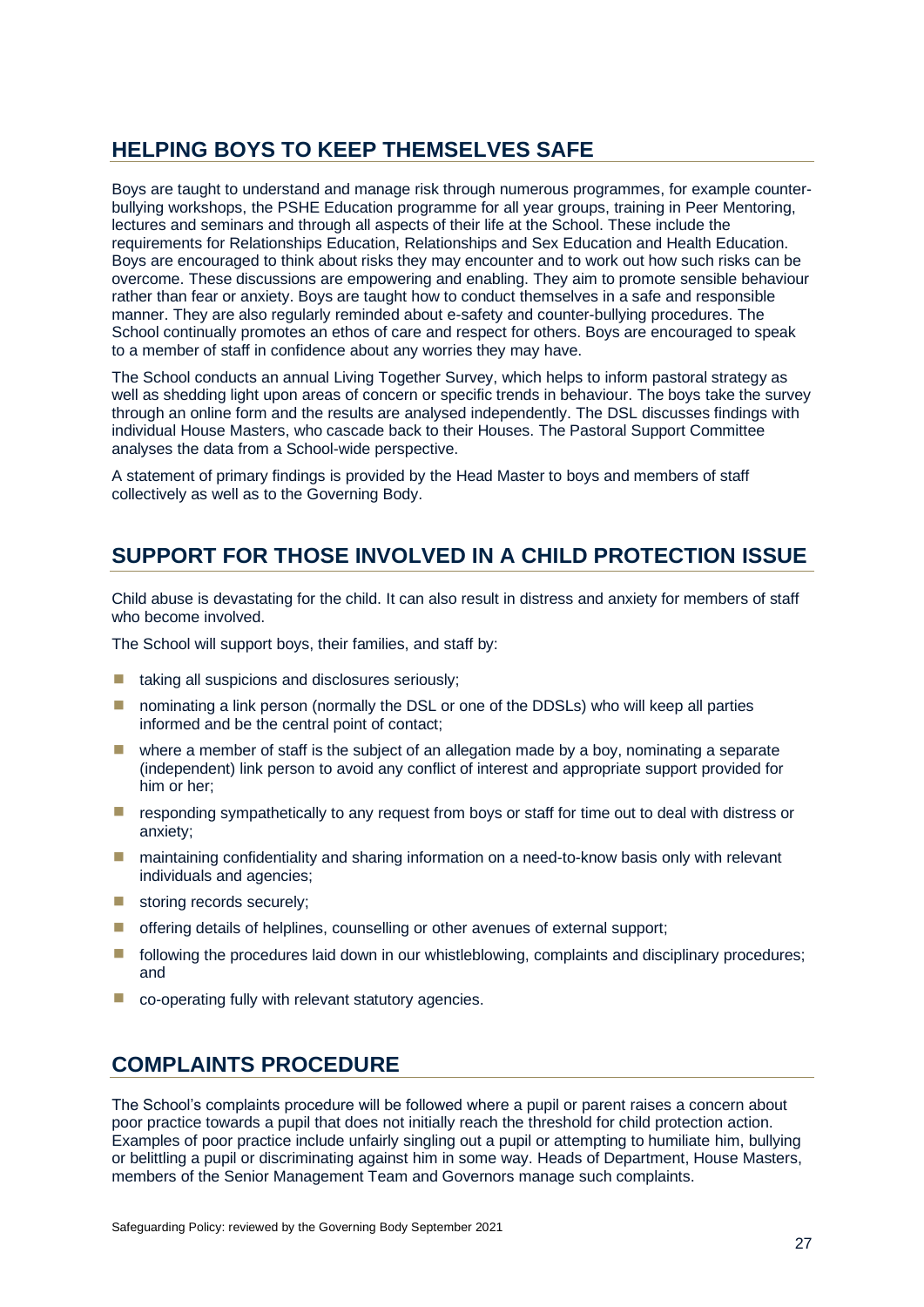Complaints from members of staff are dealt with under the School's Complaints and Disciplinary and Grievance procedures.

### <span id="page-33-0"></span>**ALLEGATIONS OR CONCERNS RELATING TO STAFF**

Allegations and concerns will be dealt with in accordance with local safeguarding procedures and practice guidance and will be treated in one of two ways as follows:

- Allegations that may meet the 'harms threshold' or 'harms test': see Appendix 2 of this policy for full details of the School's procedures for managing such allegations against staff. These more formal allegations should generally be reported direct to the Head Master, as detailed below and in Appendix 2.
- **E** Concerns that do not meet the harms threshold or harms test: for the purposes of this policy, such allegations are referred to as 'low-level concerns'. These low-level concerns should generally be reported direct to the Head Master or, in his absence, to the DSL. For further information, please see the subsequent section in this policy entitled 'Low-level concerns'.
- **If a member of staff is unsure which of the above categories an allegation or concern should fall** into, they should feel free to contact either the Head Master or the DSL.

When an allegation is made against a member of staff or a concern expressed about their conduct relating to children, set procedures must be followed. It is rare for a child to make an entirely false or malicious allegation, although misunderstandings and misinterpretations of events do happen.

A member of staff who is concerned about the conduct of a colleague towards a boy is placed in a difficult situation. He or she may worry that they have misunderstood the situation and will wonder whether a report could jeopardise a colleague's career. However, all members of staff must remember that **the welfare of the child is paramount**. No member of staff will suffer a detriment for raising a genuine concern. The School's Whistleblowing Policy enables members of staff to raise concerns or allegations in confidence and for a sensitive enquiry to take place. Staff may also use the NSPCC whistleblowing helpline number 0800 028 0285.

A child may also make an allegation against an innocent party because they are too afraid to name the real perpetrator. Even so, the School accepts that some professionals can pose a serious risk to the boys and will therefore act on every allegation or concern. Members of staff who are the subject of an allegation have the right to have their case dealt with fairly, quickly and consistently, and to be kept informed of its progress. Suspension is not the default option and alternatives to suspension will always be considered. In some cases, a member of staff may be suspended where this is deemed the best way to ensure that children are protected.

- Allegations against members of staff including the DSL or DDSLs should be reported directly to the Head Master. If the Head Master is absent, allegations against all members of staff should be reported to the Chairman of Governors.
- **E** Allegations against the Head Master or a member of the Governing Body should be reported to the Chairman of Governors without the Head Master being informed.
- **E** Allegations against the Chairman of Governors should be reported direct to the LADO (Local Authority Designated Officer).
- Staff may also report any allegations or concerns directly to the police or Harrow Children's Services, if they believe direct reporting is necessary to secure action.

The full procedures and statutory guidance for dealing with allegations against staff can be found in [Keeping Children Safe in Education \(DfE, September 2021\).](https://assets.publishing.service.gov.uk/government/uploads/system/uploads/attachment_data/file/1007260/Keeping_children_safe_in_education_2021.pdf)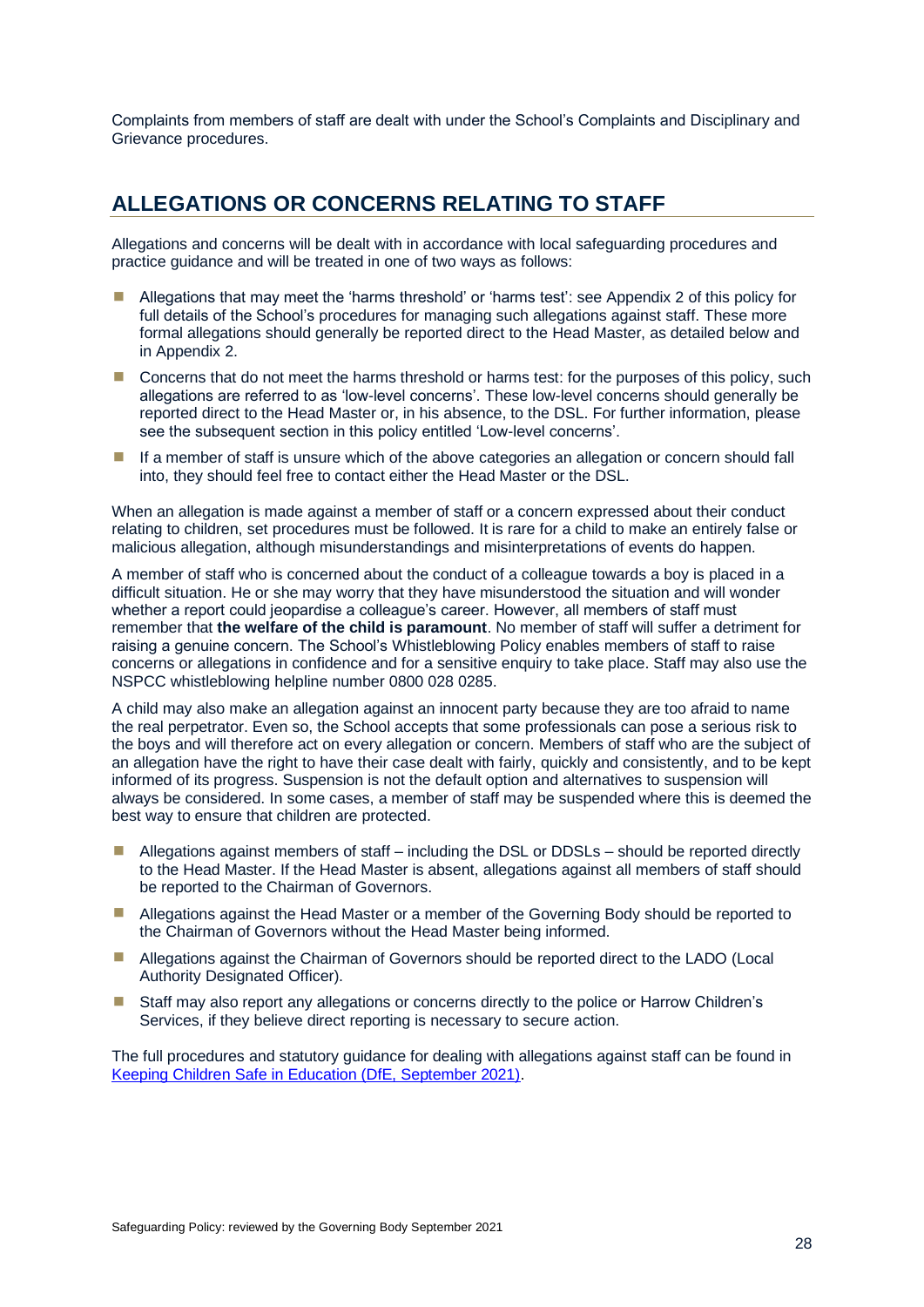### <span id="page-34-0"></span>**LOW-LEVEL CONCERNS**

Concerns may arise in several different ways and from a number of sources. For example, suspicion, complaint, or disclosure made by a child, parent or other adult within or outside the organisation, or as a result of vetting checks undertaken. Harrow School adopts a whole-School approach to safeguarding. As such, it seeks to ensure that there is an open and transparent culture in which all concerns about any adults working in any capacity (employed or voluntary) on behalf of the School are dealt with promptly and appropriately.

Creating a culture in which **all** concerns about adults (including those which do not meet the harms threshold or harms test) are shared responsibly with the right person, recorded and dealt with appropriately, is critical. This should enable the School to identify concerning, problematic or inappropriate behaviour early, thus minimising the risk of abuse and ensuring that adults working in or on behalf of the School are clear about professional boundaries and the ethos and values of the School. It should also protect those working in or on behalf of the School from potential false allegations or misunderstandings.

### <span id="page-34-1"></span>**WHAT IS A LOW-LEVEL CONCERN?**

The term 'low-level concern' does not mean that it is insignificant. Rather, it means that the behaviour towards a child does not meet the harms threshold or harms test as set out in Appendix B of this policy. A low-level concern is any concern – no matter how small, and even if no more than causing a sense of unease or a 'nagging doubt' – that an adult working in or on behalf of the School may have acted in a way that:

- $\blacksquare$  is inconsistent with the staff code of conduct, including inappropriate conduct outside of work; and
- **Lackter on the allegations threshold or is otherwise not considered serious enough to consider** a referral to the LADO.

Examples of low level concerns could include, but are not limited to:

- $\blacksquare$  being over-friendly with children;
- **having favourites;**
- $\blacksquare$  taking photographs of children on their own mobile phone;
- **E** engaging with a child on a one-to-one basis in a secluded area or behind a closed door; or
- using inappropriate sexualised, intimidating or offensive language.

Such behaviour can exist on a wide spectrum, from the inadvertent or thoughtless, or behaviour that may look to be inappropriate, but might not be in specific circumstances, through to that which is ultimately intended to enable abuse.

Harrow School aims to:

- $\blacksquare$  ensure that its staff are clear about what appropriate behaviour is, and are confident in distinguishing expected and appropriate behaviour from concerning, problematic or inappropriate behaviour, both in themselves and in others;
- $\blacksquare$  empower staff to share any low-level safeguarding concerns with the Head Master;
- $\blacksquare$  address unprofessional behaviour and support the individual to correct it at an early stage;
- provide a responsive, sensitive and proportionate handling of such concerns when they are raised; and
- **E** help identify any weakness in the School's safeguarding systems.

### <span id="page-34-2"></span>**SHARING LOW-LEVEL CONCERNS**

Low-level concerns about a member of staff should be reported to the Head Master. Where a lowlevel concern is raised about the Head Master, it should be shared with the Chair of Governors.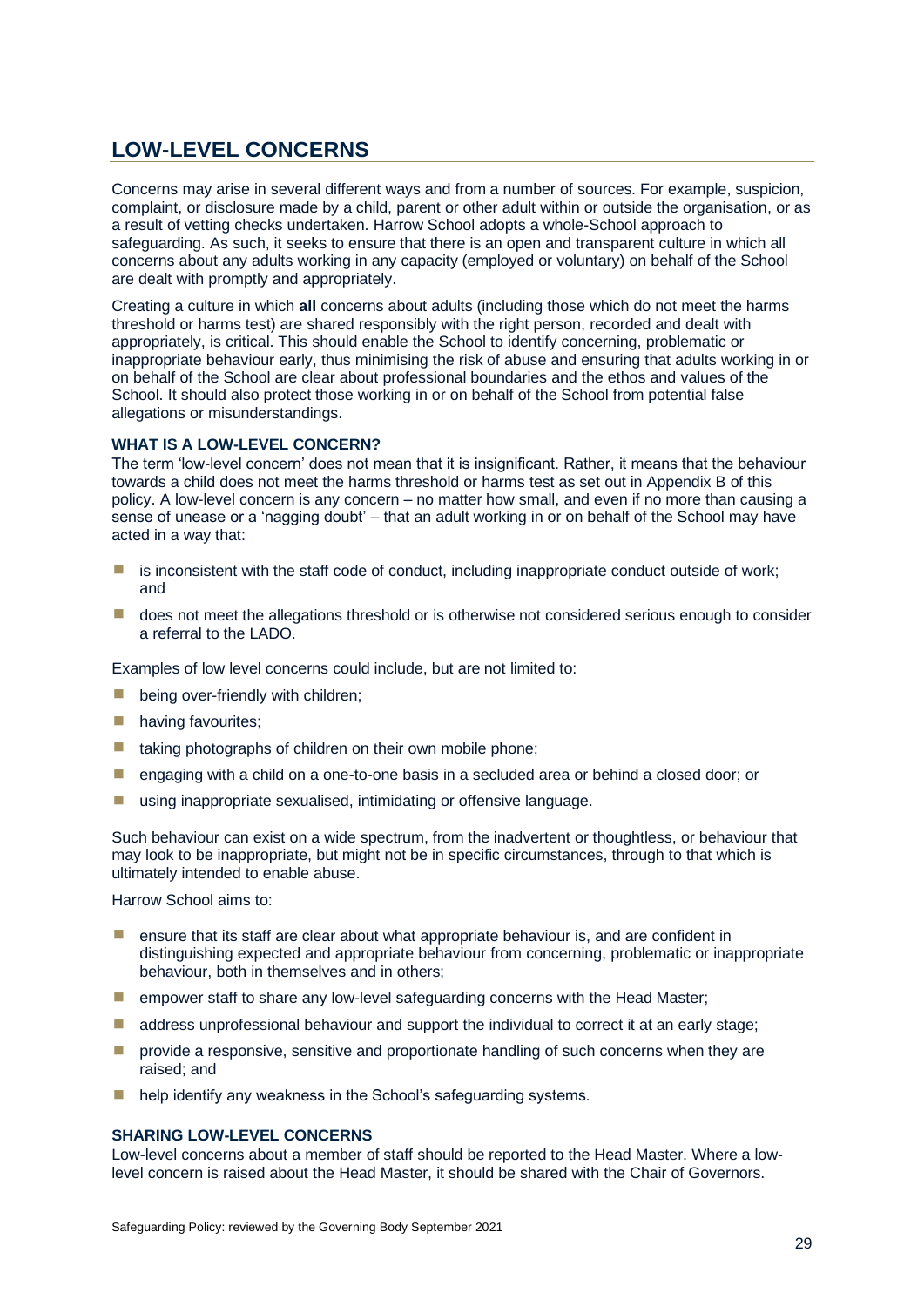The School seeks to create an environment in which staff are encouraged and feel confident to selfrefer where, for example, they have found themselves in a situation which could be misinterpreted, might appear compromising to others, or in which their own behaviour might have fallen below expected professional standards.

Where a concern relates to a person employed by an agency or contractor, that concern should still be shared with the Head Master and recorded in accordance with the School's low-level concerns policy. Reports about supply staff and contractors should be notified to their employers, so that any potential patterns of inappropriate behaviour can be identified.

### <span id="page-35-0"></span>**RECORDING LOW-LEVEL CONCERNS**

All low-level concerns should be recorded in writing by the Head Master. The record should include details of the concern, the context in which the concern arose, and action taken. The name of the individual sharing their concerns should also be noted; if the individual wishes to remain anonymous, then that should be respected as far as reasonably possible.

The School must keep these records confidential, held securely in compliance with th[e Data](https://www.legislation.gov.uk/ukpga/2018/12/contents/enacted)  [Protection Act 2018](https://www.legislation.gov.uk/ukpga/2018/12/contents/enacted) and the [UK General Data Protection Regulation \(UK GDPR\).](https://ico.org.uk/for-organisations/dp-at-the-end-of-the-transition-period/data-protection-and-the-eu-in-detail/the-uk-gdpr/)

Records should be reviewed periodically so that potential patterns of concerning, problematic or inappropriate behaviour can be identified. Where a pattern of such behaviour is identified, the School will decide on a course of action, either through its disciplinary procedures or where a pattern or behaviour moves from a concern to meeting the harms threshold, in which case it will be referred to the LADO. Consideration will also be given to whether there are wider cultural issues within the School that enabled the behaviour to occur and, where appropriate, policies could be revised, or extra training delivered to minimise the risk of it happening again. The School will retain information on lowlevel concerns at least until the individual leaves its employment.

### <span id="page-35-1"></span>**REFERENCES**

Only substantiated safeguarding allegations will be included in staff references. Low-level concerns will not be included unless they relate to issues that would normally be included in a reference, such as misconduct or poor performance. Low-level concerns relating exclusively to safeguarding (and not to misconduct or poor performance) will therefore not be referred to in a reference. However, where a low-level concern (or group of concerns) has met the threshold for referral to the LADO and is found to be substantiated, it will be referred to in a reference.

### <span id="page-35-2"></span>**RESPONDING TO LOW-LEVEL CONCERNS**

Concerns about safeguarding should be reported to the Head Master. If the concern has been raised by a third party, the Head Master should collect as much information as possible by speaking:

- $\blacksquare$  directly to the person who raised the concern, unless it has been raised anonymously; and
- $\blacksquare$  to the individual involved and any witnesses.

The information collected will help the Head Master to categorise the type of behaviour and determine what further action may need to be taken. All of this will be recorded along with the rationale for any decisions and action taken.

Further information on the management of low-level concerns may be found in the document [Developing and implementing a low-level concerns policy: a guide for organisations which work with](https://www.farrer.co.uk/globalassets/clients-and-sectors/safeguarding/low-level-concerns-guidance-2021.pdf)  [children \(Farrer & Co, 2021\).](https://www.farrer.co.uk/globalassets/clients-and-sectors/safeguarding/low-level-concerns-guidance-2021.pdf)

### <span id="page-35-3"></span>**STAFF TRAINING**

All members of staff at the School will receive appropriate training in safeguarding and child protection, which is regularly updated. In addition, all members of staff will receive safeguarding and child protection updates (for example via email, e-bulletins, staff briefings or specific INSET training) as required, but at least annually to provide them with relevant skills and knowledge to safeguard children effectively.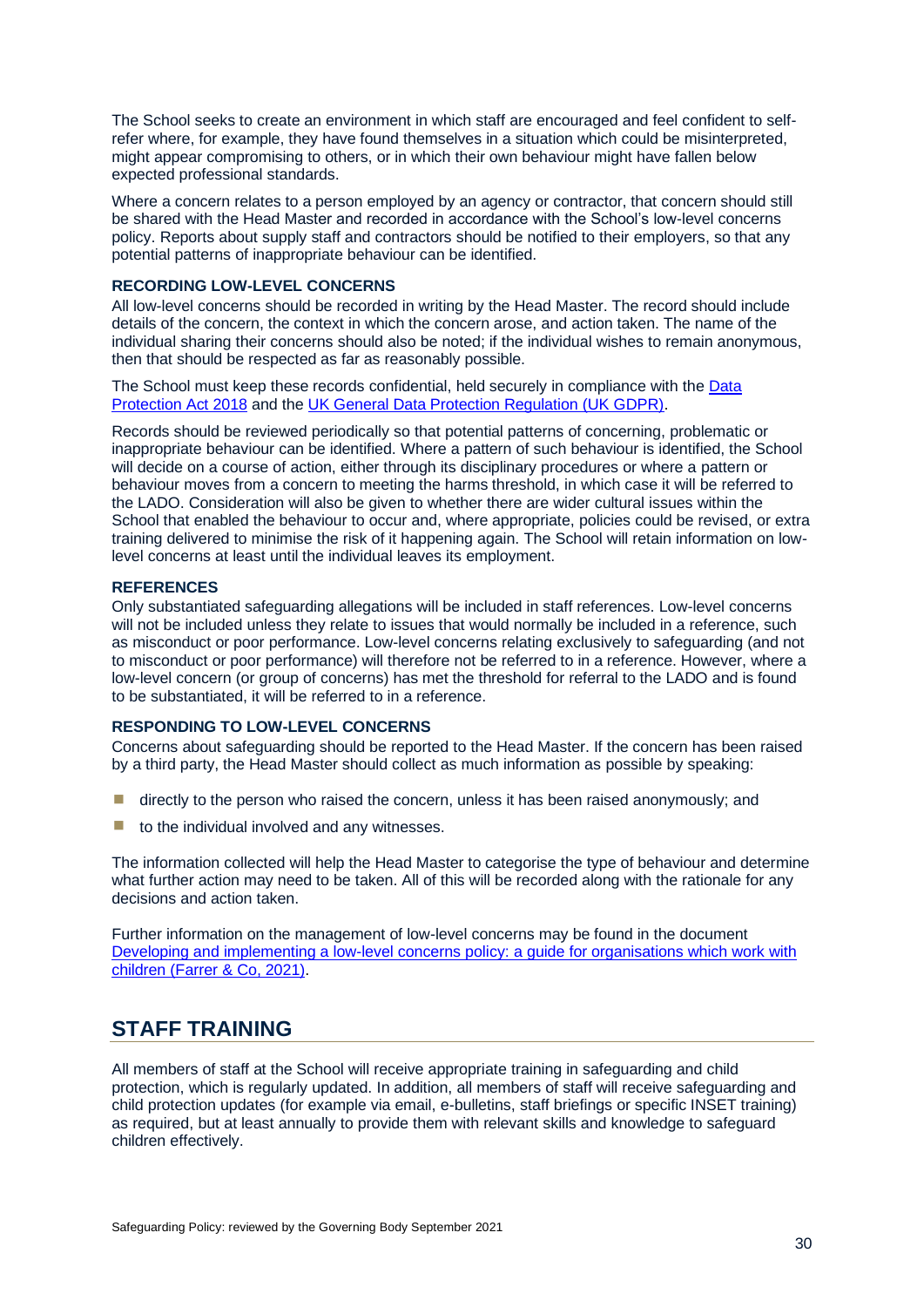All members of staff will be required to have read and understood [Keeping Children Safe in Education](https://assets.publishing.service.gov.uk/government/uploads/system/uploads/attachment_data/file/1007260/Keeping_children_safe_in_education_2021.pdf)  [\(DfE, September 2021\)](https://assets.publishing.service.gov.uk/government/uploads/system/uploads/attachment_data/file/1007260/Keeping_children_safe_in_education_2021.pdf) and, where relevant, Annex B.

All new members of staff will be required to complete the Hays online Level Two Safeguarding and Child Protection training before commencing their employment.

All new members of staff and Governors will receive an explanation during their induction, which will include an introduction not only to the School's Safeguarding Policy but also the School's Staff Code of Conduct (including the Low-Level Concerns policy) and Existing Customs (the School's Behaviour Policy), which links to the [DfE Advice Behaviour and Discipline in Schools \(January](https://assets.publishing.service.gov.uk/government/uploads/system/uploads/attachment_data/file/488034/Behaviour_and_Discipline_in_Schools_-_A_guide_for_headteachers_and_School_Staff.pdf) 2016). They will receive contact details for the DSL and DDSLs. They will be instructed on reporting and recording arrangements. The programme will also cover online safety, the School's Whistleblowing Policy, the missing boy procedure, Staff ICT Acceptable Use Policy and guidelines on communications between staff and use of social media.

The DSL and DDSLs will receive advanced-level safeguarding and child protection training updated at least every two years, including training in inter-agency procedures, in addition to annual updates. Other key members of staff (including the Lead Nurse and other nursing staff) will also be expected to receive advanced-level safeguarding and child protection training.

Matrons, House Masters and members of the Pastoral Support Committee participate together in an annual training day off the Hill during early June, which focuses upon specific areas of child welfare and/or child protection. Similar training is arranged for Assistant House Masters and House Visitors at this stage in the academic year.

All members of Harrow's residential boarding staff as well as other members of staff will be encouraged and supported to attend relevant child protection and safeguarding training offered by other agencies (e.g. Harrow Safeguarding Children Board, NSPCC, Boarding School's Association, Farrer & Co, SACPA, Optimus).

All academic staff receive Prevent and Channel awareness training. Members of the SMT, House Masters, Matrons and Assistant House Masters are required to complete the College of Policing's online Channel Awareness training module. Members of the SMT, HR and other relevant managers with responsibility for staff recruitment receive regular safer recruitment training.

Temporary staff and volunteers in regulated activity will have regular child protection and safeguarding training as required.

A member of staff will supervise visitors at all times. All staff supplied by other bodies will be made aware of the School's Safeguarding Policy and will be given the contact details of the DSL and DDSLs.

### <span id="page-36-0"></span>**SAFER RECRUITMENT**

The School endeavours to ensure that it does its utmost to employ 'safe' staff by following the guidance in [Keeping Children Safe in Education \(DfE, September 2021\)](https://assets.publishing.service.gov.uk/government/uploads/system/uploads/attachment_data/file/1007260/Keeping_children_safe_in_education_2021.pdf) together with information provided by HSCB (see [http://www.harrowscb.co.uk/safer-recruitment-of-staff-and-volunteers](http://www.harrowscb.co.uk/safer-recruitment-of-staff-and-volunteers-working-with-children-and-young-people/)[working-with-children-and-young-people/\)](http://www.harrowscb.co.uk/safer-recruitment-of-staff-and-volunteers-working-with-children-and-young-people/) and the various procedures pertaining to contractors, PFI partners etc.

The School's Safer Recruitment Policy and the Recruitment, Selection and Disclosure Policy is adhered to in all recruitment activities.

### <span id="page-36-1"></span>**SITE SECURITY**

Harrow School is an open site occupying over 300 acres across Harrow on the Hill. All members of the School's community are required to take responsibility for site security and to remain vigilant about trespassers. The School's Security Department provides oversight of the site and can be contacted 24/7 in the event of an emergency on 07766 688597.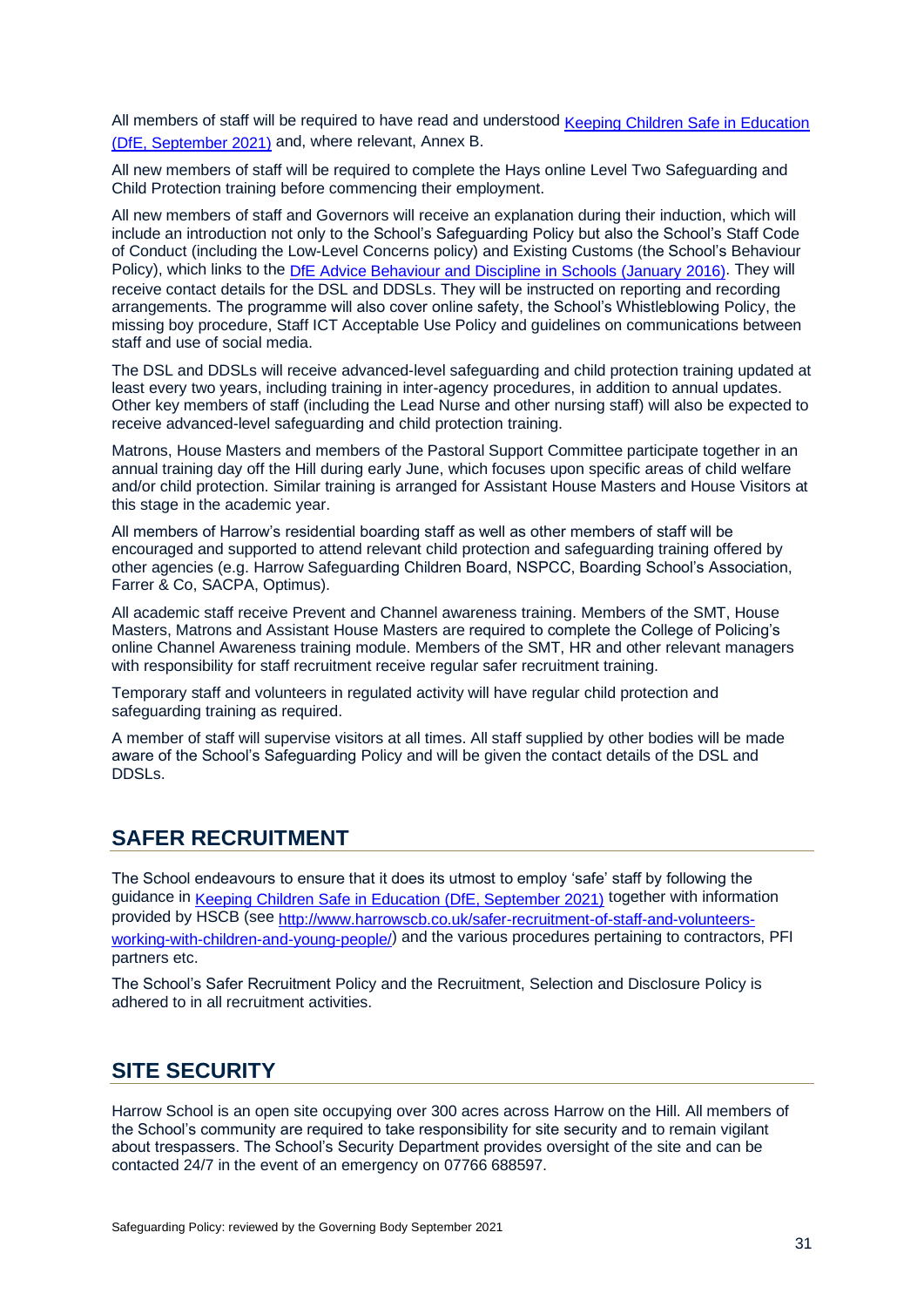Visitors to the School, including contractors, are required to sign in at one of the authorised locations, the main one being Reception at 5 High Street (the Bursary). Subject to their position and purpose, visitors are escorted or given a lanyard, which confirms they have permission to be on site.

All visitors are expected to observe the procedures laid down in the School's Safeguarding Policy and Health & Safety Management Policy to ensure that boys in the School are kept safe.

### <span id="page-37-0"></span>**ROAD SAFETY**

The Head Master regularly reminds the School in Speech Room about the importance of road safety, especially when the winter timetable begins, and boys are travelling between lessons in the dark.

The Deputy Head Master designates appropriate crossing points on the High Street as well as the permitted access routes into Harrow town. House Masters reinforce the message to boys that they should show respect to drivers and other pedestrians. The Security Department supervises the main crossing places during key moments in the daily routine and on major occasions at other times in the academic year.

### <span id="page-37-1"></span>**THIRD-PARTY USE AND OFF-SITE ARRANGEMENTS**

### <span id="page-37-2"></span>**PROCEDURE FOR THIRD-PARTY USERS OF THE SCHOOL FACILITIES**

The School's facilities, particularly sporting facilities, may be hired by third party users (TPUs), including children's clubs; under these arrangements the School has no control over, and assumes no liability for, the conduct of individuals from TPUs. However, the School will ensure, as far as it is able, that TPUs have appropriate child protection and safer recruitment procedures in place. TPUs are also made aware of the areas of the School's grounds that are out of bounds.

TPUs will be required to provide the School with a copy of their own child protection policies before approval is given for their use of the School's facilities, and all TPUs providing activities that involve children will be required to sign a declaration to confirm that:

- $\blacksquare$  the TPU has a safeguarding policy in place;
- **E** safer recruitment procedures are followed for the TPU's staff and volunteers; and
- all staff and volunteers are appropriately trained in child protection and safeguarding procedures.

The Head Master or the DSL will be informed of any child protection allegation or incident that takes place on the School's premises during use by that organisation.

### <span id="page-37-3"></span>**PROCEDURE FOR DEALING WITH CONCERNS OR ALLEGATIONS OF ABUSE BY AN INDIVIDUAL OF A THIRD-PARTY USER USING THE SCHOOL'S FACILITIES**

If an allegation of abuse is made about an adult in a TPU, the organisation's Safeguarding Officer must notify the Head Master or the DSL on the same day as the incident occurred or the disclosure was made, or as soon as possible thereafter. The School expects the TPU to follow its own Safeguarding Policy and the Head Master will require confirmation that appropriate action has been taken before further use of the School's facilities will be allowed.

#### <span id="page-37-4"></span>**EXTERNAL ORGANISATIONS WHO HAVE RESPONSIBILITY FOR BOYS ON ANOTHER SITE**

When our boys attend off-site activities, including day and residential visits and work-related activities, the School will check that effective safeguarding and child protection arrangements are in place, as outlined in the School's Expeditions Policy.

### <span id="page-37-5"></span>**BOYS STAYING WITH HOST FAMILIES**

The School may sometimes arrange for boys to stay with a host family during a foreign exchange trip or sports tour. In such circumstances, the School follows the guidance in Keeping Children Safe in [Education \(DfE, September 2021\),](https://assets.publishing.service.gov.uk/government/uploads/system/uploads/attachment_data/file/1007260/Keeping_children_safe_in_education_2021.pdf) Annex E, to ensure that hosting arrangements are as safe as possible. While the School recognises that DBS cannot access criminal records held overseas, we will work with partner schools abroad to ensure that similar assurances are undertaken before the visit. If necessary, the School will contact the relevant foreign embassy or High Commission of the country in question and find out if similar checks can be done in the country.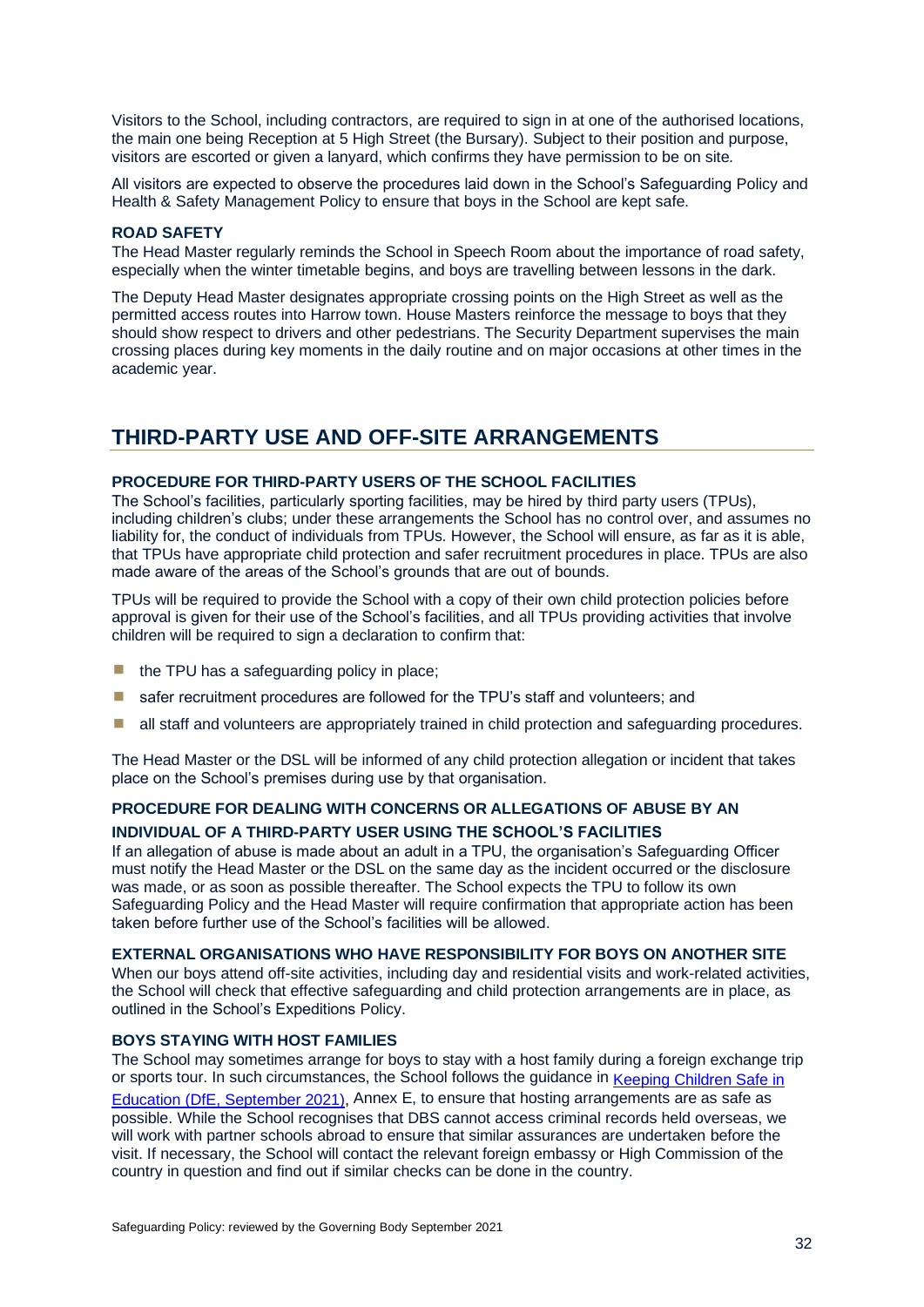### <span id="page-38-0"></span>**PHOTOGRAPHY AND IMAGES**

Most people who take or view photographs or videos of children do so for entirely innocent, understandable and acceptable reasons. Sadly, some people abuse children through taking or using images, so we must ensure that we have safeguards in place.

To protect our boys, we will:

- seek parental consent for photography of our students through the School's Terms and Conditions;
- demonstrate respect, care and caution when including photographs of boys in newsletters, House blogs and other School publications;
- $\blacksquare$  encourage boys to tell a member of staff if they are worried about any photographs that are taken of them; and
- $\blacksquare$  prevent the possibility of linking the name of a boy to an image; no image will carry a caption naming a boy who can be clearly identified.

### <span id="page-38-1"></span>**E-SAFETY**

The use of technology is an integral part of everyday life but, as such, has also become a significant component of many safeguarding issues. In child sexual exploitation, radicalisation and sexual predation, for instance, technology often provides the platform that facilitates harm. Therefore, an effective approach to online safety empowers the School to protect and educate boys in responsible use of technology and to establish mechanisms, which can identify, intervene in and escalate an incident where appropriate. All staff will be trained in the importance of online safety and how to teach children and young people about safeguarding and online safety.

The breadth of issues classified within online safety is considerable, but can be categorised into four areas of risk:

- **E** content: being exposed to illegal, inappropriate or harmful content, for example pornography, fake news, racism, misogyny, self-harm, suicide, anti-Semitism, radicalisation and extremism;
- **E** contact: being subjected to harmful online interaction with other users, for example peer-to-peer pressure, commercial advertising, and adults posing as children or young adults with the intention to groom or exploit them for sexual, criminal, financial or other purposes;
- **conduct:** personal online behaviour that increases the likelihood of, or causes, harm, for example making, sending and receiving explicit images (e.g. consensual and non-consensual sharing of nude and semi-nude photographs and/or pornography), sharing other explicit images and online bullying; and
- **commerce:** risks such as online gambling, inappropriate advertising, phishing and/or financial scams.

The School's e-safety policy is incorporated in the Pupil ICT Acceptable Use Policy, which can be found in the Bill Book and on Firefly. This explains how the School tries to keep boys safe. Cyberbullying and sexting by boys, via texts and emails, will be treated as seriously as any other bullyingtype behaviour and will be managed through our counter-bullying procedures.

The School seeks to adopt a responsible but proportional approach towards the promotion of esafety.

The School will ensure online safety is a running and interrelated theme while devising and implementing policies and procedures. This will include considering how online safety is reflected in all relevant policies and considering online safety while planning the curriculum, any teacher training, the role and responsibilities of the DSL and any parental engagement.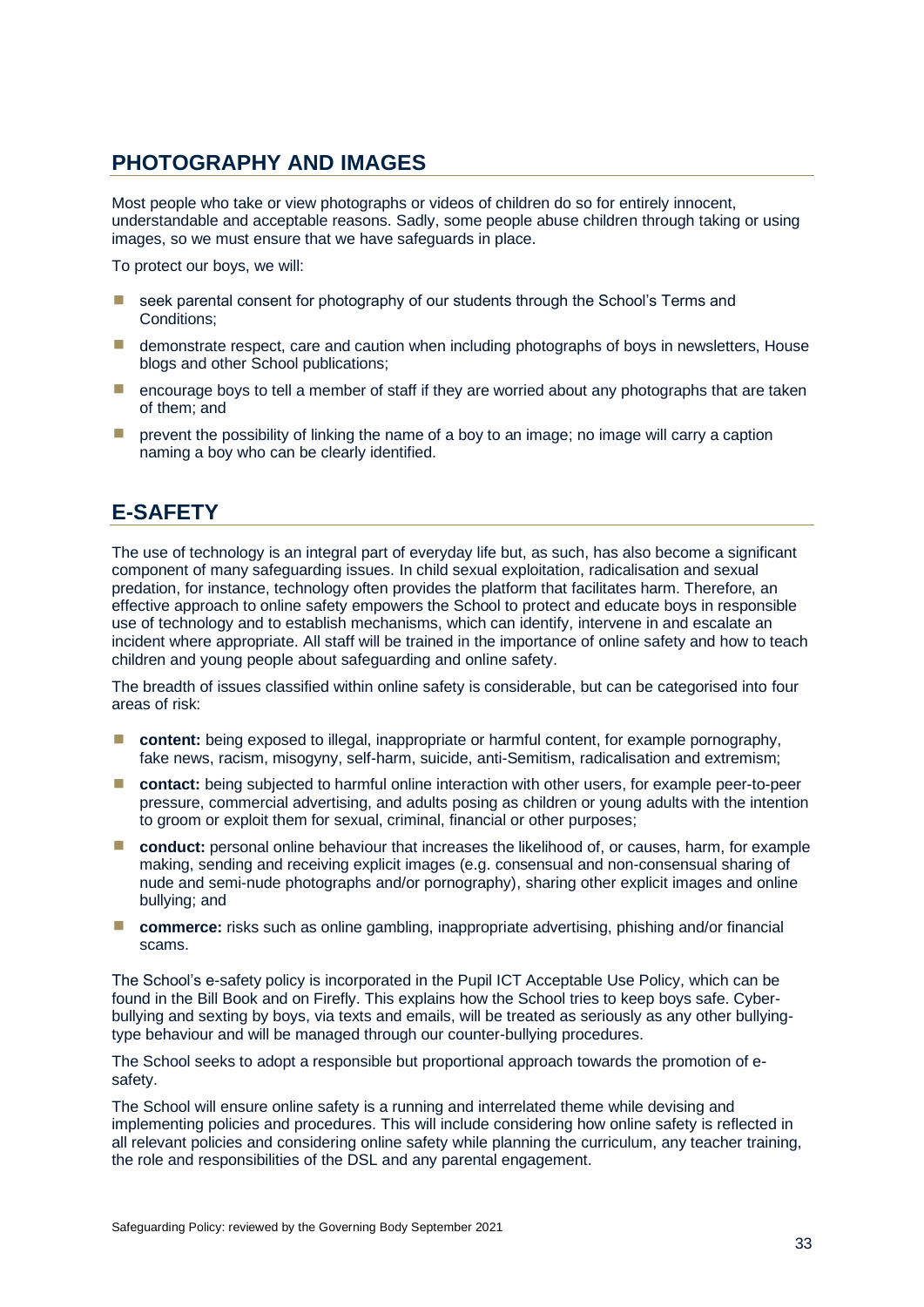The School has a clear policy on the use of mobile and smart technology, reflecting, among other things, the fact many children have unlimited and unrestricted access to the internet via mobile phone networks. The School understands that this access means some boys, while at School, could sexually harass their peers via their mobile and smart technology, share indecent images, consensually and non-consensually (often via large chat groups), and view and share pornography and other harmful content.

The following measures are in place:

- **EXTED ICT Acceptable Use Policy** protects all parties by clearly stating what is acceptable and what is not. Boys are expected to sign up to this at the start of each academic year and before access can be given to the School's ICT facilities.
- Induction and education: all boys are inducted in appropriate use of the School's ICT facilities and other aspects of this policy upon arrival. Subsequently Tutors remind boys at the start of each academic year about their obligations and code of conduct. This is reinforced by a presentation in Houses about e-safety.
- Monitoring and filtering: the School exercises its right to monitor and filter the use of computer systems, including the monitoring and filtering of internet use, interception of emails and the deletion of inappropriate materials at all times. In circumstances where the School believes unauthorised use of the computer system is, or may be taking place, or the system is, or may be, being used for unlawful purposes, the School reserves the right to inform appropriate authorities and provide documentary evidence. The computer network is owned by the School and may be used by boys to advance and extend their knowledge and understanding.
- **E** All staff, adhere to ['Teaching online safety in school'.](https://www.gov.uk/government/publications/teaching-online-safety-in-schools) This guidance outlines how schools can ensure their pupils understand how to stay safe and behave online as part of existing curriculum requirements. Our policies and practice for teaching online safety are in line with this guidance.

Issues relating to online safety are also included in the School's Personal, Social, Health and Economic (PSHE) Education programme.

Members of staff also receive advice regarding the use of social networking and electronic communication with boys, which follows the guidance given in the document [Guidance for safer](https://c-cluster-110.uploads.documents.cimpress.io/v1/uploads/13ecce28-e8f2-49e9-83c6-c29337cd8071~110/original?tenant=vbu-digital)  working practice for those working with children and young people in educational settings (Safer [Recruitment Consortium, May 2019\).](https://c-cluster-110.uploads.documents.cimpress.io/v1/uploads/13ecce28-e8f2-49e9-83c6-c29337cd8071~110/original?tenant=vbu-digital)

This means that staff should:

- **E** ensure that personal social networking sites are set at 'private' and that boys are never listed as approved contacts;
- **E** never use or access boys' social networking sites;
- **E** avoid giving their personal contact details to boys, including their mobile telephone number, except in emergencies or for specific safety purposes on expeditions;
- **I** only use equipment, for example mobile phones, provided by the School to communicate with boys;
- $\blacksquare$  only make contact with boys for professional reasons and in accordance with the School's policy;
- **E** recognise that text messaging, iMessaging and other similar systems should only be used as part of an agreed protocol and when other forms of communication are not possible; and
- not use internet or web-based communication channels to send personal messages to boys.

Designated Safeguarding Lead

September 2021

Annual review – next due June 2022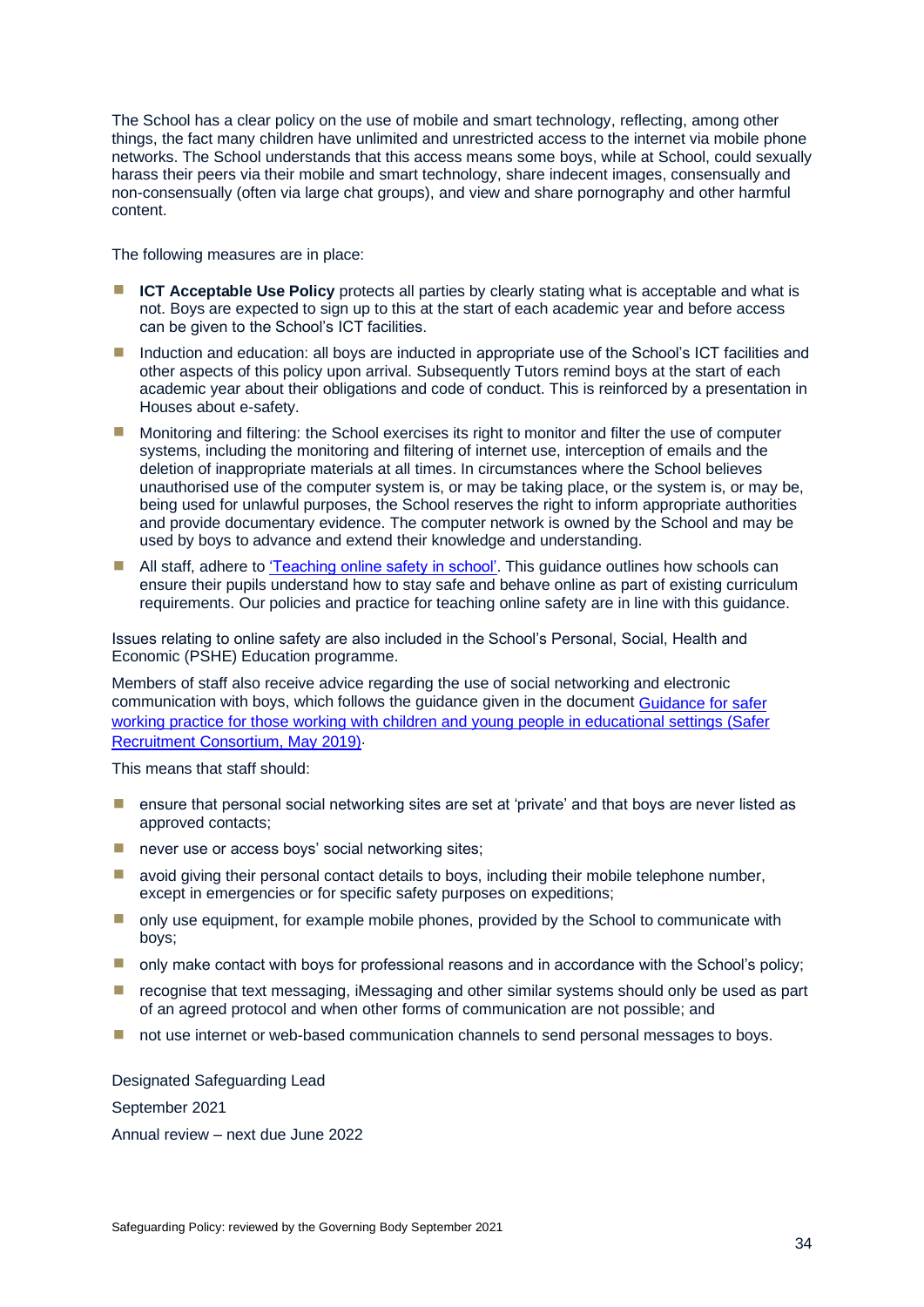### <span id="page-40-0"></span>**APPENDIX 1: INFORMATION FOR PARENTS**

Child protection: safeguarding students – information for parents.

Harrow School aims to safeguard and promote the welfare of the boys in its care and protect them from serious harm. The School's policies and procedures are fully in line with statutory requirements as published in a range of Government documents, principally Keeping Children Safe in Education [\(DfE, September 2021\).](https://assets.publishing.service.gov.uk/government/uploads/system/uploads/attachment_data/file/1007260/Keeping_children_safe_in_education_2021.pdf)This applies to the boarding environment and all the activities the School undertakes. Staff and volunteers are vetted for their suitability to work with children prior to appointment. They receive training in safeguarding and child protection. They will report any concerns in accordance with official local safeguarding procedures. The School has a Safeguarding Policy, which is regularly reviewed and is available on the School's website.

It is important for parents to be aware that:

- Staff and volunteers in the School have a duty to report concerns about a child, whether this means the child may be in need of additional support or help of some kind or whether it is thought that a child may have been abused or be at risk of harm. There are four categories of abuse: physical, sexual, emotional, and neglect.
- In some cases, the School is obliged to refer cases to Harrow Children's Services (or to the Children's Services local to that particular family) so that a boy's needs are assessed and to consider whether an investigation into possible child abuse is required. In many cases, there will already have been discussions between the School and the parents of a boy, and the situation and concerns will not come as a surprise to the parents. However, parents may not be told that the School has referred their son to Harrow Children's Services (or the Children's Services local to that family) if it is thought that this might either put the boy at risk or it is deemed in the best interests of the boy for the parents not to be told.
- **E** Harrow Children's Services endeavours to carry out its enquiries in a sensitive fashion. It has to gather information and generally it can be open with parents about the steps being taken.
- **I** If you think your son may have been abused, you can contact Harrow Children's Services on 020 8901 2690 or call Children's Services in your local area. If you think the abuse may have happened in School (or during an expedition or co-curricular activity away from School), you should contact the DSL, who is Dr Stephen Harrison. If the allegation of abuse involves a member of staff, you should contact the Head Master directly, or if the Head Master himself is involved, the Chairman of the Governing Body should be contacted.
- **If members of the School's staff need to express concerns about a boy or refer a boy to Children's** Services, it is understood that this can cause distress for the boy's parents. It is important that all parties – parents and members of the School's staff – try to discuss these matters as calmly and sensibly as possible, and at as early a stage as is realistically possible.
- School Monitors are given basic training in safeguarding at the start of the academic year. There is also a programme of Peer Mentoring for all members of the Lower Sixth.

Designated Safeguarding Lead September 2021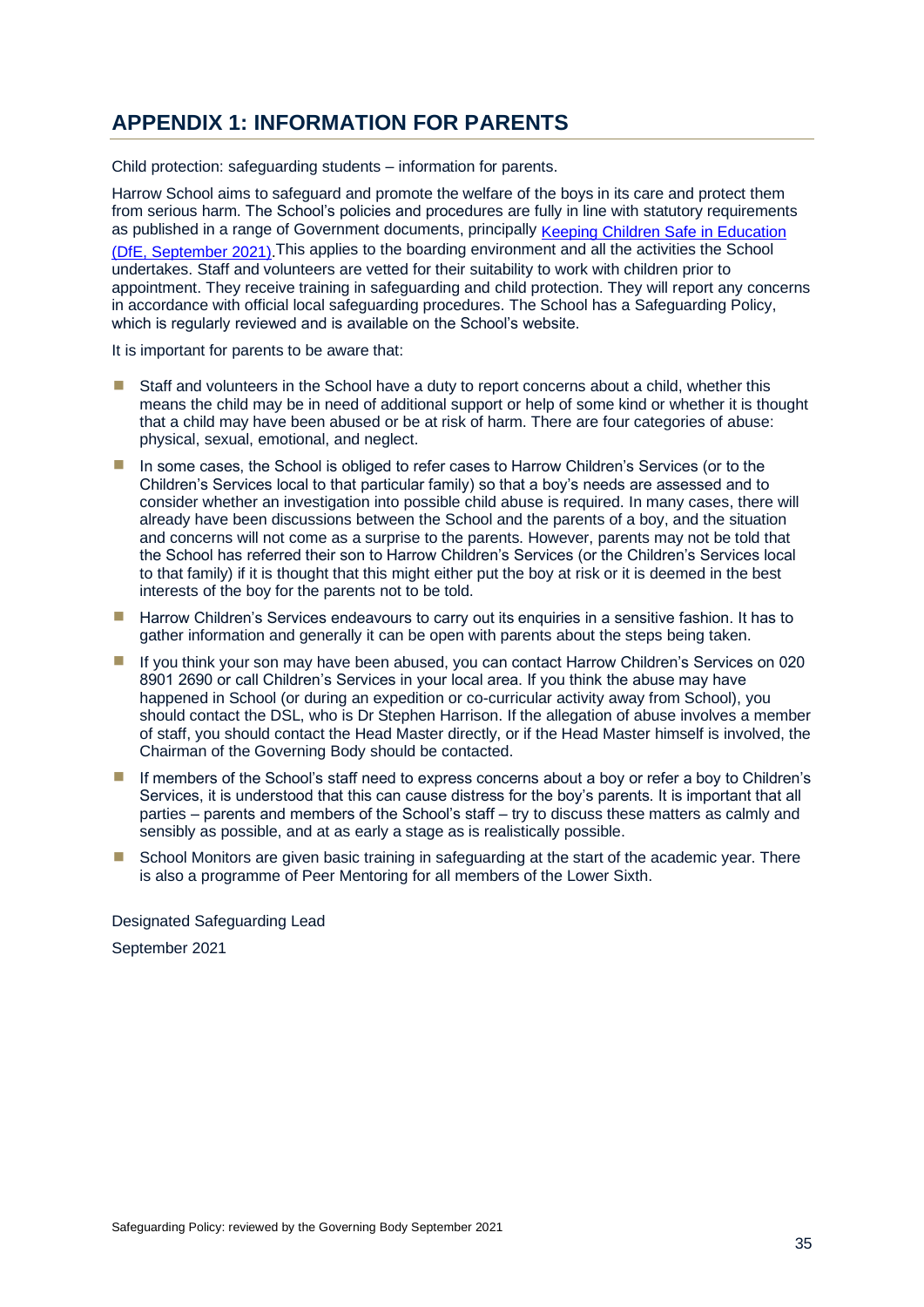### <span id="page-41-0"></span>**APPENDIX 2: CONCERNS OR ALLEGATIONS RELATING TO STAFF**

Process for dealing with concerns or allegations relating to staff (including the Head Master), volunteers and others (including Governors) who are in contact with boys in the School.

(References to staff in this policy include all staff employed at Harrow School, part-time staff, contractors, volunteers and peripatetic staff).

Relevant guidance:

- **E** [Working Together to Safeguard Children \(DfE, July](https://assets.publishing.service.gov.uk/government/uploads/system/uploads/attachment_data/file/729914/Working_Together_to_Safeguard_Children-2018.pdf) 2018)
- [Keeping Children Safe in Education \(DfE, September 2021\)](https://assets.publishing.service.gov.uk/government/uploads/system/uploads/attachment_data/file/1007260/Keeping_children_safe_in_education_2021.pdf)
- [What to do if you're worried a child is being abused \(DfE, March 2015\)](https://assets.publishing.service.gov.uk/government/uploads/system/uploads/attachment_data/file/419604/What_to_do_if_you_re_worried_a_child_is_being_abused.pdf)

### <span id="page-41-1"></span>**1. REPORTING CONCERNS**

It is essential that any concern or allegation of abuse made against a Master, another member of staff, member of the Governing Body or a volunteer at Harrow School is dealt with quickly, and in a fair and consistent way that provides effective protection for the child(ren) and at the same time supports the individual who is the subject of the allegation.

All staff and volunteers should know how to recognise and report concerns or allegations and should understand what to do if they have such concerns personally or hear an expression of such concerns or allegations against colleagues.

On hearing an allegation or concern about abuse directly from a boy, a member of staff should limit questioning to the minimum necessary for clarification. Leading questions should be avoided, and inappropriate guarantees of confidentiality should not be given. Rather, the boy should be told the matter will be referred in confidence to the appropriate people in positions of responsibility. An accurate written record should be made for this purpose.

**All allegations about members of staff (including the DSL, DDSLs, supply staff and volunteers) must be reported without delay to the Head Master.**

### **All allegations against the Head Master must be reported immediately to the Chairman of Governors (without informing the Head Master).**

Following this, the Head Master or the Chairman of Governors (as appropriate) will notify the DSL (or if the DSL is the subject of the allegation, the DDSLs) and will, if appropriate, report immediately to the LADO (see 2 below). Concerns about any member of the Governing Body, including the Chairman, should be reported direct to the LADO. Where there is a potential conflict of interests in reporting the matter to the Head Master, the LADO should be contacted direct.

It is vital that expressions of concern that do not necessarily amount to 'allegations' are reported, particularly if there are repeated reports of such concerns and/or questionable conduct. Low-level concerns and more serious allegations should initially be reported to the Head Master. It may be that the concern expressed has been raised by another party. If there are repeated reports of such concerns and/or questionable conduct, a pattern of unacceptable behaviour may be identified.

Allegations against a former member of staff no longer working at Harrow School should be referred to the police.

### **This procedure, known as the 'harms threshold' or 'harms test' will be used in all cases in which there is an allegation or suspicion that a person working with or who is in contact with boys has:**

- $\blacksquare$  behaved in a way that has harmed a child, or may have harmed a child;
- **E** possibly committed a criminal offence against or related to a child:
- $\blacksquare$  behaved towards a child or children in a way that indicates she or he would pose a risk of harm if he or she worked closely with children; or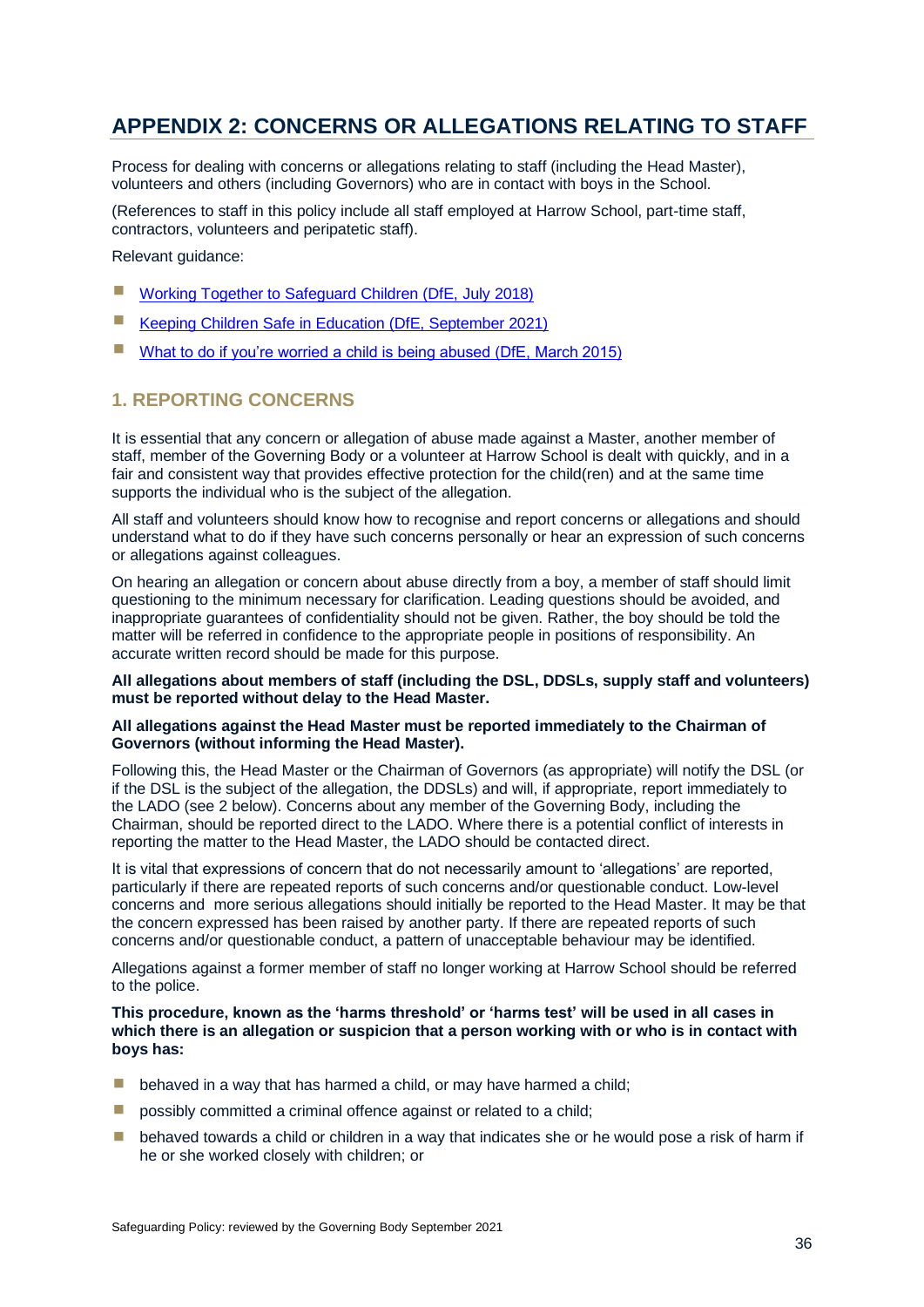$\blacksquare$  behaved or may have behaved in a way that indicates they may not be suitable to work with children.

These criteria should be considered in the context of the four categories of abuse (i.e., physical abuse, sexual abuse, emotional abuse and neglect – as described in the Child Protection Procedures section of the and Safeguarding Policy above). These include concerns relating to inappropriate relationships between members of staff and boys, for example:

- $\blacksquare$  having a sexual relationship with a child if in a position of trust in respect of that child, even if consensual (ss. 16-1[9 Sexual Offences Act 2003\)](https://www.legislation.gov.uk/ukpga/2003/42/contents);
- $\blacksquare$  'grooming' (i.e. meeting a child aged under 16 with intent to commit a relevant offence (s.15) [Sexual Offences Act 2003\)](https://www.legislation.gov.uk/ukpga/2003/42/contents);
- other grooming behaviour rising to concerns of a broader safeguarding nature (e.g. inappropriate text/email messages or images, gifts, socialising); or
- **E** possession of indecent photographs/pseudo-photographs/videos of children.

Staff, parents and members of the Governing Body are reminded that they should NOT:

- investigate the matter themselves;
- make assumptions or offer alternative explanations for behaviours; or
- $\blacksquare$  promise confidentiality to the alleged victim(s).

[The Education Act 2011](http://www.legislation.gov.uk/ukpga/2011/21/contents/enacted) prohibits the publication of material that may lead to the identification of a member of staff who is the subject of an allegation. 'Publication' includes verbal conversations or writing, including content placed on social media sites. Harrow School will always comply with the provisions of the Act.

### <span id="page-42-0"></span>**2. CHECKLIST OF IMMEDIATE REPORTING ACTIONS**

### <span id="page-42-1"></span>**PROCEDURE FOR INDIVIDUAL MEMBERS OF STAFF/VOLUNTEERS/OTHER ADULTS**

- Write a dated and timed note of what has been disclosed or noticed, said or done.
- Report the information immediately to the Head Master or, in his absence, the DSL (or in both of their absences to the Deputy Head Master).
- Pass on the written record.
- **If the suspicion or allegation of abuse is against the DSL, the information must be taken to the** Head Master or his absence to the Deputy Head Master.
- **The Chairman of Governors deals with allegations of abuse made against the Head Master, in** liaison with the LADO (Local Authority Designated Officer).

### <span id="page-42-2"></span>**PROCEDURE FOR THE HEAD MASTER**

- **If there is no written record, write a dated and timed note of what has been disclosed or noticed,** said or done.
- Notify the Chairman of Governors and LADO on the same day.
- The Head Master may ask to clarify details or circumstances of the allegation, but this must not amount to an investigation.
- **E** Copies of the documents concerning the allegation must be sent to the LADO on the same day.
- Report to Harrow SCB in relevant cases, on advice of the LADO.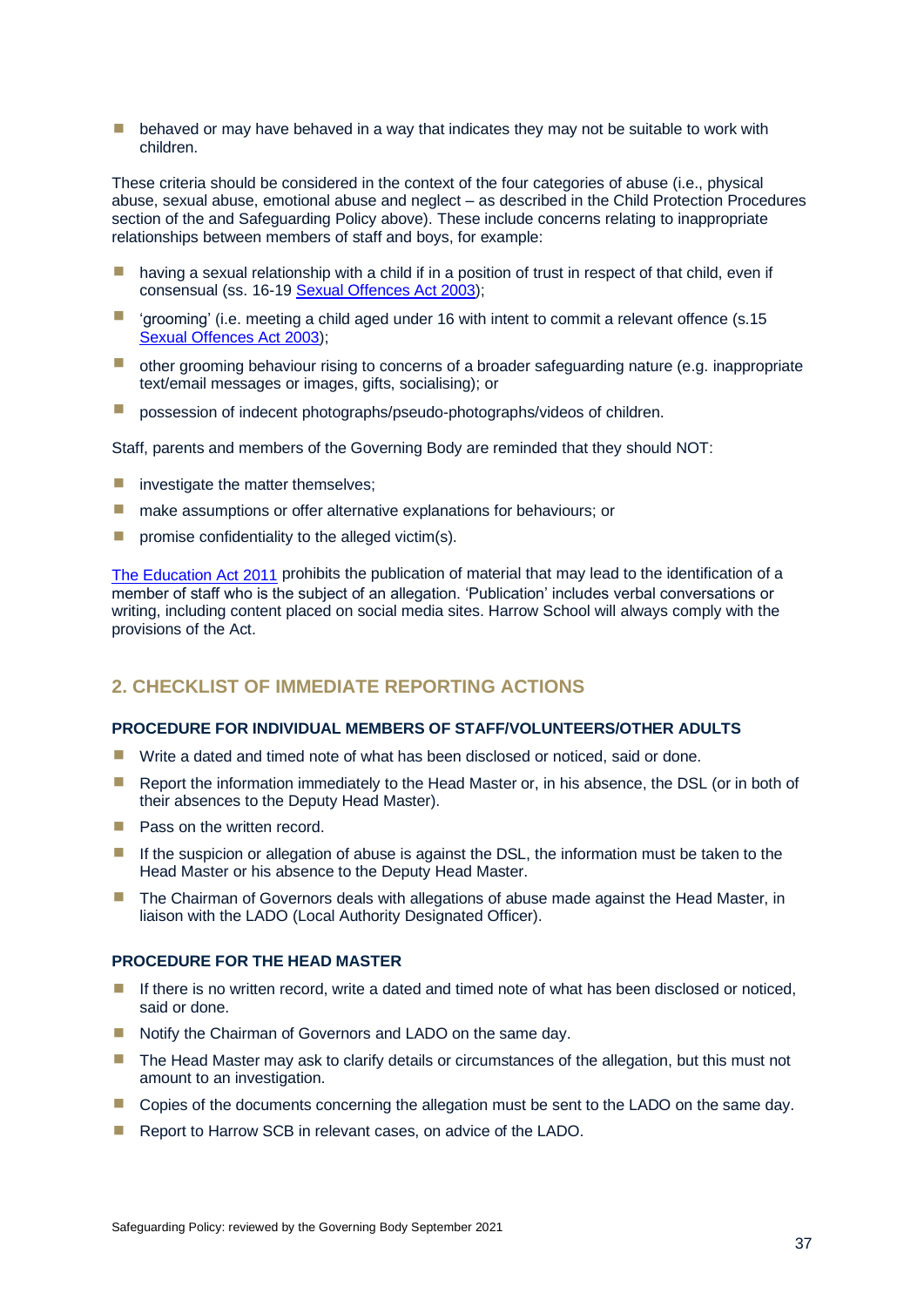■ On-going involvement in cases: liaison with the LADO and co-operation with the investigating agencies as appropriate; consideration of employment issues and possible disciplinary action where the investigating agencies take no further action.

### <span id="page-43-0"></span>**PROCEDURE FOR THE CHAIRMAN OF GOVERNORS (ONLY RELEVANT IN CASE OF AN ALLEGATION AGAINST THE HEAD MASTER)**

- **If there is no written record, write a dated and timed note of what has been disclosed or noticed,** said or done.
- Notify the LADO on the same day.
- **The Chairman of Governors may ask to clarify details or the circumstances of the allegation, but** this must not amount to an investigation.
- **E** Copies of the documents concerning the allegation must be sent to the LADO on the same day.
- Report to Harrow SCB in relevant cases, on the LADO's advice; in cases concerning the Head Master, a report to Harrow SCB may sometimes be undertaken by the LADO on behalf of the Chairman of Governors, following discussion.
- **•** On-going involvement: liaison with the LADO and co-operation with the enquiries of investigating agencies as appropriate; consideration of employment issues and possible disciplinary action where the investigating agencies take no further action.

### <span id="page-43-1"></span>**3. HOW ALLEGATIONS WILL BE MANAGED**

### <span id="page-43-2"></span>**INITIAL ACTION**

Decisions about course of action would be taken on a case-by-case basis, bearing in mind the paramount importance of the safety of any child(ren) involved but also remembering that the member of staff against whom an allegation has been made has the right to remain anonymous and to expect any allegations to be investigated as expeditiously as possible. Any course of action would be subject to a risk assessment. Decisions would also follow the guidance of the LADO and/or police.

Upon receiving an allegation or concern about a staff member, the case manager (whether the Head Master or the Chairman of Governors) will immediately discuss the allegation with the LADO. The purpose of an initial discussion is for the LADO and the case manager to consider the nature, content and context of the allegation and agree a course of action. In the process of this liaison, the case manager and LADO will:

- $\blacksquare$  share what information is available, both from the source of the allegation and also from personnel files;
- $\blacksquare$  identify what other information might be needed;
- **E** consider whether the alleged perpetrator should continue working or remain in contact with boys;
- consider whether suspension is appropriate advice to the School on this aspect;
- decide what information and/or advice is to be given to the Head Master (or Nominated Governor if the allegation is about the Head Master), including whether the member of staff should be informed of the allegation at this stage; and
- decide what action is needed and who needs to be involved and informed (including the DBS and/or Teaching Regulation Agency).

#### <span id="page-43-3"></span>**STRATEGY MEETING**

If the parties involved in these discussions consider it necessary, a Strategy Meeting is arranged, usually by social services, which will involve representatives from the LADO, the police and the School (e.g. the Head Master, DSL or Chairman of Governors as appropriate).

From the above discussions, there are three possible courses of action: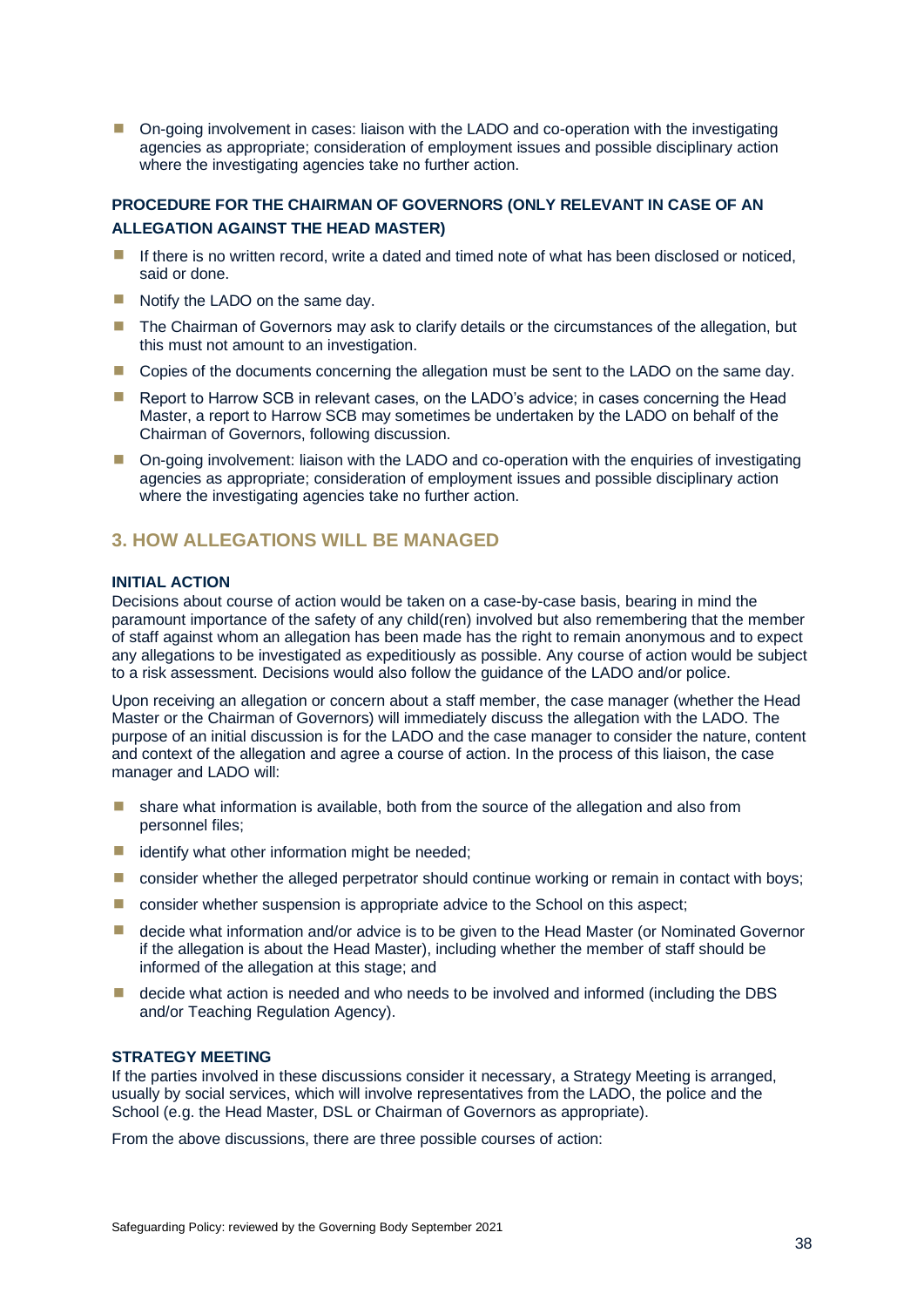- It may be the subject of a police and/or joint police and social services investigation and possible action through the courts; or
- $\blacksquare$  The matter may be remitted to the School to be dealt with, which may include an internal disciplinary investigation.

The following definitions will be used when determining the outcome of allegation investigations:

- **Substantiated:** there is sufficient evidence to prove the allegation;
- **Malicious:** there is sufficient evidence to disprove the allegation and there has been a deliberate act to deceive;
- **False:** there is sufficient evidence to disprove the allegation;
- **<u><b>■** Unsubstantiated: there is insufficient evidence to either prove or disprove the allegation; the United Standard: the United Standard: the United Standard: the United Standard: the United Standard: the United Standar</u> term, therefore, does not imply guilt or innocence;
- **If Unfounded:** to reflect cases where there is no evidence or proper basis which supports the allegation being made.

If social services and the police decide to take no action, the School will still need to consider what further investigation is necessary. If there is a case to answer, a disciplinary hearing will be called, which could lead to dismissal.

### <span id="page-44-0"></span>**CASE SUBJECT TO POLICE INVESTIGATION**

Where a criminal investigation has taken place and either (i) a trial has resulted, (ii) the investigation has been closed without charge or (iii) a decision has been taken not to prosecute a case after charge, the case manager will discuss with the LADO what, if any, further action is required as regards the member of staff concerned and the sharing of information obtained by the agencies involved in assisting any further action to be taken by the School.

### <span id="page-44-1"></span>**DISCIPLINARY INVESTIGATION**

Where a disciplinary investigation is required, the investigation should be conducted in accordance with the School's disciplinary procedure.

Whenever possible the person will be given a full opportunity to answer the allegation and make representations about it. The process of investigating the allegation, and reaching a judgment about whether it is substantiated, will continue even if the person does not co-operate.

Suspension is never a default option and the School will consider all other options before suspending a member of staff. The School would only suspend someone if there were no reasonable alternative.

If the suspension concerned a member of staff living away from the immediate possibility of contact with boys, he or she could remain within their School accommodation but under carefully managed conditions and guidelines.

If the suspension concerned a member of staff normally resident in a boarding House, accommodation would be found for them elsewhere, if he/she did not have his/her own accommodation away from the Hill.

'Settlement agreements' (by which contract a person agrees to resign, the School agrees not to pursue disciplinary action, and both parties agree a form of words to be used in any future reference) will not be used in these cases. In any event, such an agreement would not prevent a thorough police investigation where that is appropriate.

### <span id="page-44-2"></span>**4. SUPPORTING THOSE INVOLVED**

The School's procedures will be managed with common sense and sound judgement throughout. Cases may not meet the criteria in 1 above, and indeed may not require either a police investigation or further enquiries by HSCB. In such situations, the School will resolve the matter as quickly as possible. Where more appropriate, the School may use the Complaints Procedure instead.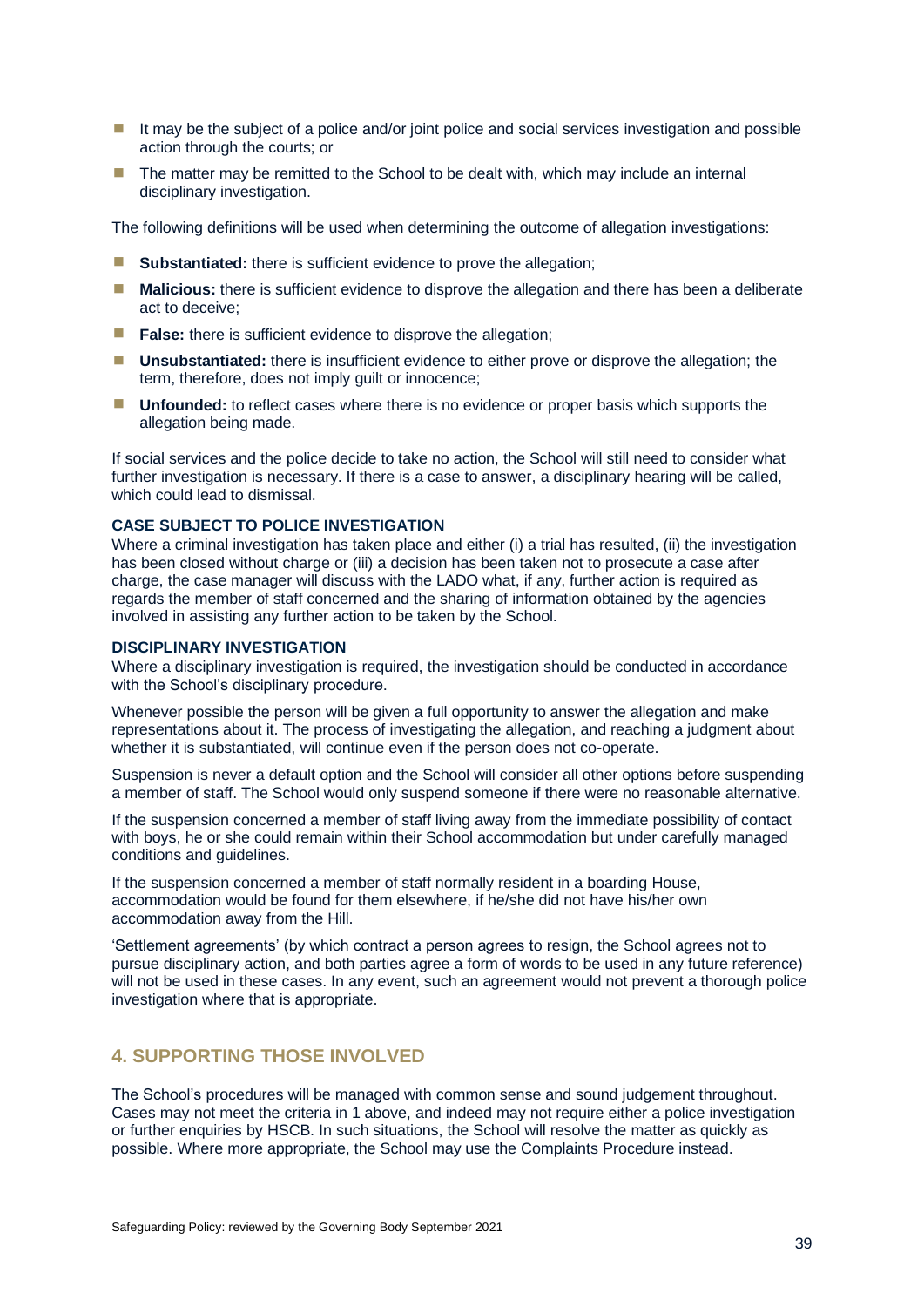As an employer, the School has a duty of care towards its employees. The School provides effective support for anyone facing an allegation and provides staff members with a named contact if they are suspended. Social contact with colleagues and friends will not be prevented, unless there is evidence to suggest that it is likely to be prejudicial to the gathering and presentation of evidence.

Rarely, some allegations may be so serious that the School may need to ask for immediate intervention by Harrow SCB and/or police. If this is the case, and the School believes the above criteria are likely to be met, the DSL or Head Master will inform the LADO of such allegations immediately and keep the Chairman of Governors fully informed.

Parent(s)/guardian(s) of a boy involved will be told about the allegation if appropriate as soon as possible, if they do not already know of it. They will also be kept informed about the progress of the case and told the outcome where there is not a criminal prosecution. However, where a strategy discussion is required, or police or HSCB need to be involved, this should not take place unless or until those agencies have been consulted and have agreed what information can be disclosed to the parent(s)/guardian(s). That includes the outcome of any disciplinary process. The deliberations of a disciplinary hearing and the information taken into account in reaching a decision cannot normally be disclosed, but the parent(s)/guardian(s) of the boy will be told the outcome.

### <span id="page-45-0"></span>**5. ACTION UPON CONCLUSION OF A CASE**

The School will refer to the DBS (following consultation with the LADO) any person who has been removed from working (paid or unpaid) in regulated activity, or would or might have been so removed had he/she not resigned or left of his/her own accord, and it believes the person may have harmed, attempted to harm, incited another to harm or put a child at risk of harm or if there is reason to believe the person may have committed one of a number of offences listed under the Safeguarding [Vulnerable Groups Act \(Prescribed Criteria and Miscellaneous Provisions\) Regulations 2009.](http://www.legislation.gov.uk/uksi/2009/37/made)

'Removal from working' for these purposes will include dismissal, non-renewal of a fixed-term contract, no longer using a supply teacher engaged directly or supplied by an agency, terminating the placement of a trainee or volunteer, no longer using staff employed by a contractor and resignation or voluntary withdrawal from any of the above.

In situations where, on conclusion of the case, it is decided that a person who has been suspended can return to work, the School will consider how best to facilitate this. The School appreciates that most people would benefit from some help and support when returning to work after a very stressful experience. Depending on the individual's circumstances, a phased return and/or the provision of a mentor to provide assistance and support in the short term may be appropriate. The School will also consider how the person's contact with the boy or boys who made the allegation can best be managed if they are still attending the School.

If an allegation is determined to be false, the case manager may refer the matter to Children's Services to determine whether the boy concerned is in need of services or may have been abused by someone else.

In the event that an allegation is shown to have been deliberately invented or malicious, the Head Master will consider whether any disciplinary action is appropriate against the boy who made it. This may include permanent exclusion from Harrow School.

A referral will be made to the Teaching Regulation Agency (TRA) where a teacher has been dismissed (or would have been dismissed had he/she not resigned) and a prohibition order may be appropriate. The reasons such an order would be considered are 'unacceptable professional conduct', 'conduct that may bring the profession into disrepute' or a 'conviction, at any time, for a relevant offence'.

The School will make a serious incident report to the Charity Commission at the appropriate time, whenever the Commission's guidelines deem it appropriate to do so.

### <span id="page-45-1"></span>**6. RECORDS**

A central record of all allegations and concerns (and connected documents) against members of staff will be kept securely by the Head Master (or the Nominated Safeguarding Governor if it involves the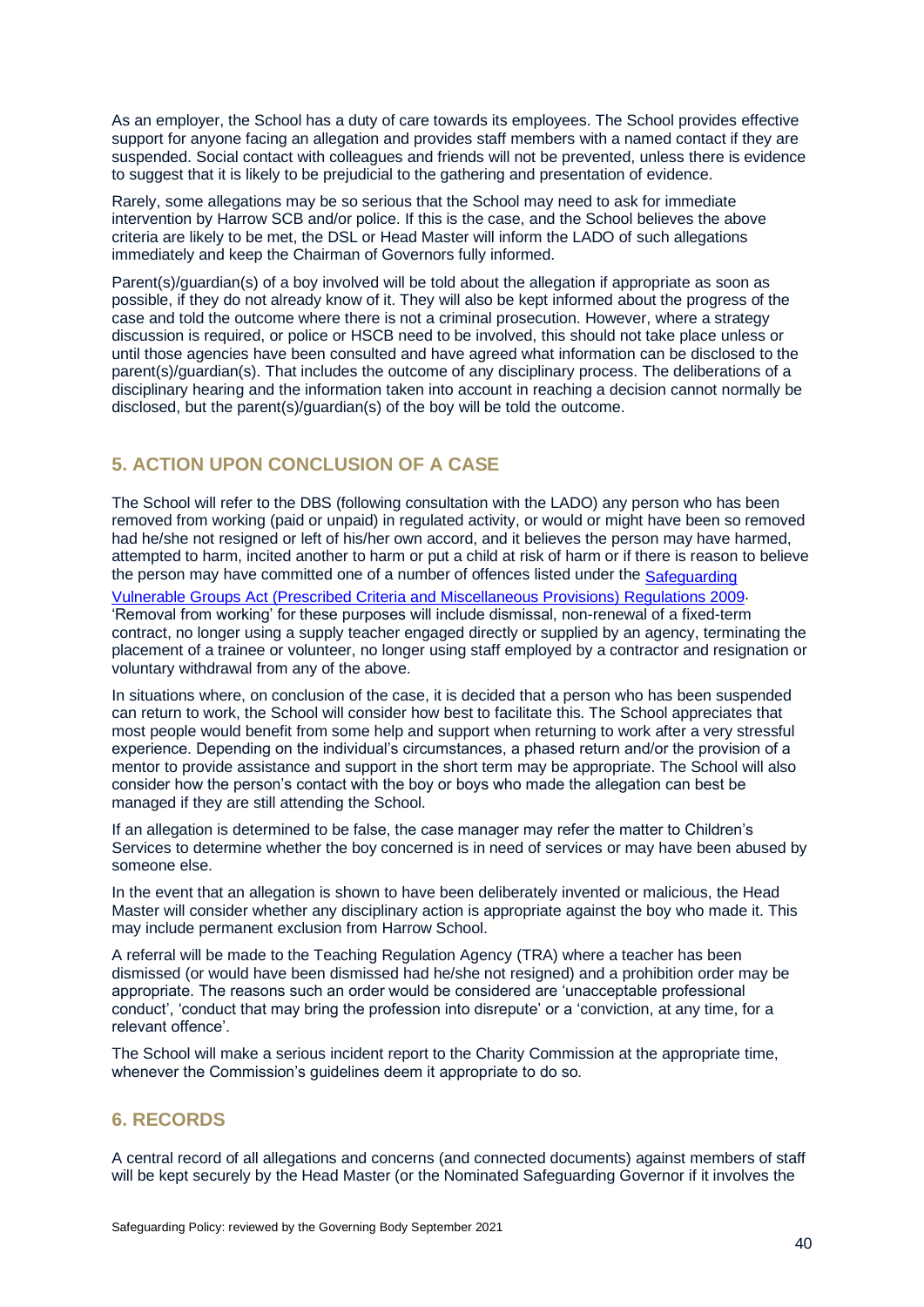Head Master), separate from normal staff and boy records, and with access limited to officers who may be key workers for cases. The DSL and DDSLs will always be kept informed of safeguarding and child protection matters and will have access to all records. The only exception to this requirement for permanent recording is where allegations have been found to be malicious. In such cases, all records will be removed from staff personnel files.

The record of allegations may provide clarification in cases where a future DBS disclosure reveals information from the police about an allegation that did not result in a criminal conviction. It will also help to prevent unnecessary reinvestigation if, as occasionally happens, an allegation resurfaces after a period. The record will be retained at least until the member of staff involved has reached normal retirement age, or for a period of ten years from the date of the allegation if that is longer.

An allegation which was proven to be false, unsubstantiated or malicious will not be included in references for staff.

Every effort will be made to maintain confidentiality and to guard against publicity while an allegation is being investigated or considered. Apart from keeping the boy(s), parent(s)/guardian(s) and the person about whom the allegation has been made (in cases when this would not place the boy at further risk) up to date with progress of the case, information should be restricted to those who have a need to know in order to protect children, facilitate enquiries or manage related disciplinary processes.

### <span id="page-46-0"></span>**TRANSFER OF RECORDS**

Where there have been concerns about a member of staff and he or she leaves the School to work elsewhere, the Head Master (or the DSL/Nominated Safeguarding Governor if it involves the Head Master) will consider the question of passing the concerns to the new employer or authority.

The DSL, Nominated Safeguarding Governor or Head Master will pass allegations or concerns affecting a boy on to his next school, if applicable.

#### <span id="page-46-1"></span>**MONITORING AND EVALUATION**

This policy will be reviewed annually by the DSL and revised in accordance with changing national requirements for independent schools. It will be shared with staff and made available on the School's website. The Governing Body will conduct a review of safeguarding and child protection policies and the effectiveness of their implementation at least annually.

Designated Safeguarding Lead September 2021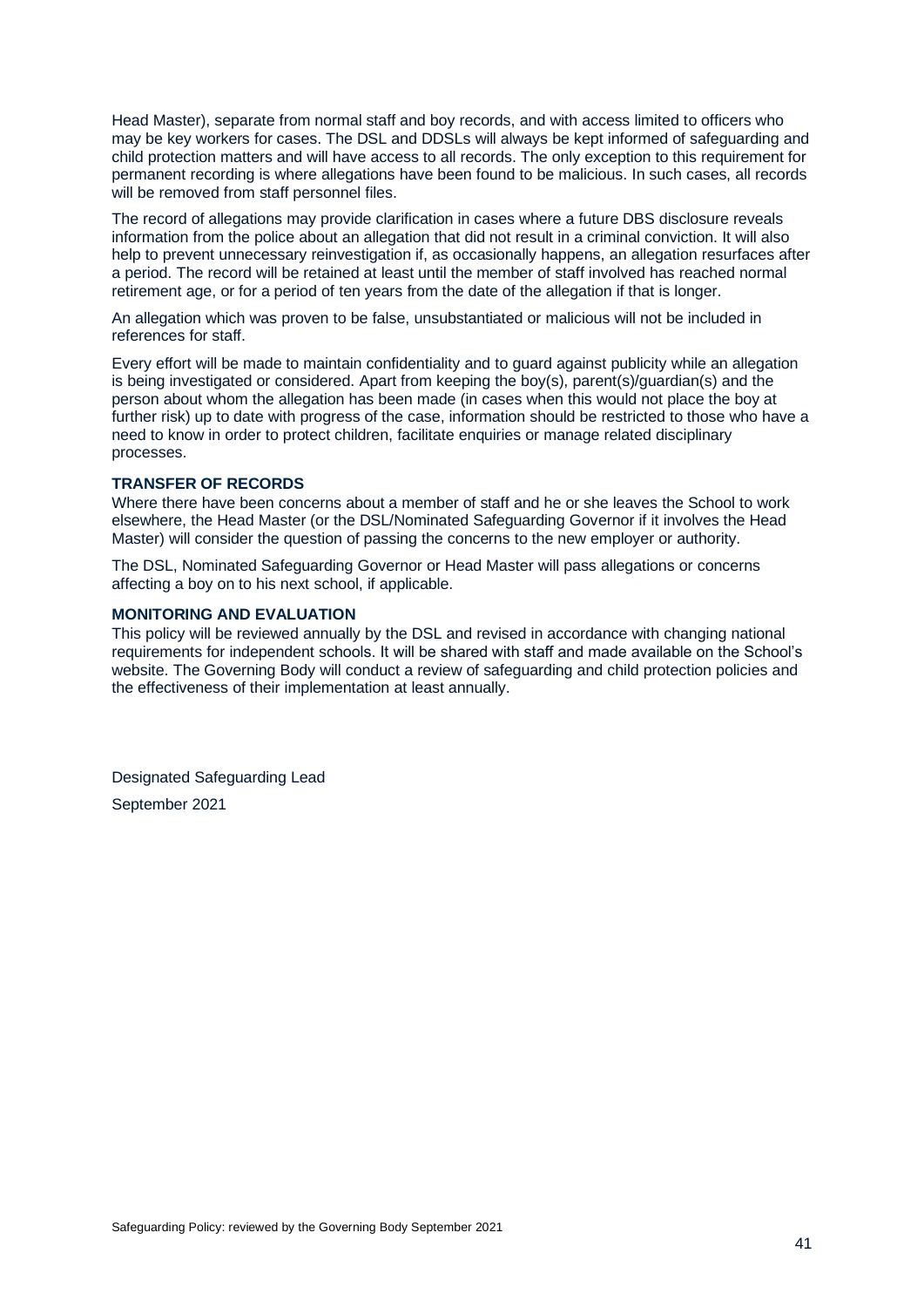### <span id="page-47-0"></span>**APPENDIX 3: SAFEGUARDING DURING COVID-19 MEASURES**

This appendix to our Safeguarding Policy sets out details of the arrangements for the period during which some COVID-19 measures remain in place and some boys may continue to participate in online learning.

### <span id="page-47-1"></span>**1. CONTEXT**

The way schools and colleges are currently operating in response to coronavirus (COVID-19) is, in some ways, different from normal. While Harrow ran as an online school, there were no pupils on the Hill, in a physical School setting. The start of the Autumn term 2021 saw the majority of boys back on the Hill while a few, mainly overseas, boys remain at home. A hybrid system will therefore be in place when necessary in order to allow any such boys to participate in the form room online. There also remains the possibility that staff numbers present in School rather than online may fluctuate. Safeguarding therefore needs to cover boys and staff both on the Hill and at home.

### <span id="page-47-2"></span>**2. VERSION CONTROL AND DISSEMINATION**

This is the latest version of this appendix. It will be reviewed by the DSL and/or a DDSL regularly as circumstances continue to evolve or following updated Department for Education advice or guidance. It is available on the School website and is made available to staff on Firefly.

All full-time and part-time staff, including visiting music teachers and assistants in the Modern Languages Department, will be fully informed as to how they will be able to contact the DSL or one of the DDSLs.

### <span id="page-47-3"></span>**3. SAFEGUARDING PRIORITY**

During these challenging times, the safeguarding of all boys enrolled at Harrow School, both on the Hill and at home, continues to be our priority. The following fundamental safeguarding principles remain unchanged:

- the best interests of children continue to come first;
- $\blacksquare$  if anyone in the School has a safeguarding concern, they will act immediately;
- the DSL or a DDSL will always be available;
- $\blacksquare$  no unsuitable people will be allowed to gain access to boys; and
- $\blacksquare$  boys should continue to be protected when they are online.

### <span id="page-47-4"></span>**4. CURRENT SCHOOL POSITION**

Harrow School currently runs with the majority of pupils in School while a very small minority continue to access learning opportunities online. Harrow's operations as a boarding school have now returned more or less to normal, although certain enhanced cleaning and other procedures remain in place. Staff remain in their School-provided accommodation, or elsewhere for good reason, from where they are delivering online teaching.

As usual, all staff and volunteers attending the site from outside the School will complete an induction to ensure they are aware of safeguarding risks and know how to act if they have concerns.

### <span id="page-47-5"></span>**5. SAFEGUARDING PARTNERS' ADVICE**

We continue to work closely with our three safeguarding partners, and we will ensure this appendix is consistent with their advice. This will include expectations for supporting children with Education, Health and Care (EHC) plans, the Local Authority Designated Officer (LADO) and children's social care, reporting mechanisms, referral thresholds and children in need. The current advice from HSCB is below.

*Your role as a key partner in the area of safeguarding has been, and remains, one of the most important for children. The circumstances have changed, and we are all grateful for the way that settings have responded to this. We know that many vulnerable children are not in their usual settings despite the advice from the Government and we have risk assessments in place to make sure that, with you, we respond appropriately to keep children safe. We would like to emphasise that the same*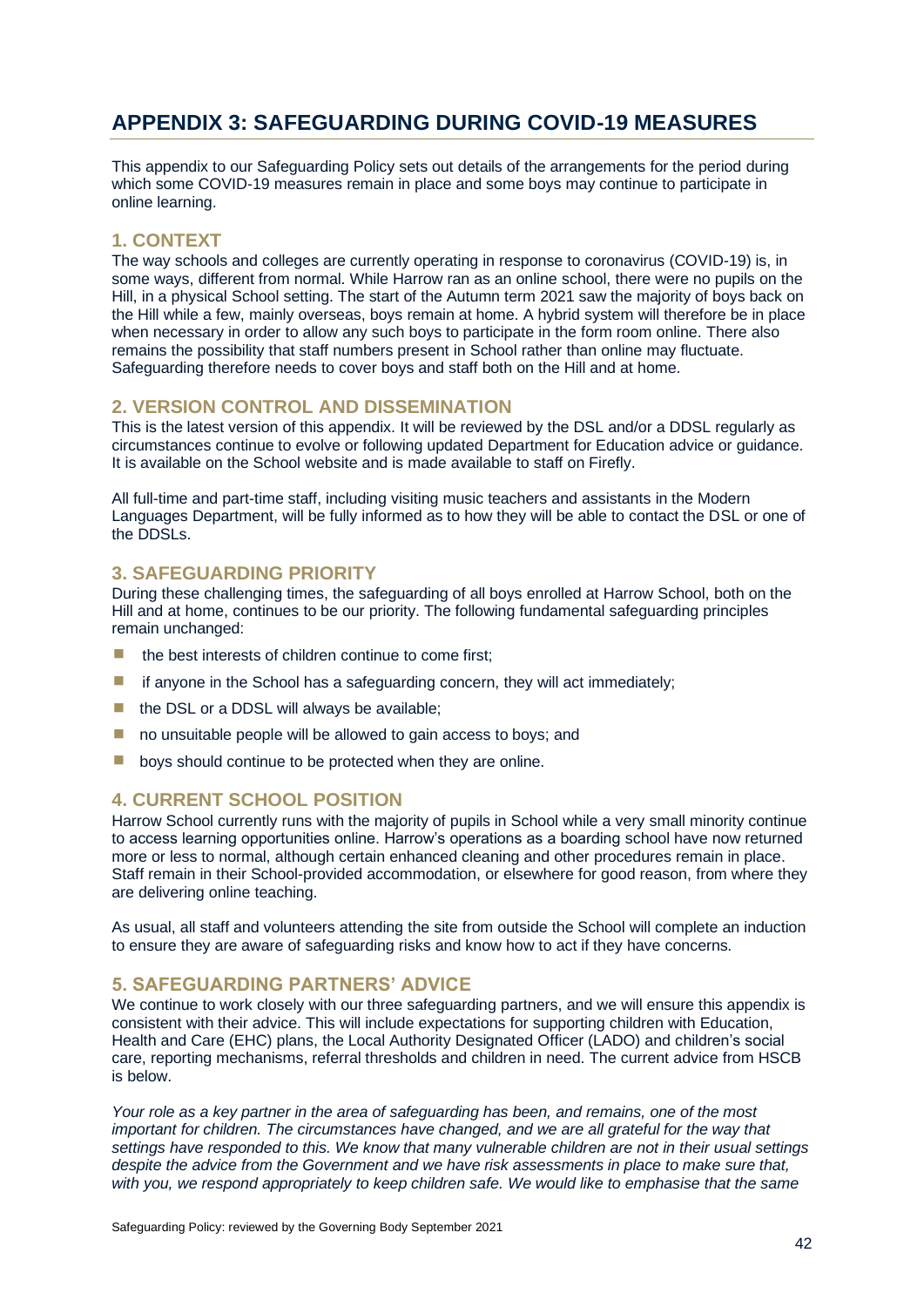*processes are still operating locally to keep children safe. In that respect you will find below some key contacts.* 

*If settings have safeguarding concerns regarding any child, they need to discuss this with the MASH or directly with the child's allocated social worker if known.*

*If concerns need escalating, schools should email one of the following Heads of Service:*

- Head of Service for MASH, EDT and First Response: [Janice.Altenor@harrow.gov.uk](mailto:Janice.Altenor@harrow.gov.uk)
- Head of Service for Children in Need (CiN): Dionne. Thomas@harrow.gov.uk
- Head of Service for Children Looked After (CLA): [Jacinta.Kane@harrow.gov.uk](mailto:Jacinta.Kane@harrow.gov.uk)

*If you remain concerned you can contact Peter Tolley, Divisional Director for Children's Social Care. If you have general queries regarding approaches to safeguarding, please also contact the MASH.* 

- Golden Number: 020 8901 2690
- MASH email: [Duty&Assess@harrow.gov.uk](mailto:Duty&Assess@harrow.gov.uk)

### <span id="page-48-0"></span>**6. ROLES AND RESPONSIBILITIES**

The roles and responsibilities for safeguarding at Harrow School remain in line with our Safeguarding Policy.

During term time the DSL will be in School during normal school hours or, if not, will ensure that one of the DDSLs is in School. During term time, outside normal school hours, the DSL and DDSLs will be available by phone (see contact details at the front of this policy).

### <span id="page-48-1"></span>**7. VULNERABLE CHILDREN**

Vulnerable children include those who have a social worker and those children and young people up to the age of 25 with EHC plans.

Those who have a social worker include children who have a child protection plan and those who are looked after by the local authority. A child may also be deemed to be vulnerable if they have been assessed as being in need or otherwise meet the definition in section 17 of the Children Act 1989. There is an expectation that vulnerable children who have a social worker will attend school, as long as they do not have underlying health conditions that put them at risk. Where a parent does not want their son to attend School, and their son is considered vulnerable, we will discuss this with the social worker and explore the reasons for this directly with the parent.

Those with an EHC plan will be risk-assessed in consultation with the local authority and parents to decide whether they need to continue to be offered a School place in order to meet their needs, or whether they can safely have their needs met at home. This could include, if necessary, carers, therapists or clinicians visiting the home to provide any essential services. Many children and young people with EHC plans can safely remain at home.

We will encourage vulnerable boys to attend School, including remotely if needed.

Senior leaders in the School, especially the DSL (and DDSLs) know who our most vulnerable pupils are, and they have the flexibility to offer a place to those on the edge of receiving children's social care support.

We will continue to work with boys' social workers and the local authority Virtual School Head (VSH) for looked-after and previously looked-after children.

### <span id="page-48-2"></span>**8. INCREASED VULNERABILITY OR RISK TO MENTAL HEALTH**

Negative experiences and distressing life events, such as the current and recent circumstances, can affect the mental health of boys and their parents. Staff will be aware of this in setting expectations of boys' work where they are at home. Our staff and volunteers will be aware of the mental health of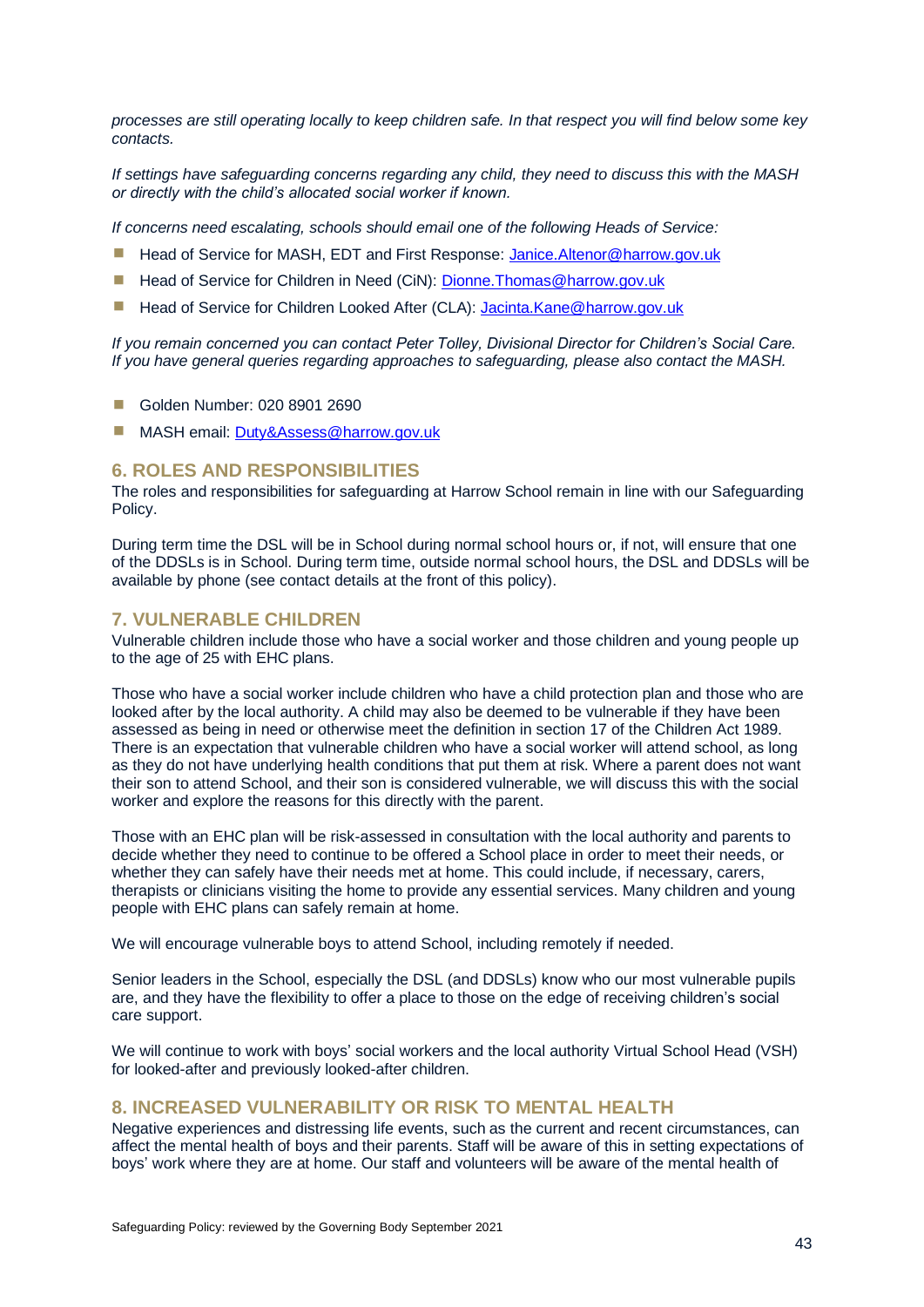[boys](https://safeguarding.network/safeguarding-resources/specific-risks-children-additional-needs/mental-health/) and their [parents and carers](https://safeguarding.network/safeguarding-resources/parental-issues/parental-mental-ill-health/) and will contact the DSL or one of the DDSLs if they have any concerns.

### <span id="page-49-0"></span>**9. ATTENDANCE**

Boys who are back on the Hill will attend Callover/Bill in their Houses as normal. Those at home will check in with their House Master or his Assistant each morning or evening, depending on their time zone. Where such a boy is expected but does not check into School at Callover/Bill, his House Master will follow our attendance procedure and attempt to contact the boy and/or his family. If contact cannot be made by the end of the day, the DSL, or if he is unavailable a DDSL, will be informed.

The DSL or a DDSL will attempt to contact the parents through various methods, such as telephone, FaceTime, Skype or by contacting a relative in the first instance. If contact cannot be made or if the DSL or a DDSL deems it necessary, we will undertake a home visit or ask an appropriate agency to do so. A risk assessment will be carried out before any such visit is made to ensure neither staff nor the family are put at risk. Where a vulnerable boy does not check in, we will notify his social worker.

### <span id="page-49-1"></span>**10. REPORTING CONCERNS ABOUT BOYS OR STAFF**

The importance of all staff and volunteers acting immediately on any safeguarding concerns remains. Staff and volunteers will continue to follow our safeguarding procedures and advise the DSL of any concerns they have about any child, including those who are not attending School.

The varied arrangements in place as a result of the COVID-19 measures do not reduce the risks that children may face from staff or volunteers. As such, it remains extremely important that any allegations of abuse made against staff or volunteers attending our School are dealt with thoroughly and efficiently and in accordance with our Allegations Against Staff procedure in the Safeguarding Policy (pages 30-35).

### <span id="page-49-2"></span>**11. STAFF TRAINING AND INDUCTION**

With some impact still being felt from COVID-19 measures, it is possible that our DSL and DDSLs will not have received refresher training. In line with Government guidance, our trained DSLs and DDSLs will be classed as trained even if they cannot receive this training.

All current School staff have received safeguarding training and have read Part One and Annex B (where appropriate) of Keeping Children Safe in Education. When new staff are recruited or volunteers join us, they will receive a safeguarding induction in accordance with our Safeguarding Policy.

If staff from another setting attend the School, site checks will be carried out in line with current safeguarding legislation and the School's policies.

### <span id="page-49-3"></span>**12. SAFER RECRUITMENT/VOLUNTEERS AND MOVEMENT OF STAFF**

It remains essential that people who are unsuitable are not allowed to enter the children's workforce or gain access to children.

When recruiting new staff, we will continue to follow our Safer Recruitment Policy.

In response to COVID-19, the DBS has made changes to its guidance on standard and enhanced DBS ID checking to minimise the need for face-to-face contact.

For volunteers, we will continue to follow the checking and risk assessment process set out in paragraphs 188 to 191 of Keeping Children Safe in Education 2021. Under no circumstances will a volunteer who has not been checked be left unsupervised or allowed to engage in regulated activity.

It is essential from a safeguarding perspective that we are aware, on any given day, which staff/volunteers are on the School site (physical or online) and that the appropriate checks have been carried out on these individuals. We will continue to maintain our single central record (SCR) during these measures to ensure we have this awareness.